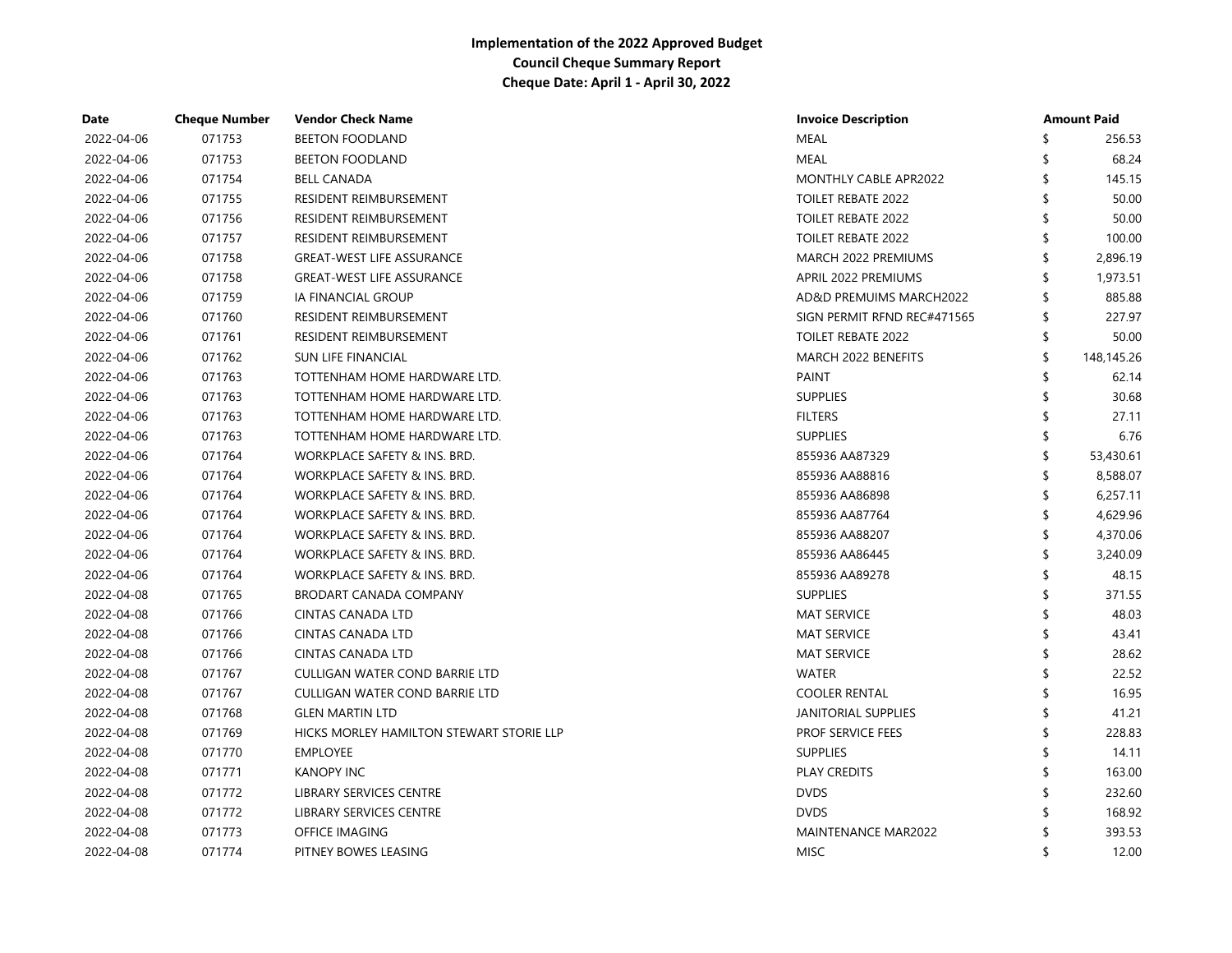| 2022-04-08 | 071775 | <b>PITNEYWORKS</b>           | <b>MISC</b>                     | \$<br>21.72    |
|------------|--------|------------------------------|---------------------------------|----------------|
| 2022-04-08 | 071776 | <b>RETTIE PAUL</b>           | <b>COURIER SERVICE MAR2022</b>  | \$<br>1,035.00 |
| 2022-04-08 | 071777 | <b>RINGOFFICE CORP</b>       | <b>MONTHLY SUBSCRIPTION</b>     | 596.68         |
| 2022-04-08 | 071778 | <b>SAGE SHELLEY</b>          | SPEAKER AT LIBRARY EVENT        | 50.00          |
| 2022-04-08 | 071779 | <b>TELIZON INC</b>           | <b>BUSINESS LINES MAR2022</b>   | \$<br>43.70    |
| 2022-04-08 | 071779 | <b>TELIZON INC</b>           | <b>BUSINESS LINES MARCH2022</b> | \$<br>43.70    |
| 2022-04-08 | 071780 | <b>TELUS MOBILITY</b>        | <b>MOBILITY MAR2022</b>         | \$<br>45.20    |
| 2022-04-08 | 071781 | ULINE CANADA CORP            | <b>EYEWASH STN</b>              | \$<br>245.87   |
| 2022-04-08 | 071782 | <b>WHITEHOTS INC</b>         | <b>BOOKS</b>                    | \$<br>2,100.39 |
| 2022-04-08 | 071782 | <b>WHITEHOTS INC</b>         | <b>BOOKS</b>                    | \$<br>1,934.51 |
| 2022-04-08 | 071782 | <b>WHITEHOTS INC</b>         | <b>BOOKS</b>                    | 543.51         |
| 2022-04-08 | 071782 | <b>WHITEHOTS INC</b>         | <b>BOOKS</b>                    | \$<br>522.70   |
| 2022-04-08 | 071782 | <b>WHITEHOTS INC</b>         | <b>BOOKS</b>                    | 365.40         |
| 2022-04-08 | 071782 | <b>WHITEHOTS INC</b>         | MARC PRECORD/PROCESSING         | \$<br>151.28   |
| 2022-04-08 | 071782 | <b>WHITEHOTS INC</b>         | <b>BOOKS</b>                    | \$<br>123.73   |
| 2022-04-08 | 071782 | <b>WHITEHOTS INC</b>         | MARC RECORD/PROCESSING          | \$<br>98.54    |
| 2022-04-08 | 071782 | <b>WHITEHOTS INC</b>         | <b>BOOKS</b>                    | \$<br>31.72    |
| 2022-04-08 | 071782 | <b>WHITEHOTS INC</b>         | MARC PRECORD/PROCESSING         | \$<br>26.83    |
| 2022-04-08 | 071783 | <b>EMPLOYEE</b>              | MILEAGE MAR2022                 | \$<br>104.40   |
| 2022-04-08 | 071783 | <b>EMPLOYEE</b>              | MILEAGE FEB2022                 | \$<br>73.08    |
| 2022-04-08 | 071783 | <b>EMPLOYEE</b>              | MILEAGE JAN 2022                | \$<br>41.76    |
| 2022-04-08 | 071784 | YELLOW PAGES                 | <b>BEETON AD</b>                | \$<br>22.37    |
| 2022-04-08 | 071784 | YELLOW PAGES                 | <b>TOTTENHAM AD</b>             | \$<br>22.37    |
| 2022-04-13 | 071785 | CORPORATE EXPRESS CANADA INC | <b>OFFICE SUPPLIES</b>          | \$<br>254.24   |
| 2022-04-13 | 071785 | CORPORATE EXPRESS CANADA INC | <b>OFFICE SUPPLIES</b>          | 197.93         |
| 2022-04-13 | 071786 | <b>LBC CAPITAL</b>           | <b>CONTRACT MAY 2022</b>        | \$<br>548.06   |
| 2022-04-13 | 071787 | LIBRARY SERVICES CENTRE      | <b>DVDS</b>                     | \$<br>303.50   |
| 2022-04-13 | 071787 | LIBRARY SERVICES CENTRE      | <b>DVDS</b>                     | \$<br>51.18    |
| 2022-04-13 | 071788 | ROGERS WIRELESS              | <b>WIRELESS APRIL2022</b>       | 796.65         |
| 2022-04-13 | 071789 | <b>TELUS MOBILITY</b>        | MOBILITY APR2022                | 45.20          |
| 2022-04-13 | 071790 | THE GLOBE AND MAIL           | YEARLY SUBSCRIPTION             | 819.02         |
| 2022-04-13 | 071791 | <b>TORONTO STAR</b>          | YEARLY SUBSCRIPTION             | 846.30         |
| 2022-04-13 | 071792 | <b>WHITEHOTS INC</b>         | <b>BOOKS</b>                    | 311.37         |
| 2022-04-13 | 071792 | <b>WHITEHOTS INC</b>         | MARC RECORD/PROCESSING          | 247.67         |
| 2022-04-13 | 071792 | <b>WHITEHOTS INC</b>         | MARC RECORD/PROCESSING          | 156.96         |
| 2022-04-13 | 071792 | <b>WHITEHOTS INC</b>         | MARC RECORD/PROCESSING          | 131.17         |
| 2022-04-13 | 071792 | <b>WHITEHOTS INC</b>         | MARC RECORD/PROCESSING          | 98.99          |
| 2022-04-13 | 071792 | <b>WHITEHOTS INC</b>         | MARC RECORD/PROCESSING          | \$<br>92.33    |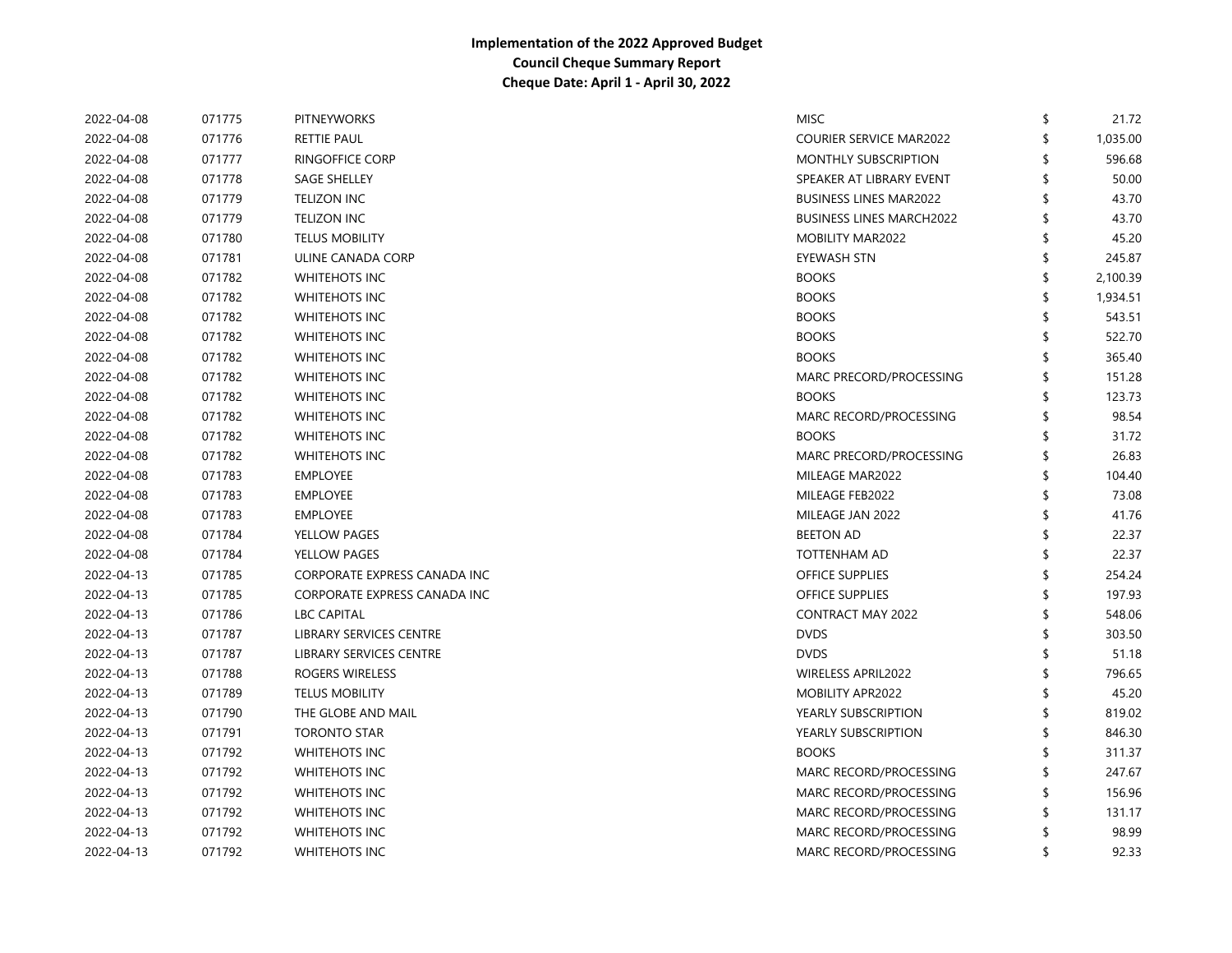| 2022-04-13 | 071792 | <b>WHITEHOTS INC</b>           | MARC RECORD/PROCESSING          | \$  | 92.33      |
|------------|--------|--------------------------------|---------------------------------|-----|------------|
| 2022-04-13 | 071792 | <b>WHITEHOTS INC</b>           | MARC RECORD/PROCESSING          |     | 75.80      |
| 2022-04-13 | 071792 | <b>WHITEHOTS INC</b>           | MARC RECORD/PROCESSING          |     | 66.08      |
| 2022-04-13 | 071792 | WHITEHOTS INC                  | MARC RECORD/PROCESSING          |     | 56.81      |
| 2022-04-13 | 071792 | WHITEHOTS INC                  | MARC RECORD/PROCESSING          |     | 42.90      |
| 2022-04-13 | 071792 | WHITEHOTS INC                  | MARC RECORD/PROCESSING          |     | 31.76      |
| 2022-04-13 | 071792 | <b>WHITEHOTS INC</b>           | MARC RECORD/PROCESSING          |     | 11.89      |
| 2022-04-13 | 071792 | <b>WHITEHOTS INC</b>           | MARC RECORD/PROCESSING          |     | 7.39       |
| 2022-04-13 | 071792 | <b>WHITEHOTS INC</b>           | MARC RECORD/PROCESSING          | S   | 5.89       |
| 2022-04-13 | 071793 | AMV LEASING LTD                | <b>RELEASE SECURITIES</b>       | \$  | 76,435.39  |
| 2022-04-13 | 071794 | <b>BELL MOBILITY</b>           | <b>MOBILITY APRIL 2022</b>      |     | 2,296.73   |
| 2022-04-13 | 071795 | CARAHSOFT TECHNOLOGY           | WATERGEMS & SEWERCAD SUBSCRIP   | \$  | 9,336.00   |
| 2022-04-13 | 071796 | <b>CIBC INVESTORS EDGE</b>     | <b>RETIRING ALLOWANCE</b>       | \$  | 30,567.60  |
| 2022-04-13 | 071797 | <b>CITY OF BARRIE</b>          | <b>OPTIN PAYMENTS MARCH2022</b> |     | 129.00     |
| 2022-04-13 | 071798 | <b>GEARS BIKE SHOP</b>         | <b>BICYCLES</b>                 |     | 234.98     |
| 2022-04-13 | 071799 | IA FINANCIAL GROUP             | AD&D PREMIUMS APRIL2022         | \$  | 912.75     |
| 2022-04-13 | 071800 | RESIDENT REIMBURSEMENT         | LEGAL SERVICES MARCH2022        | \$  | 1,052.50   |
| 2022-04-13 | 071801 | MINISTER OF FINANCE/MTO        | COURT COSTS REPORTING MAR2022   | \$  | 280.50     |
| 2022-04-13 | 071802 | ONTARIO STEEL SALES INC.       | <b>SUPPLIES</b>                 | S   | 120.23     |
| 2022-04-13 | 071803 | <b>SUN LIFE FINANCIAL</b>      | EMPLOYEE BENEFITS APRIL2022     | \$  | 158,540.92 |
| 2022-04-13 | 071804 | <b>TELUS MOBILITY</b>          | <b>MOBILITY MAR22</b>           | \$  | 6,453.00   |
| 2022-04-13 | 071805 | TOTTENHAM FOODLAND             | <b>GROCERIES</b>                |     | 71.99      |
| 2022-04-21 | 071806 | <b>BERG INDUSTRIAL SERVICE</b> | <b>AMMONIA LEAK</b>             |     | 864.45     |
| 2022-04-21 | 071807 | <b>LAURION LAW</b>             | REFUND TAX CERTIFICATE          | S   | 56.00      |
| 2022-04-21 | 071808 | MINISTER OF FINANCE            | POLICING MARCH 2022             |     | 849,966.88 |
| 2022-04-21 | 071808 | MINISTER OF FINANCE            | OFFICERS SALARIES MAR 25/22     |     | 4,155.33   |
| 2022-04-21 | 071808 | MINISTER OF FINANCE            | OFFICERS SALARIES MAR 17/22     | \$  | 2,250.80   |
| 2022-04-21 | 071809 | RESIDENT REIMBURSEMENT         | <b>PROGRAM REFUND</b>           | -\$ | 64.00      |
| 2022-04-21 | 071810 | TOTTENHAM HOME HARDWARE LTD.   | <b>SUPPLIES</b>                 | \$  | 118.60     |
| 2022-04-21 | 071810 | TOTTENHAM HOME HARDWARE LTD.   | <b>SUPPLIES</b>                 | \$  | 114.31     |
| 2022-04-21 | 071810 | TOTTENHAM HOME HARDWARE LTD.   | <b>SUPPLIES</b>                 |     | 29.36      |
| 2022-04-21 | 071810 | TOTTENHAM HOME HARDWARE LTD.   | <b>SUPPLIES</b>                 |     | 19.40      |
| 2022-04-21 | 071811 | WSIB MUNICIPAL USERS GROUP     | <b>REGISTRATION WSIB USER</b>   |     | 100.00     |
| 2022-04-21 | 071812 | YSSN-310-COPE                  | SALARIES PAID GRAMT STAFFING    |     | 5,000.00   |
| 2022-04-27 | 071813 | <b>BELL CANADA</b>             | INTERNET MAR2022                |     | 149.50     |
| 2022-04-27 | 071814 | CANADA POST CORPORATION        | <b>BULK MAIL/P&amp;R GUIDE</b>  |     | 2,070.79   |
| 2022-04-27 | 071815 | <b>CITY OF BARRIE</b>          | <b>DISPATCHING AIR</b>          |     | 56,787.50  |
| 2022-04-27 | 071816 | FASTENAL CANADA LTD            | <b>GRANULAR ABSORBNT</b>        | \$  | 3,093.41   |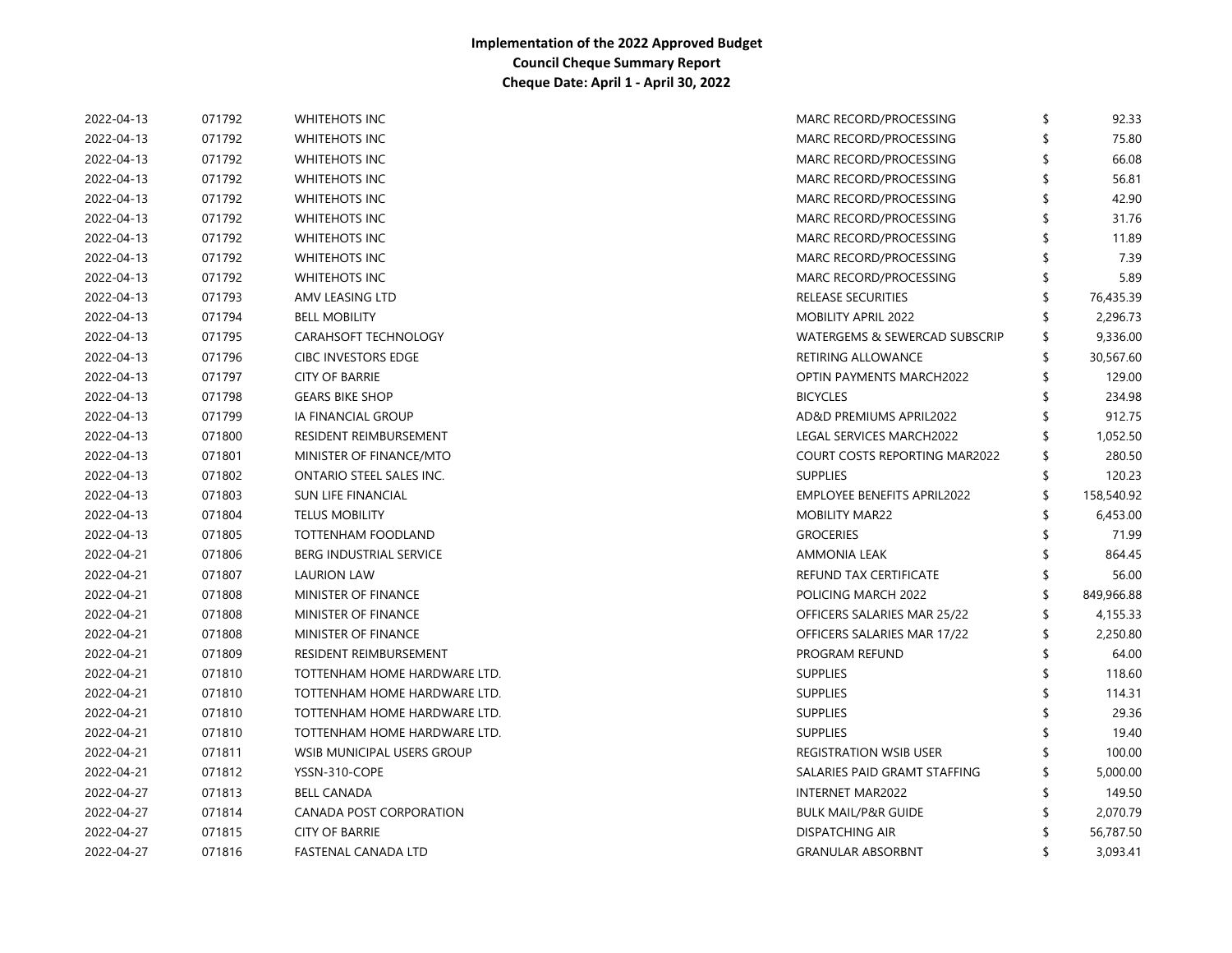| 2022-04-27 | 071817 | <b>GERRITS ENGINEERING LIMITED</b> | SERV TO JAN31'22               | \$  | 4,082.80   |
|------------|--------|------------------------------------|--------------------------------|-----|------------|
| 2022-04-27 | 071818 | <b>RESIDENT REIMBURSEMENT</b>      | REFUND OVERPAYMENT WATER       | \$  | 166.76     |
| 2022-04-27 | 071819 | MINISTER OF FINANCE                | POLICING APRIL 2022            |     | 880,275.00 |
| 2022-04-27 | 071820 | TOTTENHAM HOME HARDWARE LTD.       | <b>PARTS</b>                   |     | 282.44     |
| 2022-04-27 | 071820 | TOTTENHAM HOME HARDWARE LTD.       | <b>SUPPLIES</b>                |     | 259.89     |
| 2022-04-27 | 071820 | TOTTENHAM HOME HARDWARE LTD.       | <b>SUPPLIES</b>                |     | 259.89     |
| 2022-04-27 | 071820 | TOTTENHAM HOME HARDWARE LTD.       | <b>SUPPLIES</b>                |     | 240.05     |
| 2022-04-27 | 071820 | TOTTENHAM HOME HARDWARE LTD.       | <b>SUPPLIES</b>                |     | 116.22     |
| 2022-04-27 | 071820 | TOTTENHAM HOME HARDWARE LTD.       | <b>PARTS</b>                   |     | 92.05      |
| 2022-04-27 | 071820 | TOTTENHAM HOME HARDWARE LTD.       | <b>PARTS</b>                   |     | 89.24      |
| 2022-04-27 | 071820 | TOTTENHAM HOME HARDWARE LTD.       | <b>SUPPLIES</b>                |     | 64.03      |
| 2022-04-27 | 071820 | TOTTENHAM HOME HARDWARE LTD.       | <b>SUPPLIES</b>                |     | 63.02      |
| 2022-04-27 | 071821 | WORKPLACE SAFETY & INS. BRD.       | 855936 AA90770                 | \$  | 13,260.55  |
| 2022-04-27 | 071821 | WORKPLACE SAFETY & INS. BRD.       | 855936 AA89708                 |     | 6,850.58   |
| 2022-04-27 | 071821 | WORKPLACE SAFETY & INS. BRD.       | 85596 AB66986                  | \$  | 5,183.20   |
| 2022-04-27 | 071821 | WORKPLACE SAFETY & INS. BRD.       | 855936 AA90155                 | \$  | 1,533.07   |
| 2022-04-28 | 071822 | <b>BRODART CANADA COMPANY</b>      | MULTIMEDIA CART-ML             | \$  | 1,471.48   |
| 2022-04-28 | 071823 | <b>EMPLOYEE</b>                    | <b>OLA CONFERENCE</b>          |     | 685.36     |
| 2022-04-28 | 071823 | <b>EMPLOYEE</b>                    | MILEAGE MAR2022                |     | 26.10      |
| 2022-04-28 | 071823 | <b>EMPLOYEE</b>                    | MILEAGE FEB2022                |     | 5.22       |
| 2022-04-28 | 071823 | <b>EMPLOYEE</b>                    | MILEAGE JAN2022                |     | 2.90       |
| 2022-04-28 | 071824 | <b>CINTAS CANADA LTD</b>           | <b>MAT SERVICE</b>             |     | 48.03      |
| 2022-04-28 | 071824 | CINTAS CANADA LTD                  | <b>MAT SERVICE</b>             |     | 43.41      |
| 2022-04-28 | 071825 | <b>HOUGH ROBERT</b>                | <b>PUBLIC SPEAKER</b>          |     | 250.00     |
| 2022-04-28 | 071826 | <b>EMPLOYEE</b>                    | <b>CHILDRENS PROG SUPPLIES</b> |     | 16.88      |
| 2022-04-28 | 071827 | <b>LIBRARY SERVICES CENTRE</b>     | <b>DVDS</b>                    |     | 280.87     |
| 2022-04-28 | 071827 | <b>LIBRARY SERVICES CENTRE</b>     | <b>BOOKS</b>                   |     | 30.08      |
| 2022-04-28 | 071828 | SIMCOE-YORK PRINTING & PUBLISHING  | <b>P&amp;R CULTURE GUIDE</b>   |     | 226.00     |
| 2022-04-28 | 071829 | <b>TELIZON INC</b>                 | <b>BUSINESS LINES</b>          |     | 43.70      |
| 2022-04-28 | 071830 | <b>EMPLOYEE</b>                    | <b>DECALS</b>                  |     | 43.47      |
| 2022-04-28 | 071831 | <b>WHITEHOTS INC</b>               | <b>BOOKS</b>                   |     | 1,357.48   |
| 2022-04-28 | 071831 | <b>WHITEHOTS INC</b>               | <b>BOOKS</b>                   |     | 249.96     |
| 2022-04-28 | 071831 | <b>WHITEHOTS INC</b>               | MARC RECORD/PROCESSING         |     | 119.77     |
| 2022-04-28 | 071831 | <b>WHITEHOTS INC</b>               | MARC RECORD/PROCESSING         | \$. | 49.27      |
| 2022-04-28 | 071831 | <b>WHITEHOTS INC</b>               | <b>BOOKS</b>                   |     | 26.83      |
| 2022-04-28 | 071831 | <b>WHITEHOTS INC</b>               | <b>BOOKS</b>                   |     | 21.92      |
| 2022-04-28 | 071831 | <b>WHITEHOTS INC</b>               | MARC RECORD/PROCESSING         |     | 2.46       |
| 2022-04-28 | 071832 | YELLOW PAGES                       | <b>ALLISTON AD</b>             |     | 22.37      |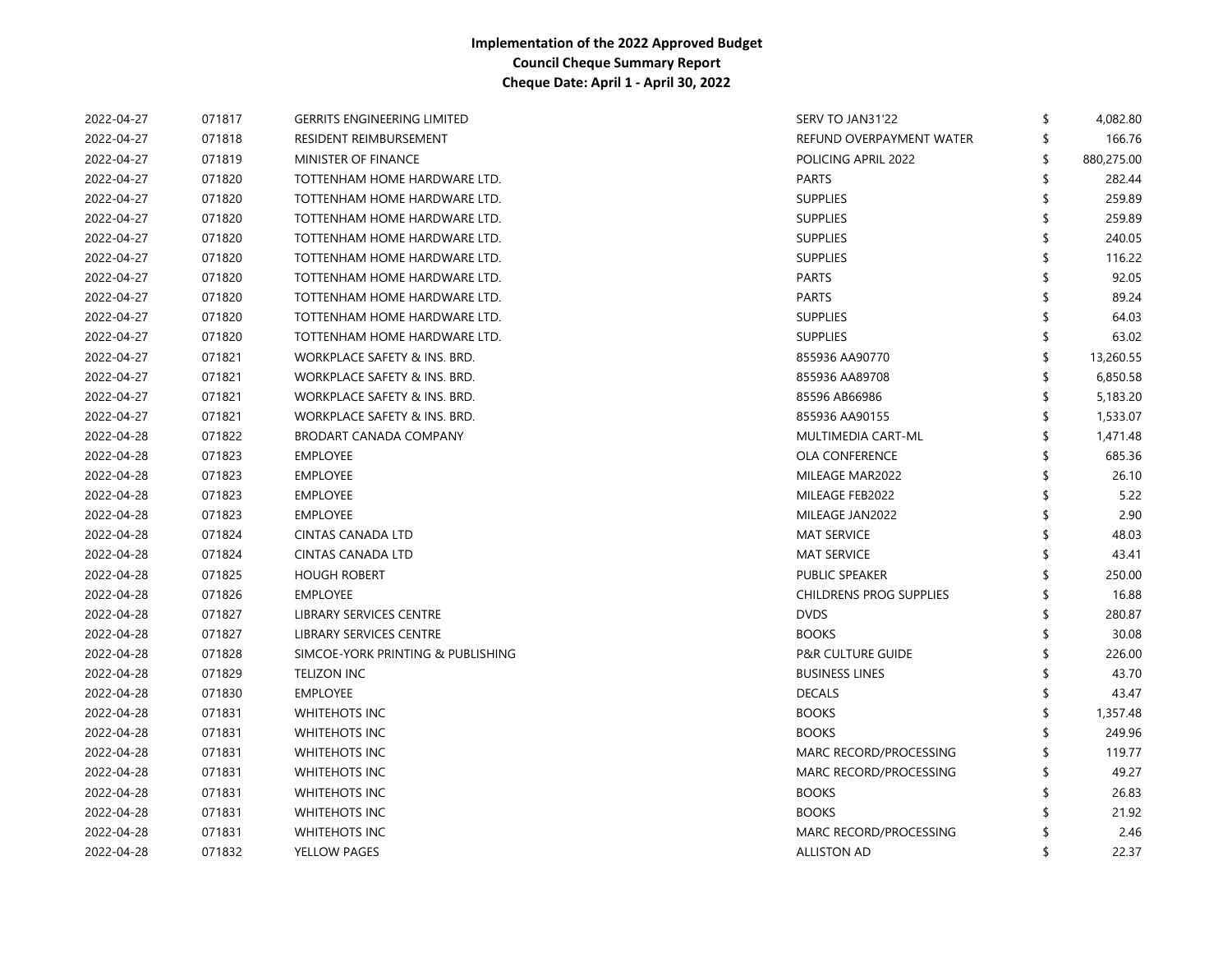| 2022-04-28 | 071832          | YELLOW PAGES                       | AD TOTTENHAM                 | \$ | 22.37    |
|------------|-----------------|------------------------------------|------------------------------|----|----------|
| 2022-04-28 | 071832          | YELLOW PAGES                       | ALLISTON AD DEC2021          |    | 22.37    |
| 2022-04-28 | 071833          | RESIDENT REIMBURSEMENT             | TAX INSTALL PAID IN ERROR    |    | 875.00   |
| 2022-04-28 | 071834          | <b>GOOD SHEPHERD FOOD BANK</b>     | MAY 2022 DONATION            | \$ | 2,400.00 |
| 2022-04-28 | 071835          | WOODINGTON LAKE GOLF CLUB INC      | MONTHLY LEASE MAY2022        |    | 282.50   |
| 2022-04-01 | EFT000000021093 | ACU TEC INSPECTION & SERVICE       | <b>MODIFICATIONS TO UNIT</b> | \$ | 2,070.02 |
| 2022-04-01 | EFT000000021094 | AIR LIQUIDE CANADA INC.            | GASES                        | \$ | 262.30   |
| 2022-04-01 | EFT000000021095 | AIR LIQUIDE CANADA INC.            | <b>SUPPLIES</b>              | \$ | 215.30   |
| 2022-04-01 | EFT000000021096 | AJ STONE COMPANY LTD.              | SMOKE LIQUID                 | \$ | 1,143.53 |
| 2022-04-01 | EFT000000021097 | <b>EMPLOYEE</b>                    | COST FOR FINGERPRINTING VSC  | \$ | 25.00    |
| 2022-04-01 | EFT000000021098 | ALLISTON LUMBER CO. LIMITED        | <b>SUPPLIES</b>              | \$ | 9.22     |
| 2022-04-01 | EFT000000021099 | ALLISTON STARTER REBUILDERS        | <b>ALTERNATOR</b>            | ß. | 282.50   |
| 2022-04-01 | EFT000000021100 | <b>BOLTS PLUS</b>                  | <b>BATTERIES</b>             | \$ | 156.21   |
| 2022-04-01 | EFT000000021101 | <b>BOSS LUBRICANTS</b>             | <b>SUPPLIES</b>              |    | 3,951.59 |
| 2022-04-01 | EFT000000021101 | <b>BOSS LUBRICANTS</b>             | <b>HYDRAULIC FLUID</b>       | \$ | 2,121.01 |
| 2022-04-01 | EFT000000021102 | BRYAN'S ELECTRIC MOTORS & PUMP     | <b>PARTS</b>                 |    | 16.16    |
| 2022-04-01 | EFT000000021103 | CANADIAN BEARINGS LIMITED          | <b>PARTS</b>                 | \$ | 126.87   |
| 2022-04-01 | EFT000000021104 | CANADIAN TIRE ASSOCIATE STORE      | <b>SUPPLIES</b>              | \$ | 52.48    |
| 2022-04-01 | EFT000000021105 | CANADIAN TIRE ASSOCIATE STORE      | <b>SUPPLIES</b>              | S  | 107.24   |
| 2022-04-01 | EFT000000021106 | CANADIAN TIRE ASSOCIATE STORE      | <b>SUPPLIES</b>              | \$ | 55.98    |
| 2022-04-01 | EFT000000021107 | CANADIAN TIRE ASSOCIATE STORE      | <b>SUPPLIES</b>              | \$ | 55.34    |
| 2022-04-01 | EFT000000021107 | CANADIAN TIRE ASSOCIATE STORE      | <b>SUPPLIES</b>              | S  | 33.31    |
| 2022-04-01 | EFT000000021107 | CANADIAN TIRE ASSOCIATE STORE      | <b>SUPPLIES</b>              |    | 32.75    |
| 2022-04-01 | EFT000000021108 | CANADIAN UNION OF PUBLIC EMPLOYEES | 2205 HO                      | \$ | 579.63   |
| 2022-04-01 | EFT000000021109 | CANADIAN UNION OF PUBLIC EMPLOYEES | 2206 HO                      | S  | 547.36   |
| 2022-04-01 | EFT000000021110 | CDW CANADA INC.                    | <b>STACKING ITEMS</b>        | \$ | 393.81   |
| 2022-04-01 | EFT000000021111 | <b>EMPLOYEE</b>                    | <b>TRAINING</b>              | \$ | 1,803.58 |
| 2022-04-01 | EFT000000021112 | <b>EMPLOYEE</b>                    | ANNUAL FEES                  |    | 67.80    |
| 2022-04-01 | EFT000000021113 | CINTAS CANADA LIMITED              | UNIFORM CLEANING             | \$ | 75.95    |
| 2022-04-01 | EFT000000021114 | <b>CINTAS CANADA LIMITED</b>       | <b>MAT SERVICE</b>           | \$ | 10.45    |
| 2022-04-01 | EFT000000021115 | CINTAS CANADA LIMITED              | UNIFORM CLEANING             |    | 80.78    |
| 2022-04-01 | EFT000000021116 | CINTAS CANADA LIMITED              | <b>MAT SERVICE</b>           |    | 42.21    |
| 2022-04-01 | EFT000000021117 | <b>CINTAS CANADA LIMITED</b>       | <b>MAT SERVICE</b>           |    | 30.40    |
| 2022-04-01 | EFT000000021118 | CINTAS CANADA LIMITED              | MAT                          |    | 26.42    |
| 2022-04-01 | EFT000000021119 | CINTAS CANADA LIMITED              | <b>UNIFORMS</b>              |    | 157.41   |
| 2022-04-01 | EFT000000021120 | <b>CINTAS CANADA LIMITED</b>       | <b>MAT SERVICE</b>           |    | 171.08   |
| 2022-04-01 | EFT000000021121 | CINTAS CANADA LIMITED              | <b>UNIFORMS</b>              |    | 75.95    |
| 2022-04-01 | EFT000000021122 | <b>CINTAS CANADA LIMITED</b>       | <b>UNIFORMS</b>              | \$ | 124.55   |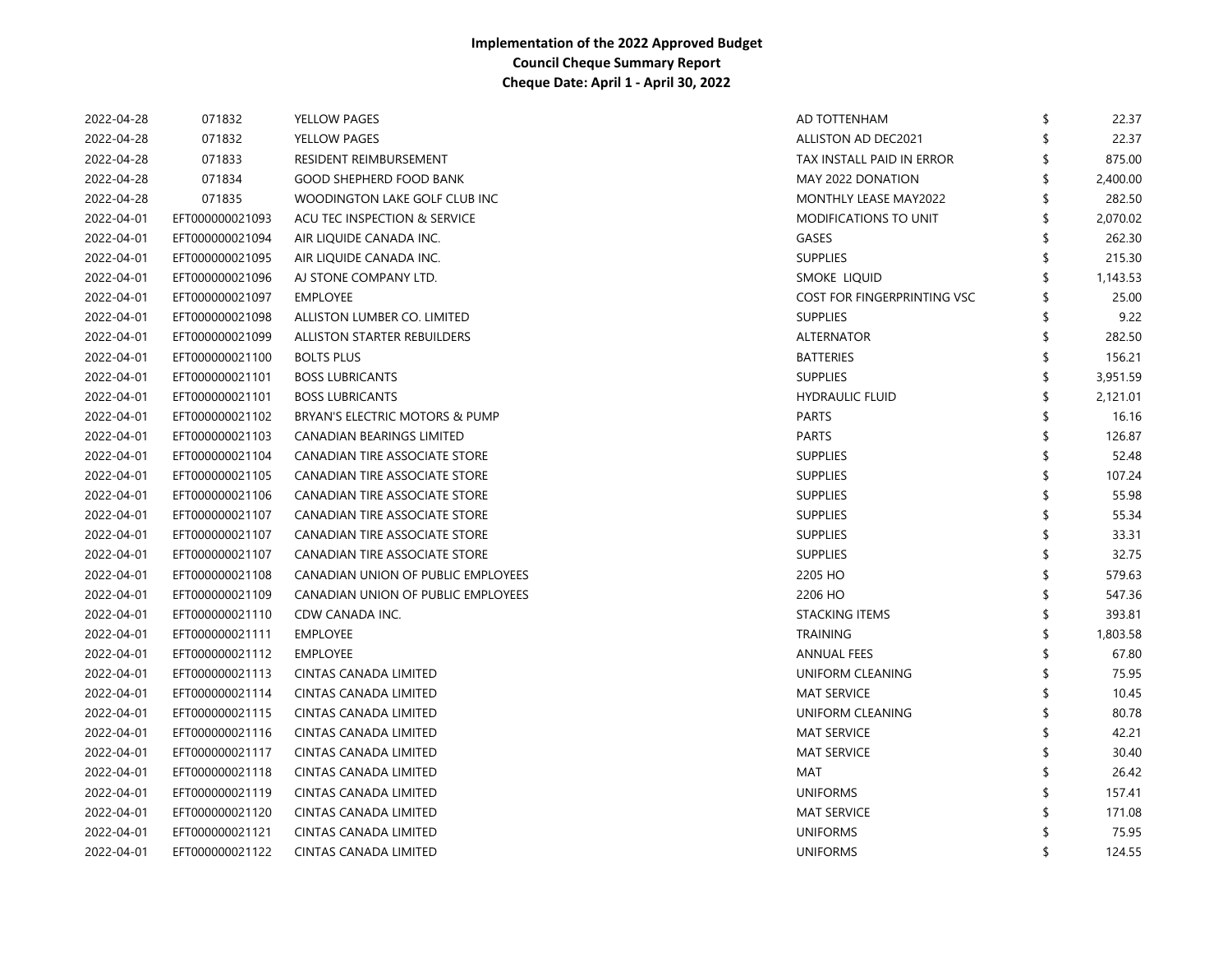| 2022-04-01 | EFT000000021122 | <b>CINTAS CANADA LIMITED</b>           | <b>MAT SERVICE</b>         | \$<br>42.21    |
|------------|-----------------|----------------------------------------|----------------------------|----------------|
| 2022-04-01 | EFT000000021122 | CINTAS CANADA LIMITED                  | MAT                        | 11.90          |
| 2022-04-01 | EFT000000021122 | <b>CINTAS CANADA LIMITED</b>           | <b>MAT SERVICE</b>         | 10.45          |
| 2022-04-01 | EFT000000021123 | EPCOR ELECTRICITY DISTRIBUTION ONT INC | <b>GIDEON ST - MAR22</b>   | 73.02          |
| 2022-04-01 | EFT000000021124 | <b>COMMISSIONAIRES GREAT LAKES</b>     | SERV FEB20-MAR05 - 63HRS   | \$<br>1,818.19 |
| 2022-04-01 | EFT000000021125 | CORPORATE EXPRESS CANADA INC.          | <b>OFFICE SUPPLIES</b>     | \$<br>22.59    |
| 2022-04-01 | EFT000000021126 | CORPORATE EXPRESS CANADA INC.          | <b>OFFICE SUPPLIES</b>     | \$<br>68.92    |
| 2022-04-01 | EFT000000021127 | CORPORATE EXPRESS CANADA INC.          | <b>SUPPLIES</b>            | \$<br>356.12   |
| 2022-04-01 | EFT000000021128 | CORPORATE EXPRESS CANADA INC.          | <b>ENVELOPES</b>           | \$<br>17.54    |
| 2022-04-01 | EFT000000021129 | CORPORATE EXPRESS CANADA INC.          | <b>OFFICE SUPPLIES</b>     | \$<br>90.17    |
| 2022-04-01 | EFT000000021130 | CORPORATE EXPRESS CANADA INC.          | <b>SUPPLIES</b>            | \$<br>70.07    |
| 2022-04-01 | EFT000000021130 | CORPORATE EXPRESS CANADA INC.          | OFFICE SUPPLIES            | 55.10          |
| 2022-04-01 | EFT000000021130 | CORPORATE EXPRESS CANADA INC.          | <b>ENVELOPES</b>           | 11.84          |
| 2022-04-01 | EFT000000021131 | <b>COUNTY OF SIMCOE</b>                | <b>WASTE DISPOSAL</b>      | \$<br>429.00   |
| 2022-04-01 | EFT000000021132 | <b>CUBEX LIMITED</b>                   | <b>PARTS</b>               | 810.13         |
| 2022-04-01 | EFT000000021133 | <b>CUBEX LIMITED</b>                   | <b>PARTS</b>               | 321.94         |
| 2022-04-01 | EFT000000021134 | <b>CUMMINS HYDRAULICS LTD.</b>         | <b>PARTS</b>               | \$<br>26.36    |
| 2022-04-01 | EFT000000021135 | <b>CURRIE TRUCK CENTRE</b>             | <b>PARTS</b>               | \$<br>1,677.06 |
| 2022-04-01 | EFT000000021136 | <b>CURRIE TRUCK CENTRE</b>             | <b>PARTS</b>               | \$<br>82.20    |
| 2022-04-01 | EFT000000021137 | <b>CURRIE TRUCK CENTRE</b>             | <b>PARTS</b>               | \$<br>286.07   |
| 2022-04-01 | EFT000000021138 | <b>CURRIE TRUCK CENTRE</b>             | <b>PARTS</b>               | 63.02          |
| 2022-04-01 | EFT000000021139 | DECKERS TIRE SERVICE                   | SERVICE CALL/TIRE REPAIR   | \$<br>220.35   |
| 2022-04-01 | EFT000000021140 | <b>ENBRIDGE GAS DISTRIBUTION INC</b>   | 44 MILL ST E FEB2022       | \$<br>1,690.96 |
| 2022-04-01 | EFT000000021141 | <b>ENBRIDGE GAS DISTRIBUTION INC</b>   | 130 CHURCH ST S MAR 2022   | \$<br>1,274.24 |
| 2022-04-01 | EFT000000021142 | <b>ENBRIDGE GAS DISTRIBUTION INC</b>   | 44 MILL ST E MAR2022       | \$<br>900.15   |
| 2022-04-01 | EFT000000021143 | <b>ENBRIDGE GAS DISTRIBUTION INC</b>   | 130 PROSPECT ST MAR2022    | \$<br>941.55   |
| 2022-04-01 | EFT000000021144 | <b>ENBRIDGE GAS DISTRIBUTION INC</b>   | 3377 10TH SR MAR2022       | \$<br>1,341.02 |
| 2022-04-01 | EFT000000021145 | <b>ENBRIDGE GAS DISTRIBUTION INC</b>   | 39 LORNE THOMAS PL MAR2022 | \$<br>90.65    |
| 2022-04-01 | EFT000000021146 | ENBRIDGE GAS DISTRIBUTION INC          | 6315 14TH LILNE MAR2022    | \$<br>5,139.39 |
| 2022-04-01 | EFT000000021147 | ENBRIDGE GAS DISTRIBUTION INC          | 7300 14TH LINE MAR2022     | \$<br>6,174.94 |
| 2022-04-01 | EFT000000021148 | ENBRIDGE GAS DISTRIBUTION INC          | 6830 4TH LINE MAR 2022     | \$<br>7,345.39 |
| 2022-04-01 | EFT000000021149 | <b>EXECUTIVE TOWING</b>                | <b>TOWNING SERVICES</b>    | \$<br>362.17   |
| 2022-04-01 | EFT000000021149 | <b>EXECUTIVE TOWING</b>                | <b>TOWNING SERVICES</b>    | \$<br>176.28   |
| 2022-04-01 | EFT000000021149 | <b>EXECUTIVE TOWING</b>                | <b>TOWNING SERVICES</b>    | \$<br>176.28   |
| 2022-04-01 | EFT000000021149 | <b>EXECUTIVE TOWING</b>                | <b>TOWNING SERVICES</b>    | \$<br>144.64   |
| 2022-04-01 | EFT000000021149 | <b>EXECUTIVE TOWING</b>                | <b>TOWNING SERVICES</b>    | 144.64         |
| 2022-04-01 | EFT000000021150 | FEEHELY, GASTALDI                      | LEGAL MATTERS FEB2022      | 466.13         |
| 2022-04-01 | EFT000000021151 | FEEHELY, GASTALDI                      | LEGAL MATTERS FEB 2022     | \$<br>4,599.10 |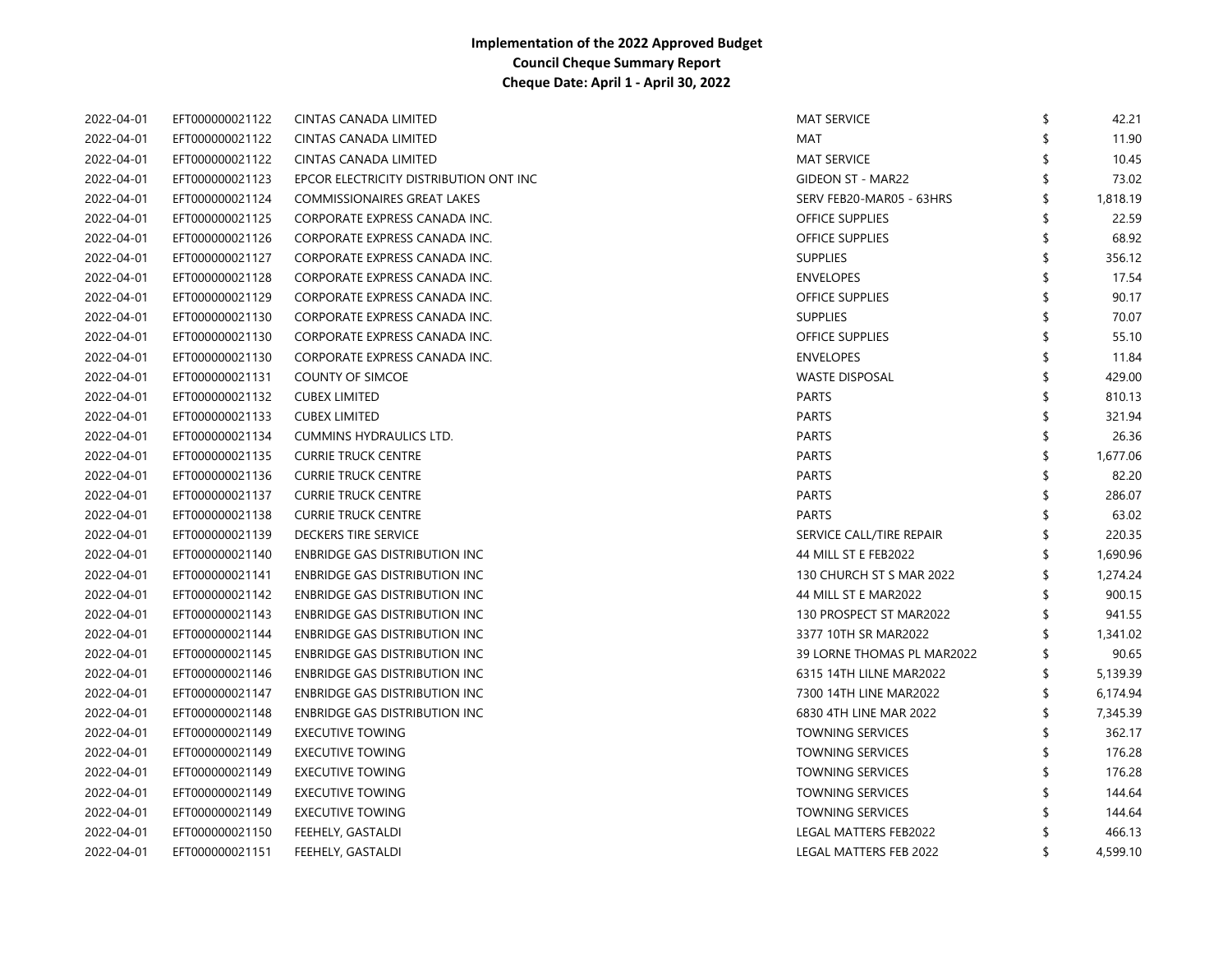| 2022-04-01 | EFT000000021152 | FEEHELY, GASTALDI                     | TOWN/NAUTICAL LAND             | \$  | 819.68     |
|------------|-----------------|---------------------------------------|--------------------------------|-----|------------|
| 2022-04-01 | EFT000000021153 | FIRESERVICE MANAGEMENT LTD            | <b>CONTRACT WASH</b>           | \$  | 579.13     |
| 2022-04-01 | EFT000000021153 | FIRESERVICE MANAGEMENT LTD            | <b>CONTRACT WASH</b>           |     | 549.75     |
| 2022-04-01 | EFT000000021154 | <b>GLEN MARTIN</b>                    | <b>REPAIRS</b>                 | ፍ   | 812.03     |
| 2022-04-01 | EFT000000021154 | <b>GLEN MARTIN</b>                    | JANITORIAL SUPPLIES            |     | 393.93     |
| 2022-04-01 | EFT000000021155 | <b>GORD DAVENPORT AUTOMOTIVE INC.</b> | <b>BATTERIES</b>               | \$. | 505.00     |
| 2022-04-01 | EFT000000021156 | <b>GREATARIO SERVICES</b>             | PO2019-0131 10% HB RELEASE     | \$  | 51,083.25  |
| 2022-04-01 | EFT000000021157 | HR MACHINE                            | <b>SUPPLIES</b>                | \$  | 692.69     |
| 2022-04-01 | EFT000000021158 | <b>HYDRO ONE</b>                      | 7475 POPLAR SR METER MAR2022   | S   | 122.44     |
| 2022-04-01 | EFT000000021159 | <b>HYDRO ONE</b>                      | VC2 CONC5 LOT33 MAR2022        | \$  | 154.70     |
| 2022-04-01 | EFT000000021160 | <b>HYDRO ONE</b>                      | VC3 CONC7 LOT6 MAR2022         | \$  | 171.39     |
| 2022-04-01 | EFT000000021161 | <b>HYDRO ONE</b>                      | VC5 CONC3 LOT25 MAR2022        | \$  | 182.42     |
| 2022-04-01 | EFT000000021162 | <b>HYDRO ONE</b>                      | 3630 SIDERD 10 MAR2022         | \$  | 680.04     |
| 2022-04-01 | EFT000000021163 | <b>HYDRO ONE</b>                      | 5944 9TH LINE SOCC FLD MAR2022 | \$  | 34.62      |
| 2022-04-01 | EFT000000021164 | <b>IDEAL SUPPLY</b>                   | <b>SUPPLIES</b>                | \$  | 103.30     |
| 2022-04-01 | EFT000000021165 | <b>IDEAL SUPPLY</b>                   | <b>SUPPLIES</b>                | \$  | 82.46      |
| 2022-04-01 | EFT000000021166 | <b>IDEAL SUPPLY</b>                   | <b>PARTS</b>                   | \$  | 1,697.71   |
| 2022-04-01 | EFT000000021166 | <b>IDEAL SUPPLY</b>                   | <b>PARTS</b>                   |     | 50.83      |
| 2022-04-01 | EFT000000021166 | <b>IDEAL SUPPLY</b>                   | <b>SUPPLIES</b>                |     | 20.50      |
| 2022-04-01 | EFT000000021167 | JOE JOHNSON EQUIPMENT INC.            | <b>PARTS</b>                   | \$  | 558.07     |
| 2022-04-01 | EFT000000021168 | JOE JOHNSON EQUIPMENT INC.            | <b>PARTS</b>                   | \$  | 186.52     |
| 2022-04-01 | EFT000000021169 | JOE JOHNSON EQUIPMENT INC.            | <b>REPAIR</b>                  | \$  | 3,402.60   |
| 2022-04-01 | EFT000000021170 | JOE JOHNSON EQUIPMENT INC.            | <b>PARTS</b>                   |     | 519.05     |
| 2022-04-01 | EFT000000021171 | <b>EMPLOYEE</b>                       | PMI MEMBERSHIP/FEES            |     | 238.65     |
| 2022-04-01 | EFT000000021172 | LATITUDE 67 LIMITED                   | 2021-0131 T21-01A 10%HB RELSE  | \$  | 74,094.00  |
| 2022-04-01 | EFT000000021173 | LAWSON PRODUCTS, INC.(ONTARIO)        | <b>PARTS</b>                   | \$  | 649.56     |
| 2022-04-01 | EFT000000021174 | LAWSON PRODUCTS, INC.(ONTARIO)        | <b>PARTS</b>                   | \$  | 31.30      |
| 2022-04-01 | EFT000000021175 | LAWSON PRODUCTS, INC.(ONTARIO)        | <b>PARTS</b>                   | \$  | 529.75     |
| 2022-04-01 | EFT000000021176 | LAWSON PRODUCTS, INC.(ONTARIO)        | <b>PARTS</b>                   | \$  | 529.99     |
| 2022-04-01 | EFT000000021177 | LAWSON PRODUCTS, INC.(ONTARIO)        | <b>PARTS</b>                   | \$  | 137.86     |
| 2022-04-01 | EFT000000021178 | LAWSON PRODUCTS, INC.(ONTARIO)        | <b>PARTS</b>                   |     | 45.80      |
| 2022-04-01 | EFT000000021179 | LOCAL RADIO LAB INC                   | AIR TIME FOR ADVERTISING       |     | 678.00     |
| 2022-04-01 | EFT000000021180 | MATHESON CONSTRUCTORS LIMITED         | NEW TEC ADMIN CENTRE PRG# 8    | \$  | 610,561.29 |
| 2022-04-01 | EFT000000021181 | <b>MAXIMUM SIGNS</b>                  | <b>SIGNS</b>                   | \$  | 1,213.06   |
| 2022-04-01 | EFT000000021182 | <b>MAXIMUM SIGNS</b>                  | <b>SIGNS</b>                   | S   | 151.80     |
| 2022-04-01 | EFT000000021183 | MILLIGAN ENERGY INC.                  | 2200.9L DIESEL                 | S   | 2,310.60   |
| 2022-04-01 | EFT000000021184 | MILLIGAN ENERGY INC.                  | 600.1L DIESEL                  |     | 872.94     |
| 2022-04-01 | EFT000000021185 | MILLIGAN ENERGY INC.                  | 479.4L DIESEL                  | \$  | 702.24     |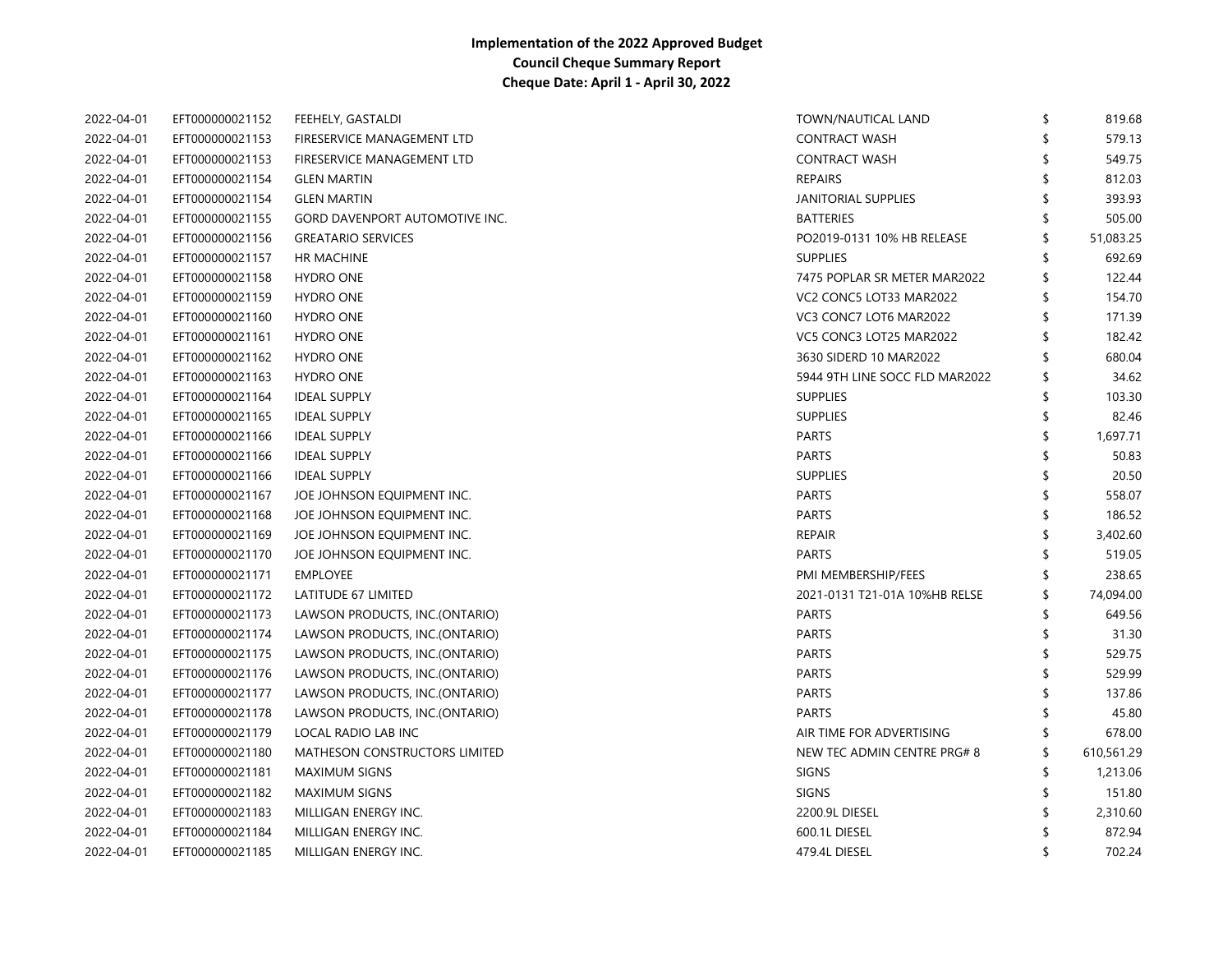| 2022-04-01 | EFT000000021186 | MILLIGAN ENERGY INC.                         | 2230.7L DIESEL                  | \$<br>3,575.09  |
|------------|-----------------|----------------------------------------------|---------------------------------|-----------------|
| 2022-04-01 | EFT000000021187 | MILLIGAN ENERGY INC.                         | 2269.9L GASOLINE                | \$<br>3,620.23  |
| 2022-04-01 | EFT000000021188 | MILLIGAN ENERGY INC.                         | 275.4L DIESEL                   | 522.91          |
| 2022-04-01 | EFT000000021189 | MILLIGAN ENERGY INC.                         | 500.0L GASOLINE                 | 922.87          |
| 2022-04-01 | EFT000000021190 | MILLIGAN ENERGY INC.                         | 2200.1L DIESEL                  | 4,433.49        |
| 2022-04-01 | EFT000000021191 | MILLIGAN ENERGY INC.                         | 286.5L PROPANE                  | 329.89          |
| 2022-04-01 | EFT000000021192 | MILLIGAN ENERGY INC.                         | 1726.6L GASOLINE                | 2,995.65        |
| 2022-04-01 | EFT000000021193 | MILLIGAN ENERGY INC.                         | 299.9L DIESEL                   | 510.13          |
| 2022-04-01 | EFT000000021194 | MILLIGAN ENERGY INC.                         | 1639.2L DIESEL                  | 3,006.84        |
| 2022-04-01 | EFT000000021195 | MILLIGAN ENERGY INC.                         | 700.6L DIESEL                   | 1,156.39        |
| 2022-04-01 | EFT000000021196 | MILLIGAN ENERGY INC.                         | 2021.5L PROPANE                 | 1,758.00        |
| 2022-04-01 | EFT000000021197 | MILLIGAN HEATING & COOLING LTD.              | <b>CLEANING PROPANE HEATERS</b> | 406.80          |
| 2022-04-01 | EFT000000021198 | <b>NEWARK</b>                                | <b>PART</b>                     | 60.77           |
| 2022-04-01 | EFT000000021199 | NORTHERN SAFETY LIMITED                      | EYEWASH STATION/SOLUTION        | 244.96          |
| 2022-04-01 | EFT000000021200 | OLIVER FUELS LIMITED                         | <b>DIESEL 1749.5L</b>           | 2,886.33        |
| 2022-04-01 | EFT000000021201 | OLIVER FUELS LIMITED                         | GAS 2777.9L                     | 4,724.24        |
| 2022-04-01 | EFT000000021202 | OLIVER FUELS LIMITED                         | <b>DIESEL 856.2L</b>            | 1,512.21        |
| 2022-04-01 | EFT000000021203 | OLIVER FUELS LIMITED                         | <b>GAS 1364L</b>                | 2,550.88        |
| 2022-04-01 | EFT000000021204 | OLIVER FUELS LIMITED                         | GAS362.8L                       | 678.49          |
| 2022-04-01 | EFT000000021205 | OLIVER FUELS LIMITED                         | <b>DIESEL 1750.2L</b>           | 3,684.50        |
| 2022-04-01 | EFT000000021206 | OLIVER FUELS LIMITED                         | GAS1522L                        | 2,777.57        |
| 2022-04-01 | EFT000000021207 | OLIVER FUELS LIMITED                         | 538.3L GASOLINE                 | 945.88          |
| 2022-04-01 | EFT000000021208 | OLIVER FUELS LIMITED                         | 4120.9L GASOLINE                | 7,380.73        |
| 2022-04-01 | EFT000000021208 | OLIVER FUELS LIMITED                         | 841.5L DIESEL                   | 1,533.79        |
| 2022-04-01 | EFT000000021209 | ONTARIO MUNICIPAL EMPLOYEES RETIREMENT BOARD | 2205 HO                         | 52,130.62       |
| 2022-04-01 | EFT000000021210 | ONTARIO MUNICIPAL EMPLOYEES RETIREMENT BOARD | 2205 SA                         | 82,121.82       |
| 2022-04-01 | EFT000000021211 | ONTARIO MUNICIPAL EMPLOYEES RETIREMENT BOARD | 2206 SA                         | 82,590.42       |
| 2022-04-01 | EFT000000021212 | ONTARIO MUNICIPAL EMPLOYEES RETIREMENT BOARD | 2206 SA2                        | 68.06           |
| 2022-04-01 | EFT000000021213 | ONTARIO MUNICIPAL EMPLOYEES RETIREMENT BOARD | 2206 HO                         | \$<br>51,878.02 |
| 2022-04-01 | EFT000000021214 | ORKIN CANADA CORPORATION                     | PEST CONTROL                    | 328.83          |
| 2022-04-01 | EFT000000021215 | ORKIN CANADA CORPORATION                     | PEST CONTROL                    | 164.98          |
| 2022-04-01 | EFT000000021216 | ORKIN CANADA CORPORATION                     | RODENT CONTROL                  | 151.42          |
| 2022-04-01 | EFT000000021217 | ORKIN CANADA CORPORATION                     | PEST CONTROL                    | 82.49           |
| 2022-04-01 | EFT000000021218 | ORKIN CANADA CORPORATION                     | PEST CONTROL                    | 164.98          |
| 2022-04-01 | EFT000000021219 | ORKIN CANADA CORPORATION                     | PEST CONTROL                    | 164.98          |
| 2022-04-01 | EFT000000021220 | ORKIN CANADA CORPORATION                     | PEST CONTROL                    | 164.98          |
| 2022-04-01 | EFT000000021221 | ORKIN CANADA CORPORATION                     | RODENT CONTROL                  | 116.39          |
| 2022-04-01 | EFT000000021222 | ORKIN CANADA CORPORATION                     | PEST CONTROL                    | 116.39          |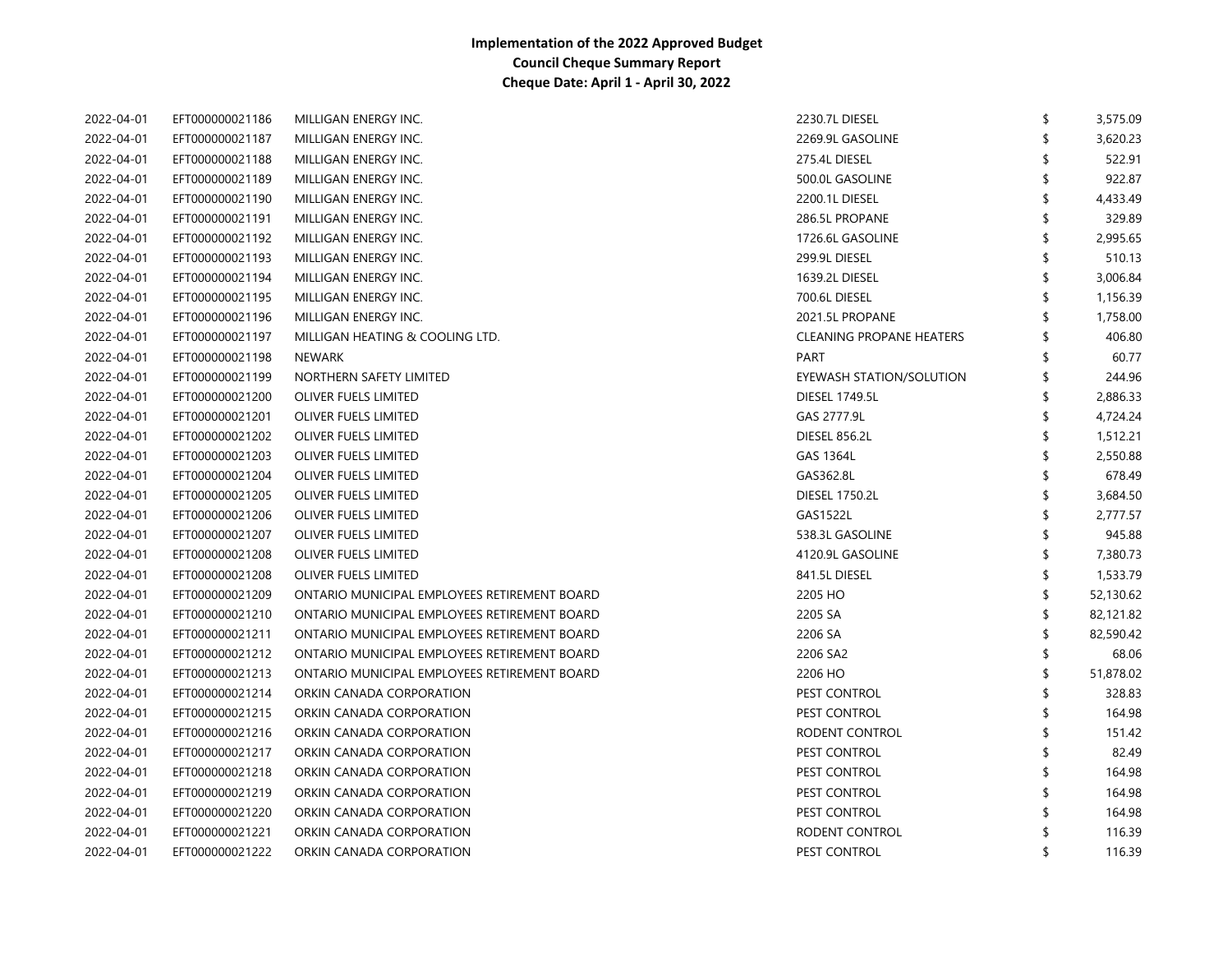| 2022-04-01 | EFT000000021223 | ORKIN CANADA CORPORATION                   | PEST CONTROL                 | \$<br>116.39    |
|------------|-----------------|--------------------------------------------|------------------------------|-----------------|
| 2022-04-01 | EFT000000021224 | ORKIN CANADA CORPORATION                   | PEST CONTROL                 | 328.83          |
| 2022-04-01 | EFT000000021225 | ORKIN CANADA CORPORATION                   | PEST CONTROL                 | 164.98          |
| 2022-04-01 | EFT000000021226 | ORKIN CANADA CORPORATION                   | PEST CONTROL                 | 116.39          |
| 2022-04-01 | EFT000000021227 | ORKIN CANADA CORPORATION                   | PEST CONTROL                 | 223.74          |
| 2022-04-01 | EFT000000021227 | ORKIN CANADA CORPORATION                   | PEST CONTROL                 | 79.10           |
| 2022-04-01 | EFT000000021228 | PARIO ENGINEERING & ENVIRONMENTAL SCIENCES | SERVICES - 5917 7TH LN       | \$<br>3,010.43  |
| 2022-04-01 | EFT000000021229 | POWERSTREAM INC                            | 4492420000                   | \$<br>32,297.61 |
| 2022-04-01 | EFT000000021230 | POWERSTREAM INC                            | 5855420000                   | \$<br>376.33    |
| 2022-04-01 | EFT000000021231 | POWERSTREAM INC                            | 7460520000                   | \$<br>469.82    |
| 2022-04-01 | EFT000000021232 | POWERSTREAM INC                            | 9213520000                   | \$<br>434.36    |
| 2022-04-01 | EFT000000021233 | PREMIER EQUIPMENT                          | <b>PARTS</b>                 | 122.32          |
| 2022-04-01 | EFT000000021234 | PREMIER EQUIPMENT                          | <b>PARTS</b>                 | \$<br>3,186.48  |
| 2022-04-01 | EFT000000021235 | PUROLATOR COURIER LTD.                     | <b>COURIER SERVICES</b>      | 29.19           |
| 2022-04-01 | EFT000000021236 | RENTSHOP INC.                              | <b>PARTS</b>                 | 186.80          |
| 2022-04-01 | EFT000000021237 | RESQTECH SYSTEMS INC.                      | <b>PARTS</b>                 | 1,904.05        |
| 2022-04-01 | EFT000000021238 | <b>RESURFICE CORP.</b>                     | REPLACEMENT PART             | 1,932.07        |
| 2022-04-01 | EFT000000021239 | <b>RESURFICE CORP.</b>                     | REPLACEMENT PART             | 1,570.70        |
| 2022-04-01 | EFT000000021240 | RICHARDS EQUIPMENT                         | <b>PARTS</b>                 | 1,871.13        |
| 2022-04-01 | EFT000000021241 | RICOH CANADA INC.                          | COPY USAGE FEB2022           | 133.84          |
| 2022-04-01 | EFT000000021242 | RV ANDERSON ASSOCIATES                     | SERV JAN 1-28 2022           | 1,418.15        |
| 2022-04-01 | EFT000000021243 | RV ANDERSON ASSOCIATES                     | SERVICES JAN01-28'22         | \$<br>1,128.87  |
| 2022-04-01 | EFT000000021244 | RV ANDERSON ASSOCIATES                     | <b>SERV JAN29-FEB25 2022</b> | \$<br>40,613.33 |
| 2022-04-01 | EFT000000021245 | <b>SHAW DIRECT</b>                         | SATELLITE MAR2022            | 92.19           |
| 2022-04-01 | EFT000000021246 | SMARTCELL COMMUNICATIONS INC. (NEWMARKET)  | PHONE UPGRADE                | 355.37          |
| 2022-04-01 | EFT000000021247 | SMARCO BUILDING SOLUTIONS INC              | SERVICE CALL/REPAIRS         | \$<br>363.30    |
| 2022-04-01 | EFT000000021248 | <b>EMPLOYEE</b>                            | MILEAGE MAR2022              | \$<br>72.50     |
| 2022-04-01 | EFT000000021249 | STAGE2 DATA INC.                           | <b>CLOUD BACKUP</b>          | \$<br>1,098.64  |
| 2022-04-01 | EFT000000021250 | SUMMA ENGINEERING LTD.                     | SOFTWARE UPGRADE             | 3,710.82        |
| 2022-04-01 | EFT000000021251 | SUPERIOR PROPANE                           | <b>PROPANE</b>               | 125.75          |
| 2022-04-01 | EFT000000021252 | <b>SUPERIOR PROPANE</b>                    | <b>PROPANE</b>               | 200.50          |
| 2022-04-01 | EFT000000021253 | <b>SUPERIOR PROPANE</b>                    | <b>CYCLINDER CAGE RENTAL</b> | 6.78            |
| 2022-04-01 | EFT000000021254 | <b>SUPERIOR PROPANE</b>                    | <b>PROPANE</b>               | \$<br>100.25    |
| 2022-04-01 | EFT000000021255 | <b>SUPERIOR PROPANE</b>                    | <b>PROPANE</b>               | 70.79           |
| 2022-04-01 | EFT000000021256 | SUPERIOR PROPANE                           | PROPANE                      | 70.79           |
| 2022-04-01 | EFT000000021257 | SUPERIOR PROPANE                           | <b>CYLINDER GASES</b>        | 141.58          |
| 2022-04-01 | EFT000000021258 | <b>SUPERIOR PROPANE</b>                    | <b>PROPANE</b>               | 106.20          |
| 2022-04-01 | EFT000000021259 | SWEEPER PARTS SALES                        | <b>PARTS</b>                 | \$<br>1,821.22  |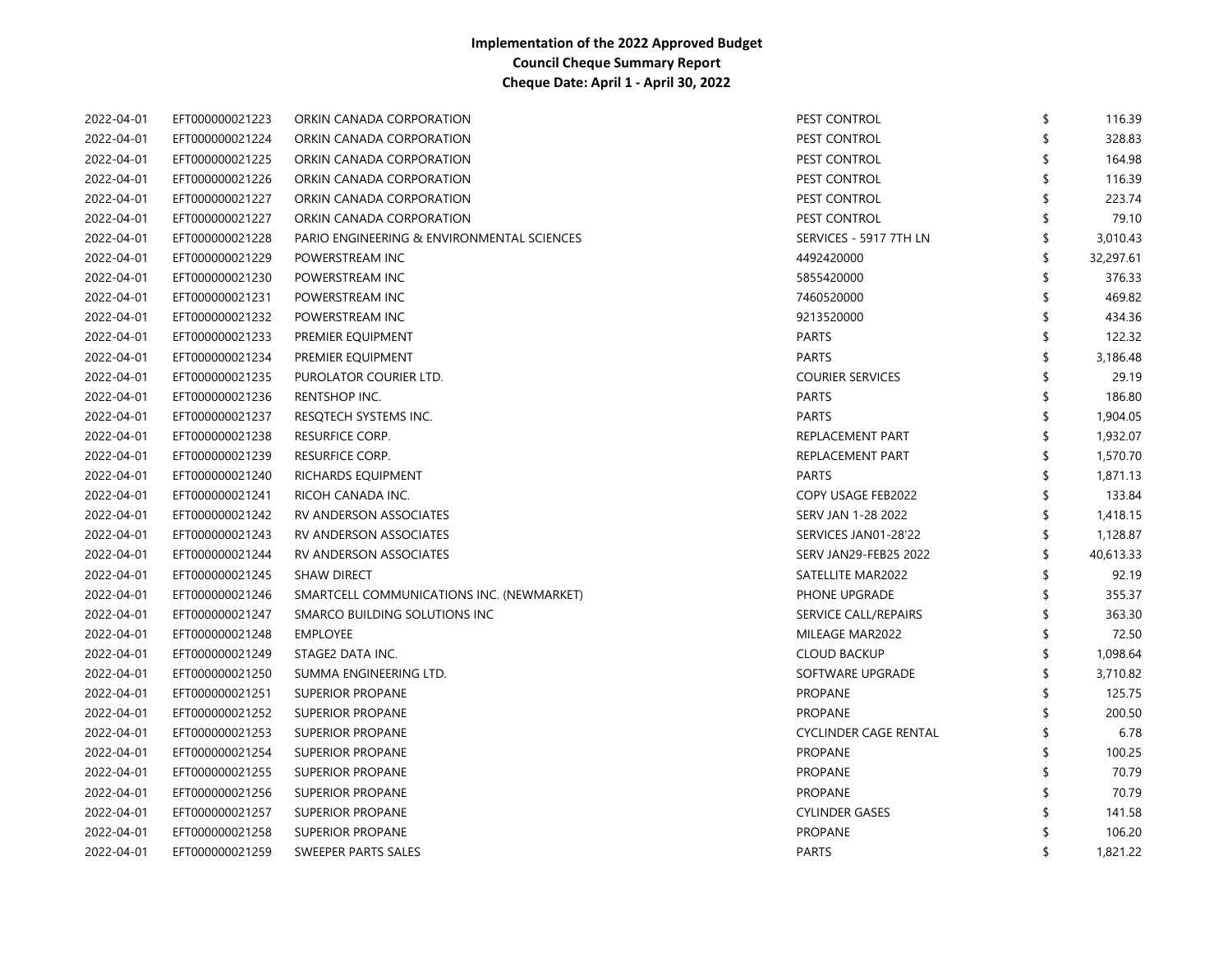| 2022-04-01 | EFT000000021260 | SWEEPER PARTS SALES               | <b>PARTS</b>               | \$<br>108.03     |
|------------|-----------------|-----------------------------------|----------------------------|------------------|
| 2022-04-01 | EFT000000021261 | <b>EMPLOYEE</b>                   | MILEAGE FEB2022            | \$<br>50.75      |
| 2022-04-01 | EFT000000021262 | <b>Tatham Engineering Limited</b> | <b>SERV FEB22</b>          | 874.62           |
| 2022-04-01 | EFT000000021263 | TEMP AIR CONTROL                  | <b>SCISSOR LIFT RENTAL</b> | \$<br>427.71     |
| 2022-04-01 | EFT000000021264 | <b>TEMP AIR CONTROL</b>           | <b>REPAIRS</b>             | \$<br>1,113.67   |
| 2022-04-01 | EFT000000021265 | <b>3C TRAINING SOLUTIONS</b>      | <b>TALENT INSIGHTS</b>     | \$<br>378.55     |
| 2022-04-01 | EFT000000021266 | THURBER ENGINEERING               | <b>SERV TO JAN 31 2022</b> | \$<br>379.68     |
| 2022-04-01 | EFT000000021267 | <b>TOROMONT CAT</b>               | <b>BACKHOE LOA</b>         | \$<br>167,469.23 |
| 2022-04-01 | EFT000000021268 | UNI FIRST CANADA LIMITED          | <b>UNIFORMS</b>            | \$<br>74.58      |
| 2022-04-01 | EFT000000021269 | UNI FIRST CANADA LIMITED          | <b>UNIFORMS</b>            | \$<br>177.41     |
| 2022-04-01 | EFT000000021270 | THE VENTIN GROUP (TORONTO) LTD.   | SERV TO JAN31'22           | \$<br>21,881.64  |
| 2022-04-01 | EFT000000021271 | <b>VEOLIA</b>                     | <b>SUPPLIES</b>            | \$<br>7,523.73   |
| 2022-04-01 | EFT000000021272 | <b>VEOLIA</b>                     | <b>SUPPLIES</b>            | \$<br>10.55      |
| 2022-04-01 | EFT000000021273 | <b>VEOLIA</b>                     | <b>SUPPLIES</b>            | \$<br>8,384.89   |
| 2022-04-01 | EFT000000021274 | <b>VEOLIA</b>                     | <b>SUPPLIES</b>            | \$<br>8,384.60   |
| 2022-04-01 | EFT000000021275 | VISCO INDUSTRIAL SALES CO         | <b>PARTS</b>               | \$<br>95.06      |
| 2022-04-01 | EFT000000021276 | VISCO INDUSTRIAL SALES CO         | <b>PARTS</b>               | \$<br>107.11     |
| 2022-04-01 | EFT000000021277 | VISCO INDUSTRIAL SALES CO         | <b>PARTS</b>               | \$<br>255.88     |
| 2022-04-01 | EFT000000021278 | VISCO INDUSTRIAL SALES CO         | <b>PARTS</b>               | \$<br>86.42      |
| 2022-04-01 | EFT000000021279 | VISCO INDUSTRIAL SALES CO         | <b>PARTS</b>               | \$<br>440.47     |
| 2022-04-01 | EFT000000021280 | VISCO INDUSTRIAL SALES CO         | <b>PARTS</b>               | \$<br>225.50     |
| 2022-04-01 | EFT000000021281 | VISCO INDUSTRIAL SALES CO         | <b>PARTS</b>               | \$<br>15.99      |
| 2022-04-01 | EFT000000021282 | VISCO INDUSTRIAL SALES CO         | <b>PARTS</b>               | \$<br>1.36       |
| 2022-04-01 | EFT000000021283 | <b>VISSERS SALES CORP</b>         | <b>INJ VALVE</b>           | \$<br>1,779.07   |
| 2022-04-01 | EFT000000021284 | <b>EMPLOYEE</b>                   | MECHANICS LIC RENEWAL      | \$<br>67.80      |
| 2022-04-01 | EFT000000021285 | Western Management Consultants    | RECRUITMENT FOR ENG        | \$<br>4,391.24   |
| 2022-04-01 | EFT000000021286 | WILLIAMSON AUTOMOTIVE             | <b>PARTS</b>               | \$<br>221.34     |
| 2022-04-01 | EFT000000021287 | <b>WILLIAMSON AUTOMOTIVE</b>      | <b>PARTS</b>               | \$<br>22.28      |
| 2022-04-01 | EFT000000021288 | <b>WILLIAMSON AUTOMOTIVE</b>      | <b>PARTS</b>               | \$<br>36.14      |
| 2022-04-01 | EFT000000021289 | <b>WILLIAMSON AUTOMOTIVE</b>      | <b>PARTS</b>               | 43.46            |
| 2022-04-01 | EFT000000021290 | <b>WILLIAMSON AUTOMOTIVE</b>      | <b>PARTS</b>               | \$<br>249.84     |
| 2022-04-01 | EFT000000021291 | <b>WILLIAMSON AUTOMOTIVE</b>      | <b>PARTS</b>               | 48.26            |
| 2022-04-01 | EFT000000021292 | <b>WILLIAMSON AUTOMOTIVE</b>      | <b>PARTS</b>               | 695.74           |
| 2022-04-01 | EFT000000021293 | <b>WILLIAMSON AUTOMOTIVE</b>      | <b>PARTS</b>               | 442.76           |
| 2022-04-01 | EFT000000021294 | <b>WILLIAMSON AUTOMOTIVE</b>      | <b>PARTS</b>               | 54.18            |
| 2022-04-01 | EFT000000021295 | <b>WILLIAMSON AUTOMOTIVE</b>      | <b>PARTS</b>               | 358.80           |
| 2022-04-01 | EFT000000021296 | <b>WILLIAMSON AUTOMOTIVE</b>      | <b>PARTS</b>               | 346.30           |
| 2022-04-01 | EFT000000021297 | WILLIAMSON AUTOMOTIVE             | <b>PARTS</b>               | \$<br>5.29       |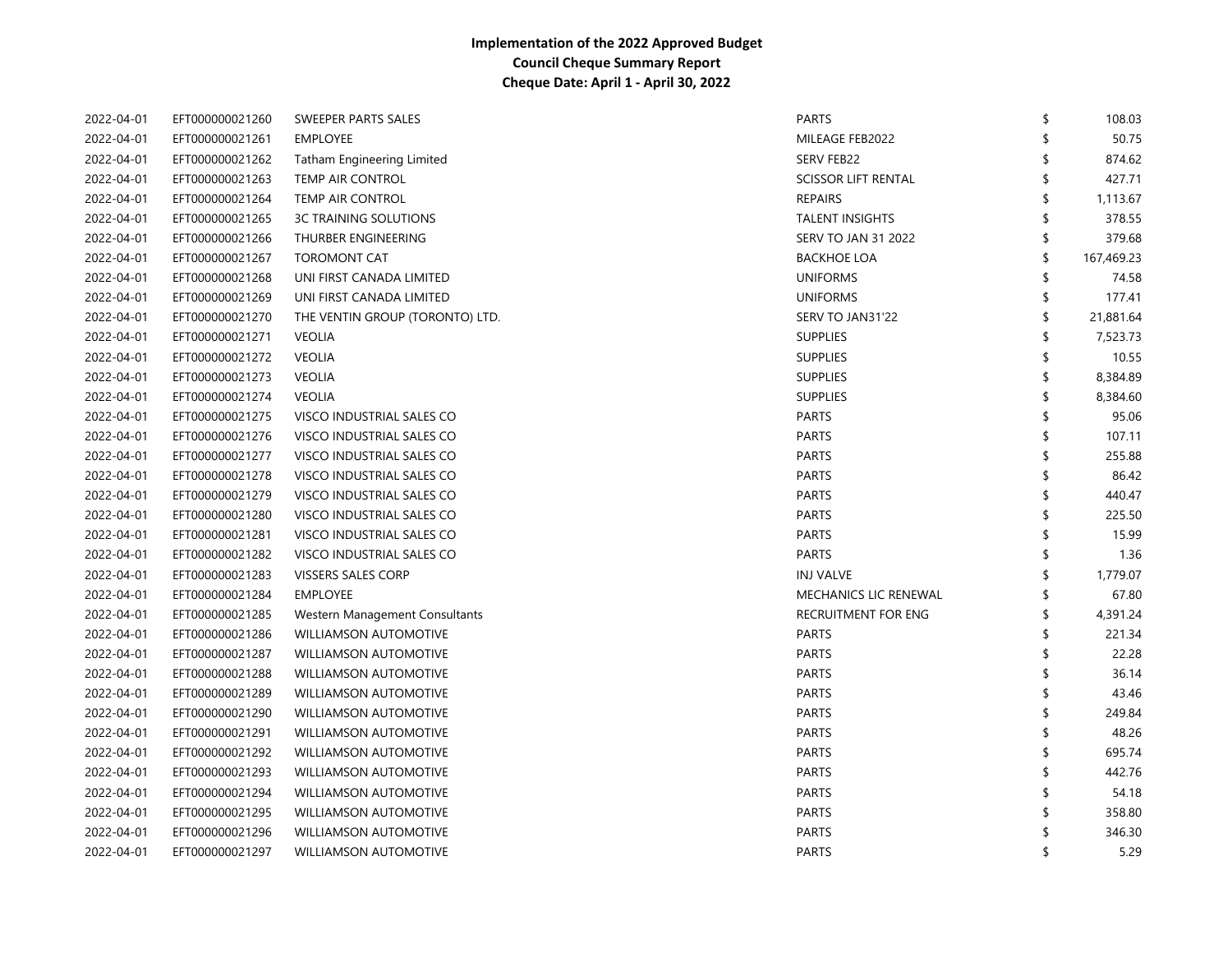| 2022-04-01 | EFT000000021298 | <b>WILLIAMSON AUTOMOTIVE</b>        | <b>PARTS</b>                            | \$ | 119.80    |
|------------|-----------------|-------------------------------------|-----------------------------------------|----|-----------|
| 2022-04-01 | EFT000000021299 | <b>WILLIAMSON AUTOMOTIVE</b>        | <b>PARTS</b>                            |    | 138.65    |
| 2022-04-01 | EFT000000021300 | <b>WILLIAMSON AUTOMOTIVE</b>        | <b>PARTS</b>                            |    | 331.78    |
| 2022-04-01 | EFT000000021301 | <b>WILLIAMSON AUTOMOTIVE</b>        | <b>PARTS</b>                            |    | 45.44     |
| 2022-04-01 | EFT000000021302 | <b>WILLIAMSON AUTOMOTIVE</b>        | <b>PARTS</b>                            |    | 10.42     |
| 2022-04-01 | EFT000000021303 | <b>WILLIAMSON AUTOMOTIVE</b>        | <b>PARTS</b>                            |    | 19.23     |
| 2022-04-01 | EFT000000021304 | <b>WILLIAMSON AUTOMOTIVE</b>        | <b>PARTS</b>                            |    | 44.16     |
| 2022-04-01 | EFT000000021305 | <b>WILLIAMSON AUTOMOTIVE</b>        | <b>PARTS</b>                            |    | 98.28     |
| 2022-04-01 | EFT000000021306 | <b>WILLIAMSON AUTOMOTIVE</b>        | <b>PARTS</b>                            | \$ | 31.57     |
| 2022-04-01 | EFT000000021307 | <b>WILLIAMSON AUTOMOTIVE</b>        | <b>PARTS</b>                            | \$ | 17.36     |
| 2022-04-01 | EFT000000021308 | <b>WILLIAMSON AUTOMOTIVE</b>        | <b>PARTS</b>                            |    | 61.35     |
| 2022-04-01 | EFT000000021309 | <b>WILLIAMSON AUTOMOTIVE</b>        | <b>PARTS</b>                            |    | 88.21     |
| 2022-04-01 | EFT000000021310 | <b>WILLIAMSON AUTOMOTIVE</b>        | <b>PARTS</b>                            | \$ | 129.67    |
| 2022-04-01 | EFT000000021311 | <b>WILLIAMSON AUTOMOTIVE</b>        | <b>PARTS</b>                            | \$ | 175.70    |
| 2022-04-01 | EFT000000021312 | <b>WILLIAMSON AUTOMOTIVE</b>        | <b>SUPPLIES</b>                         | \$ | 15.14     |
| 2022-04-01 | EFT000000021312 | <b>WILLIAMSON AUTOMOTIVE</b>        | <b>PARTS</b>                            | \$ | 8.93      |
| 2022-04-01 | EFT000000021313 | <b>WOLSELEY MECHANICAL GROUP</b>    | <b>PARTS</b>                            | \$ | 87.87     |
| 2022-04-01 | EFT000000021314 | <b>WOLSELEY MECHANICAL GROUP</b>    | <b>PARTS</b>                            | \$ | 462.93    |
| 2022-04-01 | EFT000000021315 | <b>WOLSELEY MECHANICAL GROUP</b>    | <b>PARTS</b>                            | \$ | 472.30    |
| 2022-04-01 | EFT000000021316 | <b>WOLSELEY MECHANICAL GROUP</b>    | <b>PARTS</b>                            | \$ | 127.38    |
| 2022-04-01 | EFT000000021317 | <b>WOLSELEY MECHANICAL GROUP</b>    | <b>PARTS</b>                            |    | 62.49     |
| 2022-04-01 | EFT000000021318 | <b>WOLSELEY MECHANICAL GROUP</b>    | <b>PARTS</b>                            |    | 133.84    |
| 2022-04-01 | EFT000000021319 | WSP CANADA INC.                     | SERV FEB6-MAR5'22                       |    | 7,521.14  |
| 2022-04-08 | EFT000000021320 | ACKLANDS - GRAINGER INC             | <b>PARTS</b>                            | \$ | 57.36     |
| 2022-04-08 | EFT000000021321 | A&G ROAD CLEANERS LIMITED           | SNOW CLEARING - MAR22                   | S  | 38,883.30 |
| 2022-04-08 | EFT000000021321 | A&G ROAD CLEANERS LIMITED           | MISSED TICKETS NOV21-JAN22              | \$ | 7,758.02  |
| 2022-04-08 | EFT000000021322 | ALLISTON LUMBER CO. LIMITED         | <b>SUPPLIES</b>                         | \$ | 56.88     |
| 2022-04-08 | EFT000000021322 | ALLISTON LUMBER CO. LIMITED         | <b>SUPPLIES</b>                         | \$ | 28.97     |
| 2022-04-08 | EFT000000021322 | ALLISTON LUMBER CO. LIMITED         | <b>SUPPLIES</b>                         | \$ | 20.44     |
| 2022-04-08 | EFT000000021322 | ALLISTON LUMBER CO. LIMITED         | <b>SUPPLIES</b>                         |    | 13.97     |
| 2022-04-08 | EFT000000021322 | ALLISTON LUMBER CO. LIMITED         | <b>SUPPLIES</b>                         | \$ | 8.66      |
| 2022-04-08 | EFT000000021323 | ALLISTON STARTER REBUILDERS         | ALTERNATOR                              | \$ | 254.25    |
| 2022-04-08 | EFT000000021324 | ARENES CONSTRUCTION                 | ROTARY PLAYGROUND PRG#6                 | \$ | 51,384.13 |
| 2022-04-08 | EFT000000021325 | RESIDENT REIMBURSEMENT              | TNSPT PROG MAR 2022                     | \$ | 55.00     |
| 2022-04-08 | EFT000000021326 | <b>BENSON AUTO PARTS</b>            | <b>PARTS</b>                            | \$ | 521.61    |
| 2022-04-08 | EFT000000021327 | <b>BLACK &amp; MCDONALD LIMITED</b> | <b>INDUSTRIAL PKWY &amp; HONDA GT B</b> | \$ | 3,956.06  |
| 2022-04-08 | EFT000000021327 | <b>BLACK &amp; MCDONALD LIMITED</b> | INDUSTRIAL & MAIN ENT PLNT 2            | \$ | 1,936.84  |
| 2022-04-08 | EFT000000021327 | <b>BLACK &amp; MCDONALD LIMITED</b> | KING & ZEHRS CROSSING                   | \$ | 1,818.74  |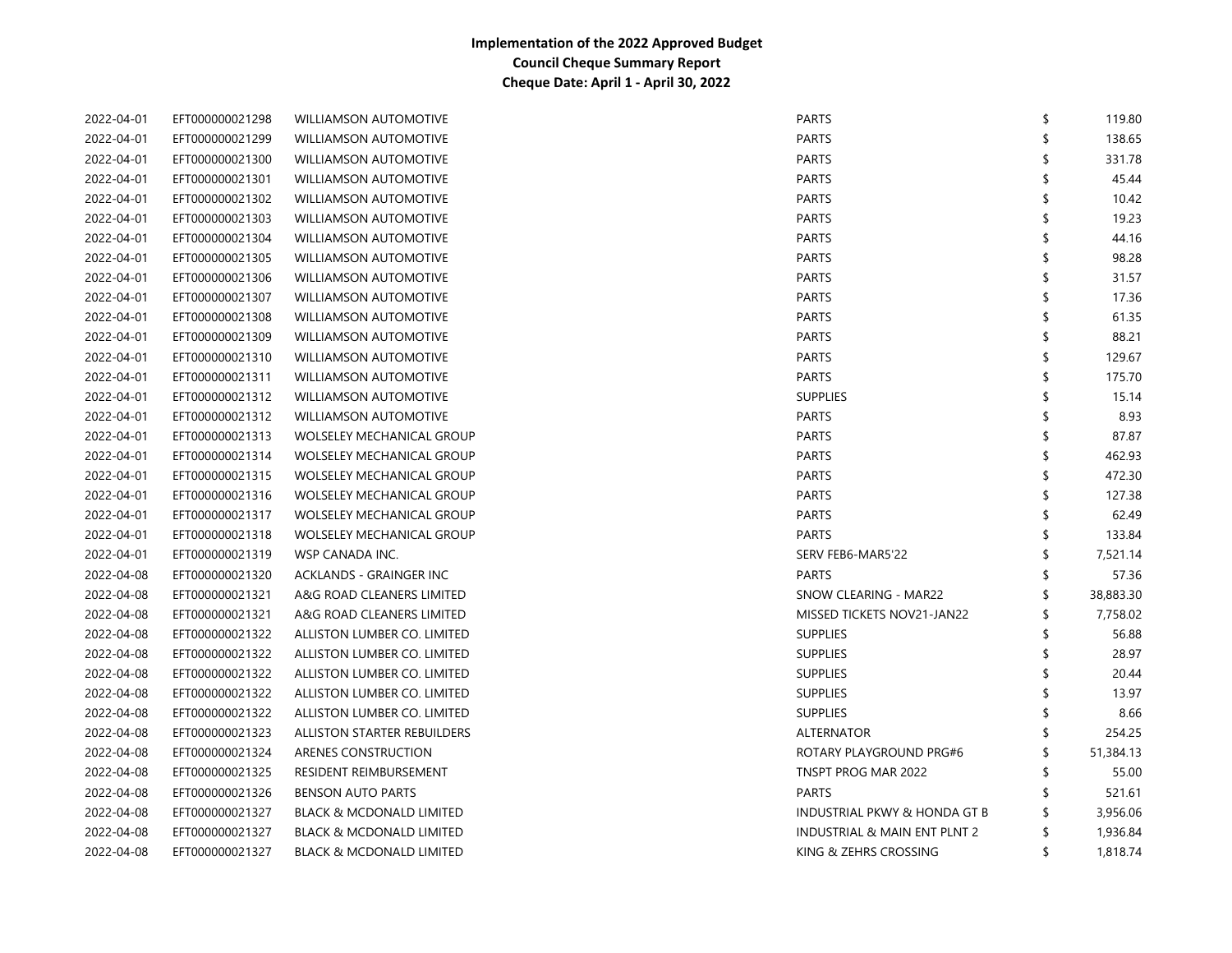| 2022-04-08 | EFT000000021327 | <b>BLACK &amp; MCDONALD LIMITED</b>       | KING ST & YOUNG ST             | \$<br>1,137.88 |
|------------|-----------------|-------------------------------------------|--------------------------------|----------------|
| 2022-04-08 | EFT000000021327 | <b>BLACK &amp; MCDONALD LIMITED</b>       | ELLIS ST & INDUSTRIAL PRKWY    | 1,120.44       |
| 2022-04-08 | EFT000000021327 | <b>BLACK &amp; MCDONALD LIMITED</b>       | KING ST & ZEHR CROSSING        | 993.88         |
| 2022-04-08 | EFT000000021327 | <b>BLACK &amp; MCDONALD LIMITED</b>       | INDUSTRIAL & HONDA PLNT 2 ENT  | 932.35         |
| 2022-04-08 | EFT000000021327 | <b>BLACK &amp; MCDONALD LIMITED</b>       | 3RD LN & TOTT RD               | \$<br>850.31   |
| 2022-04-08 | EFT000000021327 | <b>BLACK &amp; MCDONALD LIMITED</b>       | <b>MAIN &amp; PATTERSON ST</b> | 537.96         |
| 2022-04-08 | EFT000000021327 | <b>BLACK &amp; MCDONALD LIMITED</b>       | QUEEN ST & OLEARY CT           | 537.96         |
| 2022-04-08 | EFT000000021327 | <b>BLACK &amp; MCDONALD LIMITED</b>       | <b>CHURCH &amp; YOUNG ST</b>   | 537.96         |
| 2022-04-08 | EFT000000021328 | BRYAN'S ELECTRIC MOTORS & PUMP            | <b>PARTS</b>                   | 308.91         |
| 2022-04-08 | EFT000000021329 | RESIDENT REIMBURSEMENT                    | TNSPT PROG MAR 2022            | 39.40          |
| 2022-04-08 | EFT000000021330 | CANADIAN TIRE ASSOCIATE STORE             | <b>SUPPLIES</b>                | 224.69         |
| 2022-04-08 | EFT000000021330 | CANADIAN TIRE ASSOCIATE STORE             | <b>SUPPLIES</b>                | 54.22          |
| 2022-04-08 | EFT000000021331 | CANADOOR DOOR SYSTEMS                     | <b>DOOR REPAIR</b>             | 323.55         |
| 2022-04-08 | EFT000000021332 | CA SELLERS CLEANING SERVICES LTD          | SANITIZE - SERV FEB22          | 11,470.46      |
| 2022-04-08 | EFT000000021333 | CDW CANADA INC.                           | <b>STACKING CABLE</b>          | 60.43          |
| 2022-04-08 | EFT000000021334 | RESIDENT REIMBURSEMENT                    | TNSPT PROGRAM DEC-MAR          | 71.00          |
| 2022-04-08 | EFT000000021335 | RESIDENT REIMBURSEMENT                    | CLAIM 2022-11 REPAIRS TO CAR   | 586.70         |
| 2022-04-08 | EFT000000021336 | CINTAS CANADA LIMITED                     | UNIFORM CLEANING               | 80.78          |
| 2022-04-08 | EFT000000021336 | CINTAS CANADA LIMITED                     | <b>MAT SERVICE</b>             | 30.40          |
| 2022-04-08 | EFT000000021336 | CINTAS CANADA LIMITED                     | <b>MAT SERVICE</b>             | 16.60          |
| 2022-04-08 | EFT000000021338 | <b>COMMISSIONAIRES GREAT LAKES</b>        | SERV MAR06-19'22 - 70HRS       | 2,020.21       |
| 2022-04-08 | EFT000000021339 | CORPORATE EXPRESS CANADA INC.             | <b>OFFICE SUPPLIES</b>         | 53.28          |
| 2022-04-08 | EFT000000021339 | CORPORATE EXPRESS CANADA INC.             | <b>SUPPLIES</b>                | 29.03          |
| 2022-04-08 | EFT000000021339 | CORPORATE EXPRESS CANADA INC.             | <b>OFFICE SUPPLIES</b>         | 24.05          |
| 2022-04-08 | EFT000000021339 | CORPORATE EXPRESS CANADA INC.             | LABELS                         | 21.99          |
| 2022-04-08 | EFT000000021340 | COUNTRY AIR & REPAIR INC                  | FIRE TRUCK 1020 - MAINTENCE    | 963.87         |
| 2022-04-08 | EFT000000021341 | <b>CUMMINS HYDRAULICS LTD.</b>            | <b>PARTS</b>                   | \$<br>437.49   |
| 2022-04-08 | EFT000000021341 | <b>CUMMINS HYDRAULICS LTD.</b>            | <b>PARTS</b>                   | 380.78         |
| 2022-04-08 | EFT000000021341 | <b>CUMMINS HYDRAULICS LTD.</b>            | <b>PARTS</b>                   | 53.94          |
| 2022-04-08 | EFT000000021342 | <b>CURRIE TRUCK CENTRE</b>                | <b>PARTS</b>                   | 280.67         |
| 2022-04-08 | EFT000000021342 | <b>CURRIE TRUCK CENTRE</b>                | <b>PARTS</b>                   | 40.89          |
| 2022-04-08 | EFT000000021343 | DECKERS TIRE SERVICE                      | SERVICE CALL/TIRES             | 477.43         |
| 2022-04-08 | EFT000000021344 | <b>EMPLOYEE</b>                           | MILEAGE - MAR22                | 29.81          |
| 2022-04-08 | EFT000000021345 | <b>EMPLOYEE</b>                           | <b>BOOT ALLOWANCE 2022</b>     | 327.69         |
| 2022-04-08 | EFT000000021346 | ELECTRICAL SAFETY AUTHORITY               | WELL 7                         | 89.27          |
| 2022-04-08 | EFT000000021347 | RESIDENT REIMBURSEMENT                    | TNSPT PROGRAM FEB2022          | 757.60         |
| 2022-04-08 | EFT000000021348 | FEEHELY, GASTALDI                         | LEGAL MATTERS MAR 18/21        | 8,048.43       |
| 2022-04-08 | EFT000000021349 | FIRE MARSHAL'S PUBLIC FIRE SAFETY COUNCIL | <b>FIRE ALARMS</b>             | 762.75         |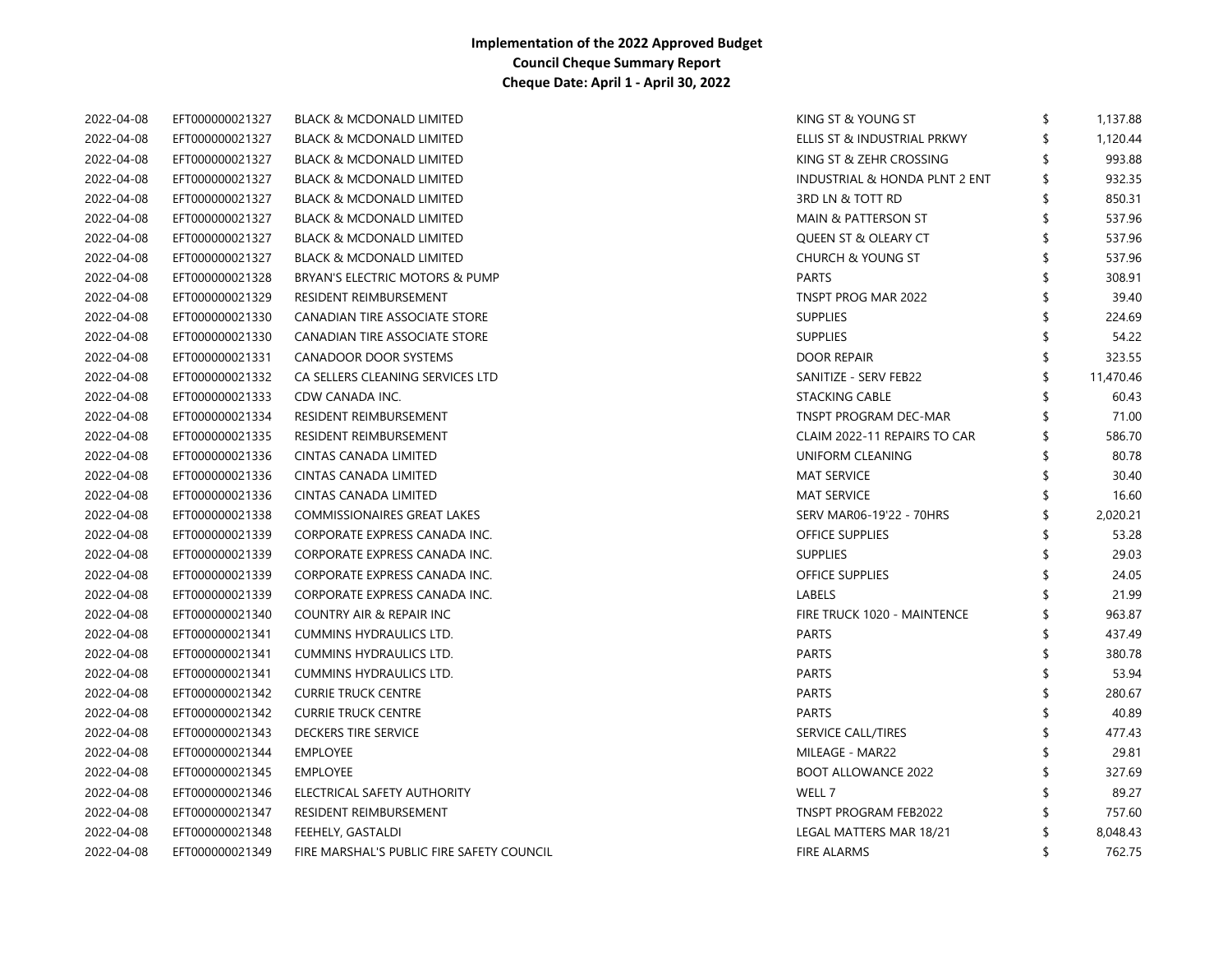| 2022-04-08 | EFT000000021350 | 4 OFFICE AUTOMATION LTD.                        | <b>CONTRACT BASE MAR2022</b>    | \$<br>104.06   |
|------------|-----------------|-------------------------------------------------|---------------------------------|----------------|
| 2022-04-08 | EFT000000021351 | <b>GALLAGHER BENEFIT SERVICES</b>               | MONTHLY PROJECT FEES            | \$<br>2,115.93 |
| 2022-04-08 | EFT000000021352 | <b>GE SALLOWS</b>                               | <b>SERVICE CALL</b>             | 889.54         |
| 2022-04-08 | EFT000000021353 | <b>GLEN MARTIN</b>                              | JANITORIAL SUPPLIES             | 914.09         |
| 2022-04-08 | EFT000000021353 | <b>GLEN MARTIN</b>                              | JANITORIAL SUPPLIES             | 367.70         |
| 2022-04-08 | EFT000000021354 | <b>GOODYEAR CANADA INC</b>                      | <b>TIRES</b>                    | 966.20         |
| 2022-04-08 | EFT000000021355 | <b>HARRINGTON MCAVAN LTD</b>                    | DETAIL DESIGN - GA WRIGHT       | \$<br>1,415.33 |
| 2022-04-08 | EFT000000021356 | RESIDENT REIMBURSEMENT                          | <b>TNSPT PROGRAM AUG-MAR</b>    | \$<br>101.80   |
| 2022-04-08 | EFT000000021357 | <b>EMPLOYEE</b>                                 | MILEAGE - OCT21                 | 46.48          |
| 2022-04-08 | EFT000000021357 | <b>EMPLOYEE</b>                                 | MILEAGE - NOV21                 | 41.44          |
| 2022-04-08 | EFT000000021357 | <b>EMPLOYEE</b>                                 | MILEAGE - MAY21                 | 40.32          |
| 2022-04-08 | EFT000000021357 | <b>EMPLOYEE</b>                                 | MILEAGE - JUN21                 | \$<br>40.32    |
| 2022-04-08 | EFT000000021357 | <b>EMPLOYEE</b>                                 | MILEAGE - MAR21                 | 34.72          |
| 2022-04-08 | EFT000000021357 | <b>EMPLOYEE</b>                                 | MILEAGE - FEB21                 | 22.40          |
| 2022-04-08 | EFT000000021357 | <b>EMPLOYEE</b>                                 | MILEAGE - APR21                 | 22.40          |
| 2022-04-08 | EFT000000021357 | <b>EMPLOYEE</b>                                 | MILEAGE - SEP21                 | 22.40          |
| 2022-04-08 | EFT000000021357 | <b>EMPLOYEE</b>                                 | MILEAGE - JAN21                 | 21.28          |
| 2022-04-08 | EFT000000021357 | <b>EMPLOYEE</b>                                 | MILEAGE - JUL21                 | 17.92          |
| 2022-04-08 | EFT000000021358 | RESIDENT REIMBURSEMENT                          | TNSPT PROGRAM DEC-FEB           | 37.80          |
| 2022-04-08 | EFT000000021359 | <b>HYDRO ONE</b>                                | VC6 CONC4 LOT17 APR2022         | \$<br>117.55   |
| 2022-04-08 | EFT000000021359 | <b>HYDRO ONE</b>                                | 5917 7TH LINE APR2022           | 81.34          |
| 2022-04-08 | EFT000000021360 | <b>IDEAL SUPPLY</b>                             | <b>PARTS</b>                    | 46.33          |
| 2022-04-08 | EFT000000021360 | <b>IDEAL SUPPLY</b>                             | <b>SUPPLIES</b>                 | 14.11          |
| 2022-04-08 | EFT000000021360 | <b>IDEAL SUPPLY</b>                             | <b>PARTS</b>                    | 4.38           |
| 2022-04-08 | EFT000000021361 | <b>INDUSTRIAL POWERTRAIN</b>                    | <b>PARTS</b>                    | 1,161.58       |
| 2022-04-08 | EFT000000021362 | <b>INFRASTRUCTURE HEALTH &amp; SAFETY ASSOC</b> | <b>WORKING HEIGHTS TRAINING</b> | 1,367.30       |
| 2022-04-08 | EFT000000021363 | <b>EMPLOYEE</b>                                 | MILEAGE - MAR22                 | 60.90          |
| 2022-04-08 | EFT000000021364 | <b>EMPLOYEE</b>                                 | MILEAGE - MAR22                 | 17.98          |
| 2022-04-08 | EFT000000021365 | JENCO EQUIPMENT INC                             | TOILE RENTAL - MAR19-APR18'22   | 50.85          |
| 2022-04-08 | EFT000000021366 | JOE JOHNSON EQUIPMENT INC.                      | <b>SERVICE CALL</b>             | 468.33         |
| 2022-04-08 | EFT000000021367 | <b>JUTZI WATER TECHNOLOGIES</b>                 | <b>CHEMICALS</b>                | 2,214.80       |
| 2022-04-08 | EFT000000021368 | KEMPENFELT IMAGING                              | COPIER - FEB15-MAR14'22         | 1,562.54       |
| 2022-04-08 | EFT000000021369 | LAKE SIMCOE REGION                              | <b>GENERAL/SPECIAL LEVY</b>     | 36,370.00      |
| 2022-04-08 | EFT000000021370 | LOOPSTRA NIXON LLP                              | INS DEDUCTIBLE FOR LEGAL SERV   | 4,018.19       |
| 2022-04-08 | EFT000000021371 | <b>MAXIMUM SIGNS</b>                            | <b>SIGNS</b>                    | 848.86         |
| 2022-04-08 | EFT000000021372 | <b>EMPLOYEE</b>                                 | PHONE HOLSTER                   | 41.80          |
| 2022-04-08 | EFT000000021373 | <b>EMPLOYEE</b>                                 | MILEAGE - MAR22                 | 365.40         |
| 2022-04-08 | EFT000000021373 | <b>EMPLOYEE</b>                                 | MILEAGE - FEB22                 | \$<br>79.46    |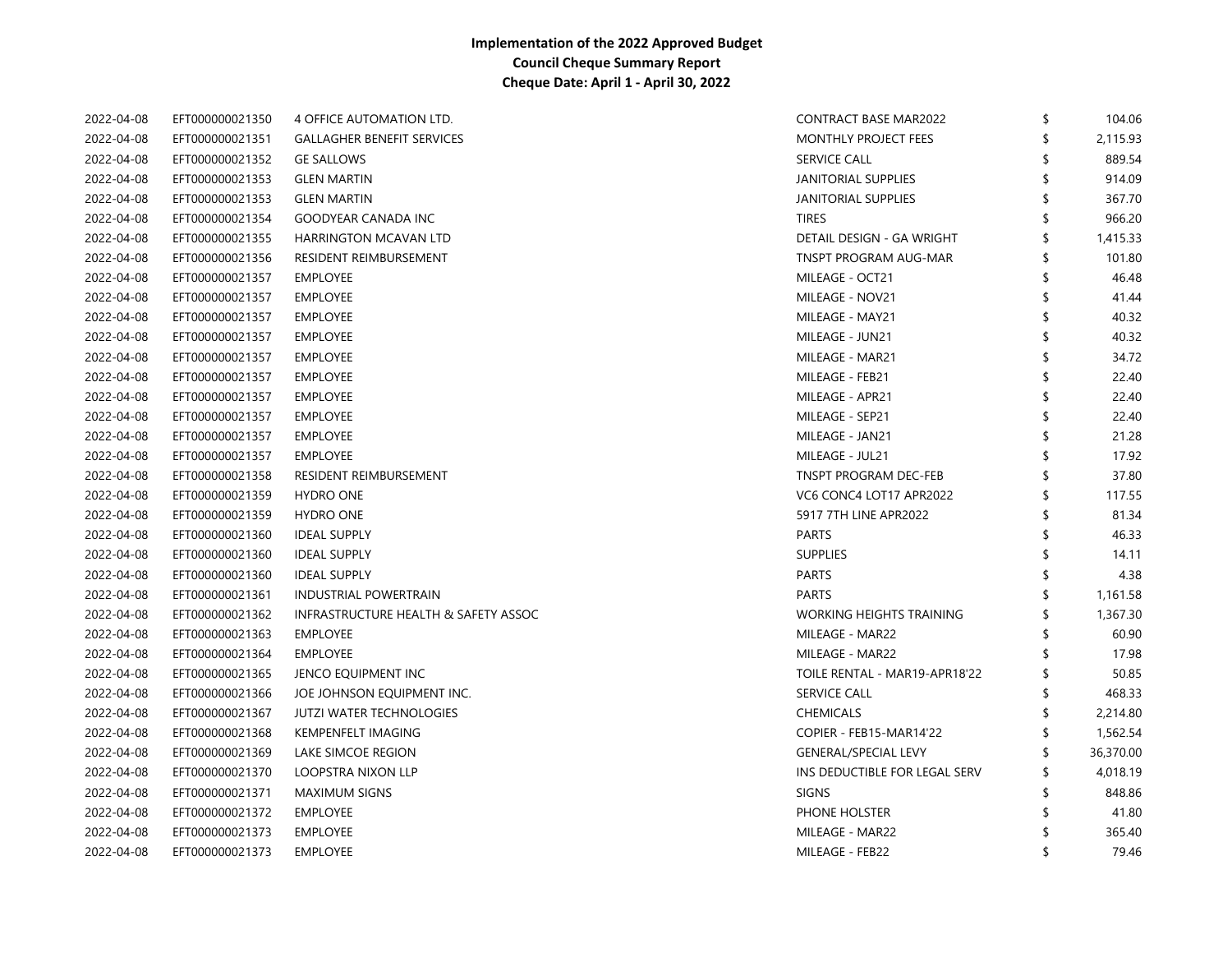| 2022-04-08 | EFT000000021374 | MILLIGAN ENERGY INC.             | 313.5L DIESEL                    | \$  | 604.82   |
|------------|-----------------|----------------------------------|----------------------------------|-----|----------|
| 2022-04-08 | EFT000000021374 | MILLIGAN ENERGY INC.             | GREASE 15.9L                     |     | 220.10   |
| 2022-04-08 | EFT000000021375 | NORTHERN SAFETY LIMITED          | <b>GLOVES</b>                    |     | 701.73   |
| 2022-04-08 | EFT000000021376 | WORLD WATER OPERATOR TRAINING CO | WW MICROBIOLOGY - APR20'22       |     | 331.09   |
| 2022-04-08 | EFT000000021377 | ORKIN CANADA CORPORATION         | PEST CONTROL                     | 9   | 62.15    |
| 2022-04-08 | EFT000000021378 | POWERSTREAM INC                  | 8156420000                       |     | 157.07   |
| 2022-04-08 | EFT000000021378 | POWERSTREAM INC                  | 6846299299                       | \$  | 110.93   |
| 2022-04-08 | EFT000000021378 | POWERSTREAM INC                  | 9804520000                       |     | 31.19    |
| 2022-04-08 | EFT000000021378 | POWERSTREAM INC                  | 2990520000                       |     | 31.19    |
| 2022-04-08 | EFT000000021379 | PRIORITY MANAGEMENT SUDBURY      | <b>TRAINING</b>                  |     | 1,644.15 |
| 2022-04-08 | EFT000000021380 | PROTRADE CONTRACTING INC         | INSTALL 3 DOORS - TOT CC         |     | 1,352.90 |
| 2022-04-08 | EFT000000021381 | PUROLATOR COURIER LTD.           | <b>COURIER SERVICES</b>          |     | 81.46    |
| 2022-04-08 | EFT000000021381 | PUROLATOR COURIER LTD.           | <b>COURIER SERVICES</b>          |     | 15.36    |
| 2022-04-08 | EFT000000021382 | <b>RB ENTERPRIESES</b>           | <b>PARTS</b>                     | \$  | 324.83   |
| 2022-04-08 | EFT000000021383 | RENTSHOP INC.                    | <b>SHOP SUPPLIES</b>             | \$  | 118.80   |
| 2022-04-08 | EFT000000021384 | RESURFICE CORP.                  | <b>PARTS</b>                     |     | 406.80   |
| 2022-04-08 | EFT000000021385 | RJ BURNSIDE ASSOCIATES LTD.      | SERV TO FEB 24'22                |     | 248.60   |
| 2022-04-08 | EFT000000021386 | <b>EMPLOYEE</b>                  | <b>BOOT ALLOWANCE 2022</b>       |     | 154.79   |
| 2022-04-08 | EFT000000021387 | SGS LAKEFIELD RESEARCH LIMITED   | SAMPLE TESTING - WWTP            | \$  | 2,483.74 |
| 2022-04-08 | EFT000000021387 | SGS LAKEFIELD RESEARCH LIMITED   | SAMPLE TESTING - WTP             | \$  | 1,241.87 |
| 2022-04-08 | EFT000000021387 | SGS LAKEFIELD RESEARCH LIMITED   | SAMPLE TESTING - WTP             |     | 390.98   |
| 2022-04-08 | EFT000000021387 | SGS LAKEFIELD RESEARCH LIMITED   | SAMPLE TESTING - WTP             |     | 198.88   |
| 2022-04-08 | EFT000000021387 | SGS LAKEFIELD RESEARCH LIMITED   | SAMPLE TESTING - WWTP            |     | 149.16   |
| 2022-04-08 | EFT000000021388 | SIERRA EXCAVATING ENTERPRISES    | <b>WATERMAIN REPAIR</b>          |     | 9,811.23 |
| 2022-04-08 | EFT000000021389 | SNAP-ON TOOLS OF CANADA LTD.     | SCANNER SOFTWARE UPDATE          |     | 1,344.71 |
| 2022-04-08 | EFT000000021390 | <b>EMPLOYEE</b>                  | OACA MEMBERSHIP FEE              | \$  | 150.00   |
| 2022-04-08 | EFT000000021391 | STRONGCO CORPORATION             | <b>PARTS</b>                     | \$  | 2,843.64 |
| 2022-04-08 | EFT000000021391 | STRONGCO CORPORATION             | <b>PARTS</b>                     | \$  | 1,236.10 |
| 2022-04-08 | EFT000000021391 | STRONGCO CORPORATION             | <b>PARTS</b>                     | \$  | 935.25   |
| 2022-04-08 | EFT000000021391 | STRONGCO CORPORATION             | <b>BATTERY</b>                   | \$  | 530.51   |
| 2022-04-08 | EFT000000021391 | STRONGCO CORPORATION             | <b>PARTS</b>                     | \$  | 109.33   |
| 2022-04-08 | EFT000000021391 | STRONGCO CORPORATION             | <b>PARTS</b>                     |     | 43.49    |
| 2022-04-08 | EFT000000021392 | <b>SUNBELT RENTALS</b>           | <b>FENCING RENTAL</b>            |     | 548.05   |
| 2022-04-08 | EFT000000021392 | <b>SUNBELT RENTALS</b>           | <b>FENCE PARTS</b>               |     | 152.55   |
| 2022-04-08 | EFT000000021393 | SWEEPER PARTS SALES              | <b>NOZZLE</b>                    |     | 1,304.59 |
| 2022-04-08 | EFT000000021393 | SWEEPER PARTS SALES              | <b>BRUSH MOTOR</b>               |     | 933.95   |
| 2022-04-08 | EFT000000021394 | TECHNICAL STANDARDS AND          | <b>INSPECTION - 138 QUEEN ST</b> |     | 466.69   |
| 2022-04-08 | EFT000000021395 | TELIZON INC/SIMCOE COUNTY LONG   | <b>BUSINESS LINES MAR2022</b>    | -\$ | 151.35   |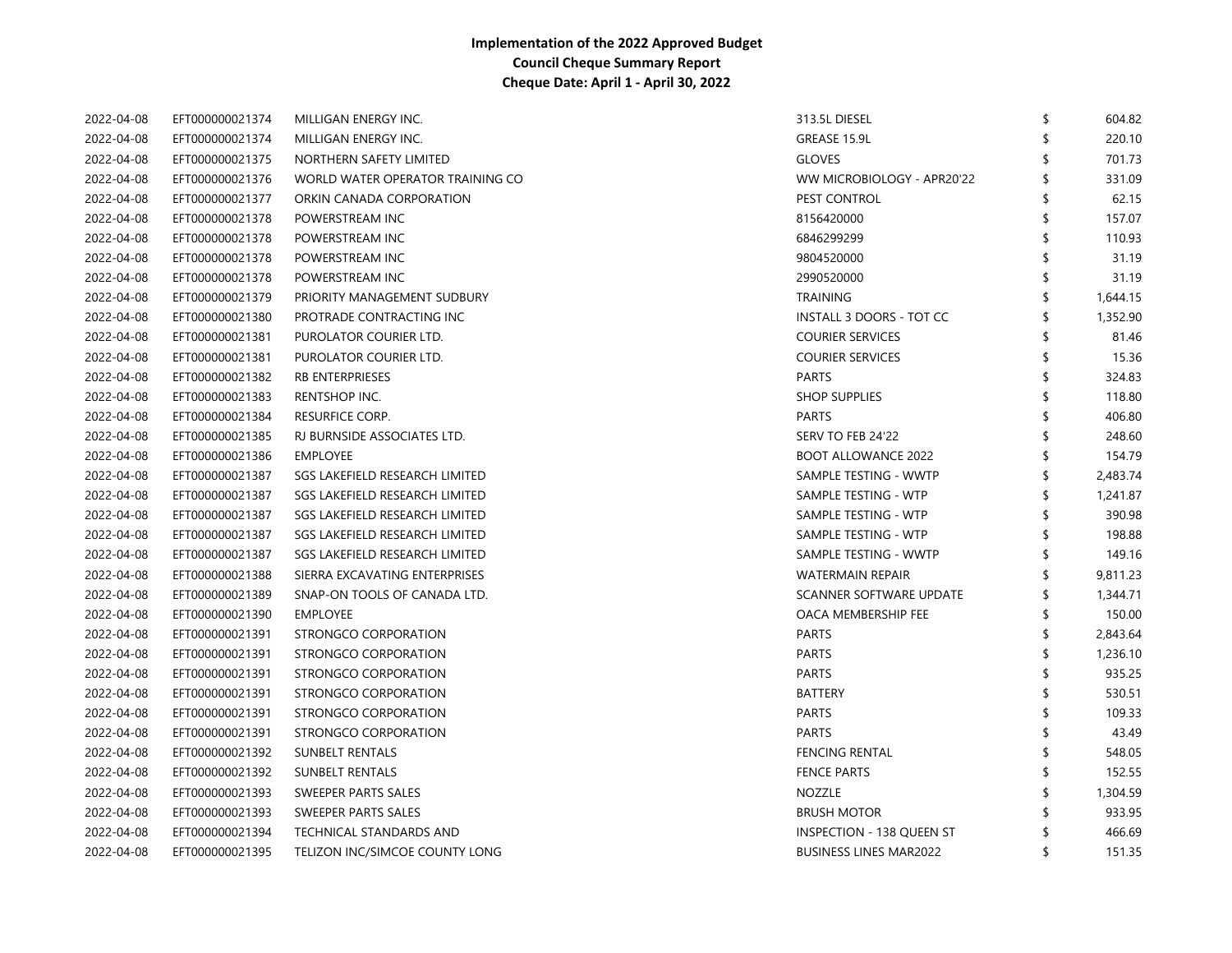| 2022-04-08 | EFT000000021395 | TELIZON INC/SIMCOE COUNTY LONG  | <b>BUSINESS LINES FEB2022</b>    | \$  | 150.23    |
|------------|-----------------|---------------------------------|----------------------------------|-----|-----------|
| 2022-04-08 | EFT000000021396 | <b>TEMP AIR CONTROL</b>         | MAINTENCE CNTRCT-NOV21-OCT22     | \$  | 3,384.35  |
| 2022-04-08 | EFT000000021397 | <b>3C TRAINING SOLUTIONS</b>    | COACHING - MAR4&18               | \$. | 565.00    |
| 2022-04-08 | EFT000000021398 | TRILLIUM FORD LINCOLN LTD.      | <b>PARTS</b>                     | \$  | 295.08    |
| 2022-04-08 | EFT000000021399 | UNI FIRST CANADA LIMITED        | <b>UNIFORMS</b>                  | \$  | 701.36    |
| 2022-04-08 | EFT000000021399 | UNI FIRST CANADA LIMITED        | <b>UNIFORMS</b>                  | \$  | 479.03    |
| 2022-04-08 | EFT000000021399 | UNI FIRST CANADA LIMITED        | <b>UNIFORMS</b>                  | \$  | 472.25    |
| 2022-04-08 | EFT000000021399 | UNI FIRST CANADA LIMITED        | <b>UNIFORMS</b>                  | \$. | 360.38    |
| 2022-04-08 | EFT000000021400 | VAN LEEUWEN PLUMBING & HEATING  | <b>BATHROOM SERV - BEETON FH</b> | \$  | 265.55    |
| 2022-04-08 | EFT000000021401 | THE VENTIN GROUP (TORONTO) LTD. | SERV TO FEB28'22                 | \$  | 21,881.64 |
| 2022-04-08 | EFT000000021401 | THE VENTIN GROUP (TORONTO) LTD. | SERV TO JAN 31'22                | \$  | 7,429.75  |
| 2022-04-08 | EFT000000021401 | THE VENTIN GROUP (TORONTO) LTD. | SERV TO FEB28'22                 | \$  | 7,412.80  |
| 2022-04-08 | EFT000000021401 | THE VENTIN GROUP (TORONTO) LTD. | SERV TO FEB28'22                 | \$  | 2,034.00  |
| 2022-04-08 | EFT000000021401 | THE VENTIN GROUP (TORONTO) LTD. | SERV TO FEB28'22                 | \$. | 853.15    |
| 2022-04-08 | EFT000000021402 | VISCO INDUSTRIAL SALES CO       | <b>PARTS</b>                     | \$. | 2,654.26  |
| 2022-04-08 | EFT000000021402 | VISCO INDUSTRIAL SALES CO       | <b>PARTS</b>                     |     | 267.49    |
| 2022-04-08 | EFT000000021402 | VISCO INDUSTRIAL SALES CO       | <b>PARTS</b>                     | \$. | 174.83    |
| 2022-04-08 | EFT000000021402 | VISCO INDUSTRIAL SALES CO       | <b>PARTS</b>                     |     | 99.33     |
| 2022-04-08 | EFT000000021402 | VISCO INDUSTRIAL SALES CO       | <b>PARTS</b>                     |     | 91.60     |
| 2022-04-08 | EFT000000021402 | VISCO INDUSTRIAL SALES CO       | <b>PARTS</b>                     |     | 87.48     |
| 2022-04-08 | EFT000000021402 | VISCO INDUSTRIAL SALES CO       | <b>PARTS</b>                     |     | 6.83      |
| 2022-04-08 | EFT000000021403 | <b>WAMCO</b>                    | PARTS                            | \$  | 2,806.92  |
| 2022-04-08 | EFT000000021403 | <b>WAMCO</b>                    | <b>PARTS</b>                     | \$. | 867.84    |
| 2022-04-08 | EFT000000021403 | <b>WAMCO</b>                    | <b>PARTS</b>                     | \$  | 406.80    |
| 2022-04-08 | EFT000000021403 | <b>WAMCO</b>                    | <b>PARTS</b>                     |     | 299.45    |
| 2022-04-08 | EFT000000021404 | Western Management Consultants  | SUPERVISOR-FAC & PROP - 1/3      | \$  | 5,467.79  |
| 2022-04-08 | EFT000000021405 | <b>EMPLOYEE</b>                 | MILEAGE - MAR22                  | \$  | 29.58     |
| 2022-04-08 | EFT000000021406 | <b>WILLIAMSON AUTOMOTIVE</b>    | <b>PARTS</b>                     | \$. | 287.24    |
| 2022-04-08 | EFT000000021406 | <b>WILLIAMSON AUTOMOTIVE</b>    | <b>PARTS</b>                     | \$. | 150.36    |
| 2022-04-08 | EFT000000021406 | <b>WILLIAMSON AUTOMOTIVE</b>    | <b>PARTS</b>                     | S   | 75.18     |
| 2022-04-08 | EFT000000021406 | <b>WILLIAMSON AUTOMOTIVE</b>    | <b>PARTS</b>                     |     | 39.95     |
| 2022-04-08 | EFT000000021406 | <b>WILLIAMSON AUTOMOTIVE</b>    | <b>PARTS</b>                     | ٩   | 8.99      |
| 2022-04-08 | EFT000000021406 | <b>WILLIAMSON AUTOMOTIVE</b>    | <b>PARTS</b>                     |     | 8.59      |
| 2022-04-08 | EFT000000021407 | WM WELLER TREE SERVICE LTD.     | TREE MAINTENCE - MAR14-25'22     | ß.  | 16,433.80 |
| 2022-04-08 | EFT000000021407 | WM WELLER TREE SERVICE LTD.     | TREE MAINTENCE - MAR14-25'22     | \$  | 3,794.09  |
| 2022-04-08 | EFT000000021407 | WM WELLER TREE SERVICE LTD.     | TREE MAINTENCE -177 QUEEN        | \$  | 2,367.92  |
| 2022-04-08 | EFT000000021407 | WM WELLER TREE SERVICE LTD.     | TREE MAINTENCE - 40 CHURCH       | \$  | 1,148.08  |
| 2022-04-08 | EFT000000021407 | WM WELLER TREE SERVICE LTD.     | <b>REMOVAL 3 TREES</b>           | \$  | 966.15    |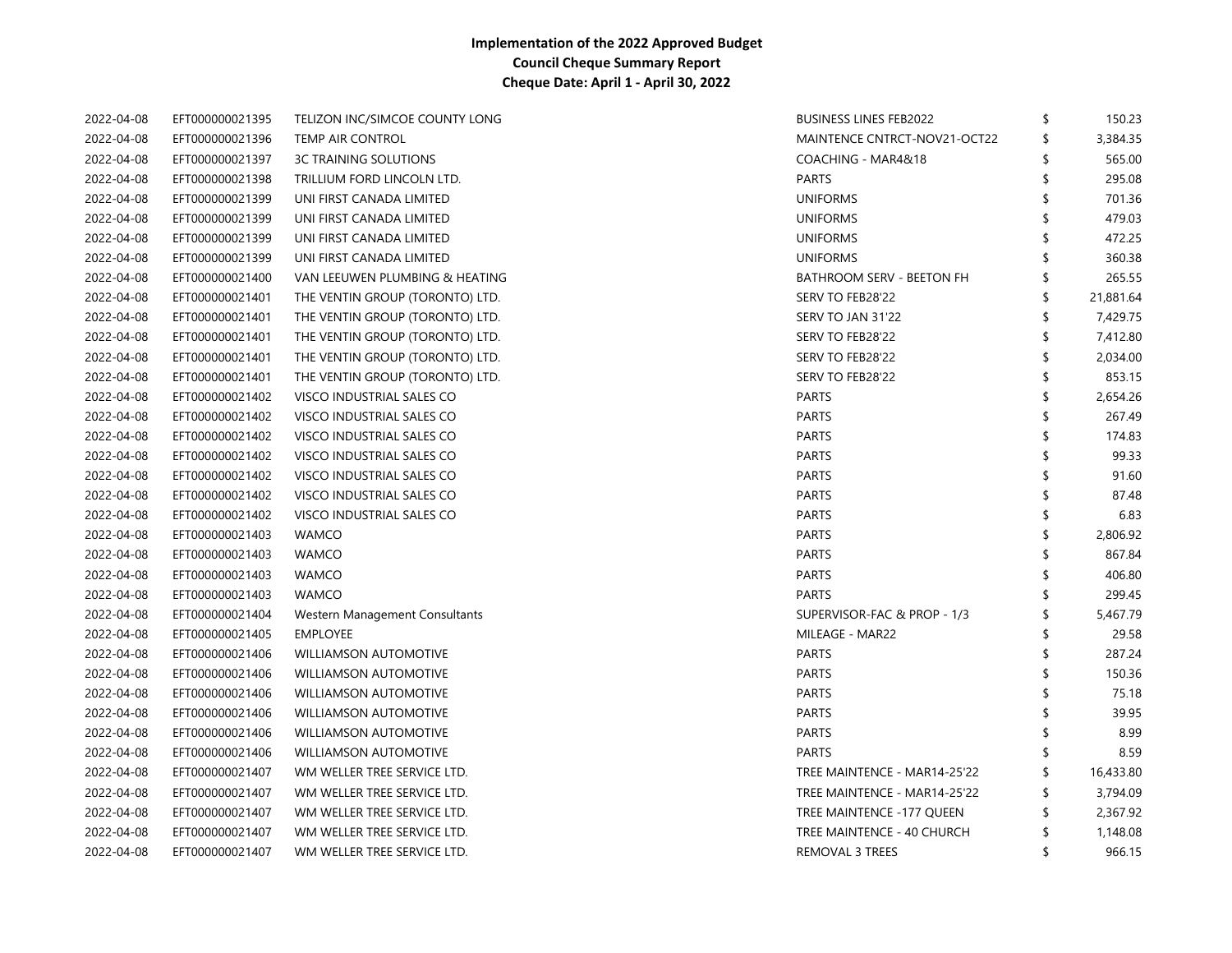| 2022-04-19 | EFT000000021408 | ACKLANDS - GRAINGER INC         | SAFETY SIGN                    | \$ | 54.65     |
|------------|-----------------|---------------------------------|--------------------------------|----|-----------|
| 2022-04-19 | EFT000000021409 | <b>ANCHEM SALES</b>             | <b>CHEMICALS</b>               |    | 24,429.88 |
| 2022-04-19 | EFT000000021410 | ARCTICLIGHT BOARDING KENNELS    | BOARDING/KENNEL MARCH2022      |    | 1,200.00  |
| 2022-04-19 | EFT000000021411 | <b>BOLTON AUTO PARTS INC</b>    | <b>PARTS</b>                   |    | 158.22    |
| 2022-04-19 | EFT000000021411 | <b>BOLTON AUTO PARTS INC</b>    | <b>PARTS</b>                   |    | 158.22    |
| 2022-04-19 | EFT000000021412 | <b>EMPLOYEE</b>                 | MILEAGE - MAR22                |    | 78.30     |
| 2022-04-19 | EFT000000021413 | CANADIAN PACIFIC RAILWAY        | <b>CROSS WARNING MAINTENCE</b> |    | 4,061.50  |
| 2022-04-19 | EFT000000021414 | <b>EMPLOYEE</b>                 | <b>MEDICAL NOTE</b>            | ß. | 67.80     |
| 2022-04-19 | EFT000000021415 | CULLIGAN WATER CONDITIONING     | <b>WATER</b>                   | \$ | 27.20     |
| 2022-04-19 | EFT000000021416 | DELL CANADA INC.                | VMWARE - 12MONTH               | \$ | 11,007.33 |
| 2022-04-19 | EFT000000021417 | ENBRIDGE GAS DISTRIBUTION INC   | 157 JW TAYLOR APR2022          |    | 543.94    |
| 2022-04-19 | EFT000000021418 | ERNIE DEAN CHEVROLET-BUICK LTD. | <b>PART</b>                    |    | 139.54    |
| 2022-04-19 | EFT000000021419 | EWE HERD ME                     | <b>CANINE CONTROL - MAR22</b>  |    | 3,526.92  |
| 2022-04-19 | EFT000000021420 | <b>EXECUTIVE TOWING</b>         | <b>TOWING SERVICES</b>         | \$ | 114.13    |
| 2022-04-19 | EFT000000021421 | FEEHELY, GASTALDI               | 2563 10TH SIDEROAD             |    | 2,148.82  |
| 2022-04-19 | EFT000000021422 | 4 OFFICE AUTOMATION LTD.        | <b>MUSEUM - PRINTER</b>        |    | 47.01     |
| 2022-04-19 | EFT000000021422 | 4 OFFICE AUTOMATION LTD.        | <b>CONTRACT BASE MAR2022</b>   |    | 16.95     |
| 2022-04-19 | EFT000000021423 | <b>FS PARTNERS</b>              | <b>DIESEL</b>                  | \$ | 135.73    |
| 2022-04-19 | EFT000000021424 | <b>GARDEN CITY INC</b>          | <b>TOP SOIL</b>                |    | 1,426.06  |
| 2022-04-19 | EFT000000021425 | <b>HYDRO ONE</b>                | STREET LIGHTS APR2022          |    | 623.04    |
| 2022-04-19 | EFT000000021425 | <b>HYDRO ONE</b>                | VC4 CONC2 LOT26 APR2022        |    | 107.92    |
| 2022-04-19 | EFT000000021425 | <b>HYDRO ONE</b>                | 9TH LINE TRAFFIC LT APR2022    | \$ | 35.23     |
| 2022-04-19 | EFT000000021426 | <b>IRON MOUNTAIN</b>            | STORAGE APR2022                | \$ | 2,594.77  |
| 2022-04-19 | EFT000000021426 | <b>IRON MOUNTAIN</b>            | SHREDDING SERVICES             |    | 105.12    |
| 2022-04-19 | EFT000000021427 | <b>EMPLOYEE</b>                 | TRAVEL PAY MAR 29-30/22        | \$ | 29.07     |
| 2022-04-19 | EFT000000021427 | <b>EMPLOYEE</b>                 | TRAVEL PAY APR 8/22            | \$ | 9.69      |
| 2022-04-19 | EFT000000021428 | LAWSON PRODUCTS, INC.(ONTARIO)  | <b>PARTS</b>                   |    | 200.11    |
| 2022-04-19 | EFT000000021428 | LAWSON PRODUCTS, INC.(ONTARIO)  | <b>PARTS</b>                   |    | 27.78     |
| 2022-04-19 | EFT000000021429 | <b>EMPLOYEE</b>                 | MILEAGE - MAR22                |    | 13.92     |
| 2022-04-19 | EFT000000021430 | LOCAL RADIO LAB INC             | RADIO SPOT ADS                 |    | 678.00    |
| 2022-04-19 | EFT000000021431 | METROLAND MEDIA GROUP           | AD                             |    | 902.87    |
| 2022-04-19 | EFT000000021431 | METROLAND MEDIA GROUP           | TRANSPORT PLAN                 |    | 902.87    |
| 2022-04-19 | EFT000000021431 | METROLAND MEDIA GROUP           | TRANSPORT PLAN                 |    | 902.87    |
| 2022-04-19 | EFT000000021432 | MILLIGAN ENERGY INC.            | 2056.0L DIESEL                 | S  | 4,184.92  |
| 2022-04-19 | EFT000000021432 | MILLIGAN ENERGY INC.            | 1465.0L GASOLINE               |    | 2,579.86  |
| 2022-04-19 | EFT000000021432 | MILLIGAN ENERGY INC.            | 402.8L DIESEL                  |    | 766.17    |
| 2022-04-19 | EFT000000021433 | NORTHERN SAFETY LIMITED         | <b>BOOTS</b>                   |    | 90.34     |
| 2022-04-19 | EFT000000021433 | NORTHERN SAFETY LIMITED         | <b>SAFETY VEST</b>             | \$ | 53.79     |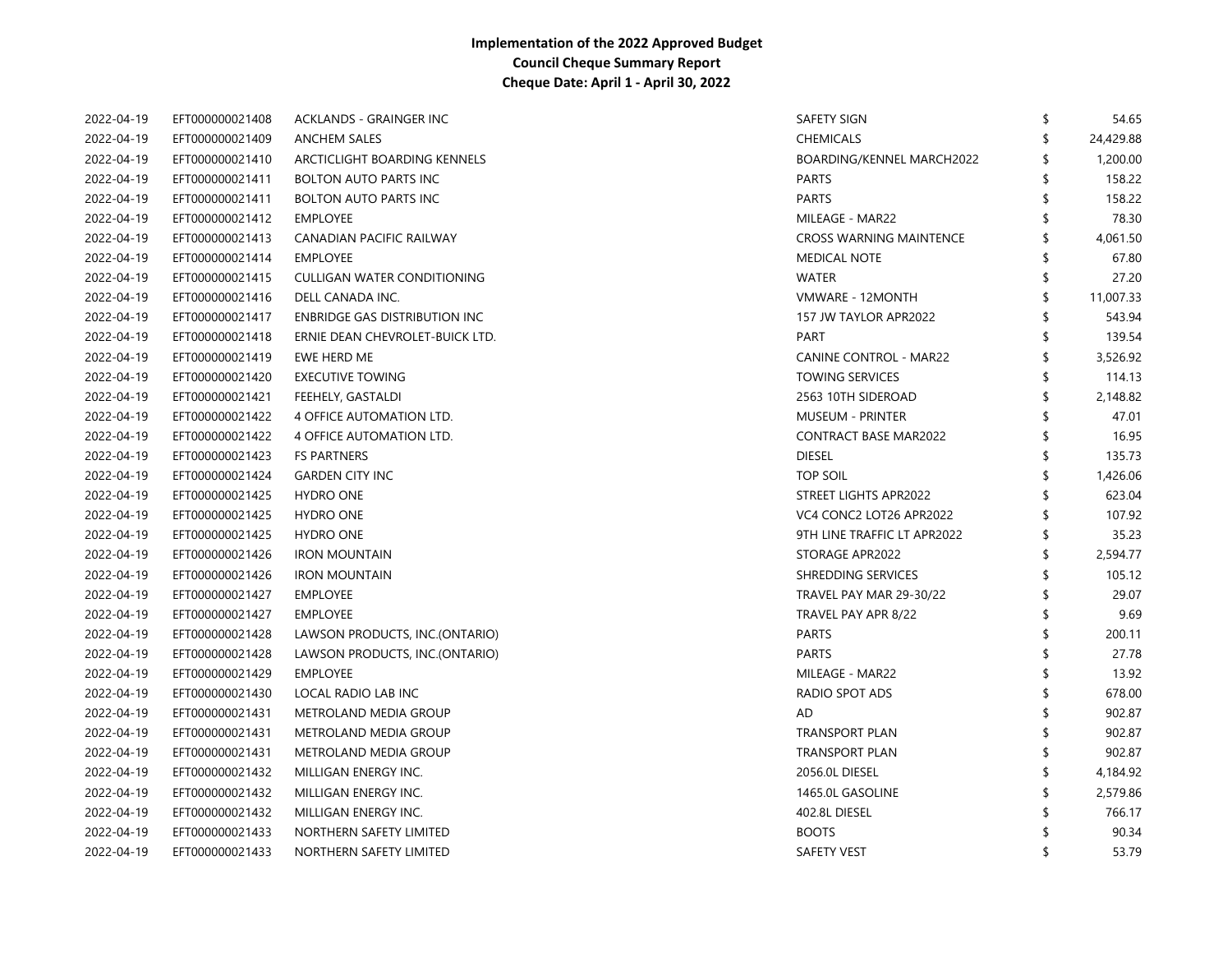| 2022-04-19 | EFT000000021434 | <b>ONTARIO ASSOCIATION OF FIRE CHIEFS</b> | ANNUAL CONFERENCE 2022          | \$<br>1,751.50 |
|------------|-----------------|-------------------------------------------|---------------------------------|----------------|
| 2022-04-19 | EFT000000021435 | ORGANIZATIONAL SOLUTIONS                  | DISABILTIY CLAIMS - JAN22       | 1,982.30       |
| 2022-04-19 | EFT000000021435 | ORGANIZATIONAL SOLUTIONS                  | DISABILTIY CLAIMS - DEC21 WSIB  | 745.80         |
| 2022-04-19 | EFT000000021435 | ORGANIZATIONAL SOLUTIONS                  | DISABILTIY CLAIMS - JAN22 WSIB  | 528.26         |
| 2022-04-19 | EFT000000021435 | ORGANIZATIONAL SOLUTIONS                  | DISABILTIY CLAIMS - FEB22 WSIB  | 435.04         |
| 2022-04-19 | EFT000000021436 | POWERSTREAM INC                           | 7593420000                      | 1,801.84       |
| 2022-04-19 | EFT000000021436 | POWERSTREAM INC                           | 4393520000                      | 1,307.71       |
| 2022-04-19 | EFT000000021436 | POWERSTREAM INC                           | 4228535767                      | 69.17          |
| 2022-04-19 | EFT000000021437 | PREMIER EQUIPMENT                         | <b>PARTS</b>                    | 2,817.07       |
| 2022-04-19 | EFT000000021437 | PREMIER EQUIPMENT                         | <b>PARTS</b>                    | 74.24          |
| 2022-04-19 | EFT000000021438 | REALTAX INC                               | ROLL 03000512400                | 740.15         |
| 2022-04-19 | EFT000000021439 | RJ BURNSIDE ASSOCIATES LTD.               | <b>CONSULTING SERV</b>          | 30,881.77      |
| 2022-04-19 | EFT000000021440 | SCOTT REINHART TRAILER SALES              | 2022 TRAILER 6.2X12 HYDRAULIC   | 16,919.49      |
| 2022-04-19 | EFT000000021440 | SCOTT REINHART TRAILER SALES              | 2022 TRAILER ETL720-14K TILT    | 14,549.88      |
| 2022-04-19 | EFT000000021441 | SIMCOE-YORK PRINTING                      | AD - FEB 17'22                  | 475.55         |
| 2022-04-19 | EFT000000021442 | SWEEPER PARTS SALES                       | <b>PARTS</b>                    | 2,721.83       |
| 2022-04-19 | EFT000000021442 | SWEEPER PARTS SALES                       | <b>PARTS</b>                    | 1,419.17       |
| 2022-04-19 | EFT000000021442 | SWEEPER PARTS SALES                       | <b>PARTS</b>                    | 406.46         |
| 2022-04-19 | EFT000000021442 | SWEEPER PARTS SALES                       | <b>BROOM</b>                    | 402.62         |
| 2022-04-19 | EFT000000021443 | SYMPOSIUM TECHNOLOGIES INC.               | <b>STATION MONITORS</b>         | 5,921.20       |
| 2022-04-19 | EFT000000021444 | TELIZON INC/SIMCOE COUNTY LONG            | <b>BUSINESS LINES MAR2022</b>   | 470.97         |
| 2022-04-19 | EFT000000021444 | TELIZON INC/SIMCOE COUNTY LONG            | <b>BUSINESS LINES MARCH2022</b> | 305.97         |
| 2022-04-19 | EFT000000021444 | TELIZON INC/SIMCOE COUNTY LONG            | <b>BUSINESS LINES MAR2022</b>   | 295.79         |
| 2022-04-19 | EFT000000021444 | TELIZON INC/SIMCOE COUNTY LONG            | <b>BUSINESS LINES MARCH2022</b> | 136.85         |
| 2022-04-19 | EFT000000021445 | THOMPSON AHERN & CO LTD                   | DUTY/BROKERAGE/CUSTOMS          | 336.60         |
| 2022-04-19 | EFT000000021446 | <b>TOROMONT CAT</b>                       | <b>PARTS</b>                    | 81.19          |
| 2022-04-19 | EFT000000021447 | TRILLIUM FORD LINCOLN LTD.                | <b>PARTS</b>                    | 98.99          |
| 2022-04-19 | EFT000000021447 | TRILLIUM FORD LINCOLN LTD.                | <b>PARTS</b>                    | 33.00          |
| 2022-04-19 | EFT000000021448 | TRITON ENGINEERING                        | <b>SERV FEB22</b>               | 44,280.51      |
| 2022-04-19 | EFT000000021449 | EMPLOYEE                                  | MILEAGE FEB 2022                | 19.60          |
| 2022-04-19 | EFT000000021450 | WSP CANADA INC.                           | SERV JANO2-FEB05'22             | 713.69         |
| 2022-04-19 | EFT000000021451 | <b>XEROX CANADA</b>                       | MX4340470 - COPIES FEB28-MAR25  | 190.63         |
| 2022-04-25 | EFT000000021452 | AEROCOUSTICS ENGINEERING                  | FLETCHER MEADOWS D12-BE-034     | 3,206.38       |
| 2022-04-25 | EFT000000021453 | A&G ROAD CLEANERS LIMITED                 | SNOW PLOWING - MAR22            | 3,879.01       |
| 2022-04-25 | EFT000000021454 | <b>EMPLOYEE</b>                           | MILEAGE MAR 2022                | 47.79          |
| 2022-04-25 | EFT000000021455 | RESIDENT REIMBURSEMENT                    | TNSPT PROG MAR2022              | 37.80          |
| 2022-04-25 | EFT000000021456 | <b>EMPLOYEE</b>                           | MILEAGE - MAR22                 | 182.70         |
| 2022-04-25 | EFT000000021457 | CHEMTRADE CHEMICALS CANADA LTD            | ALUM SULFATE - REGIONAL         | 7,865.74       |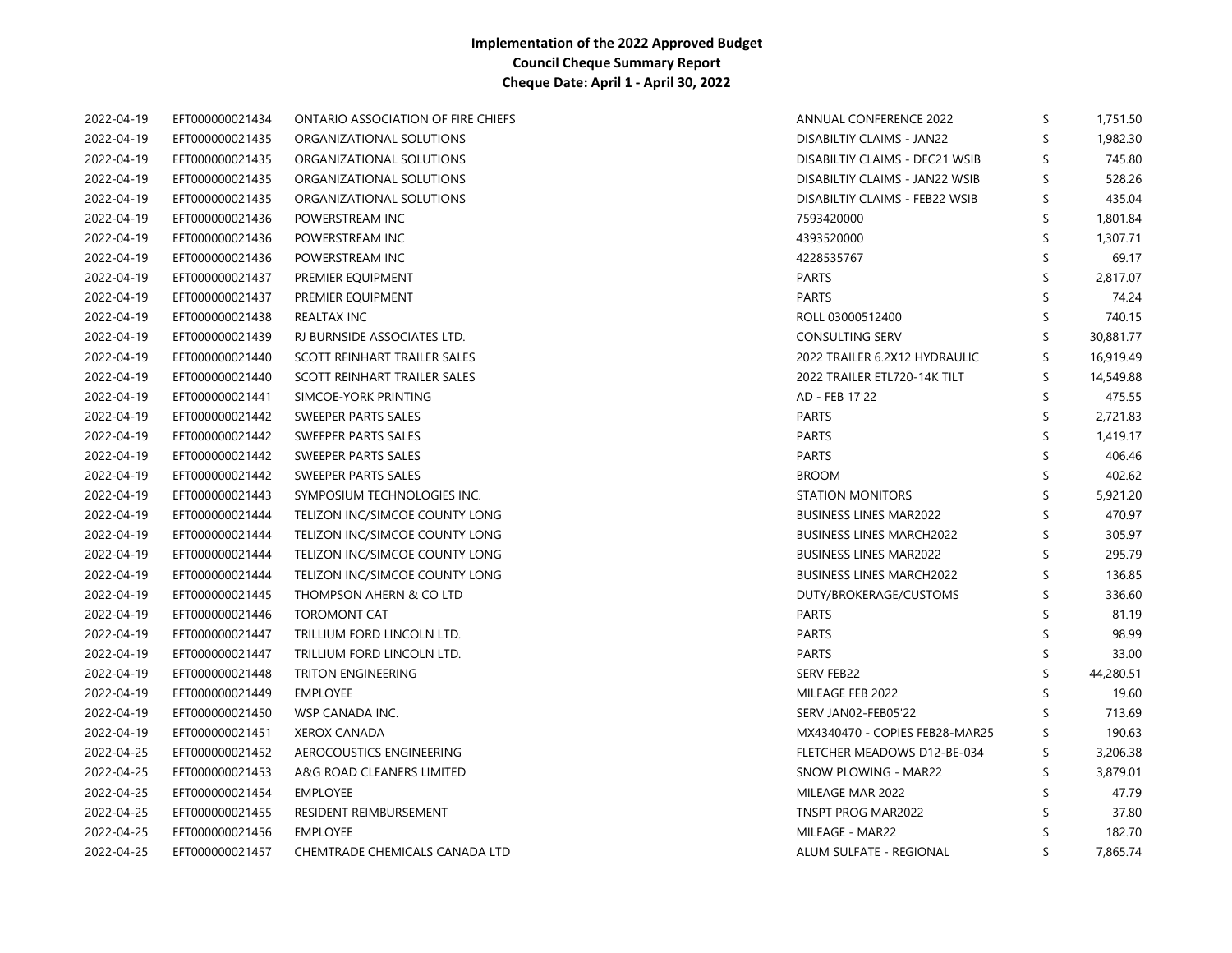| 2022-04-25 | EFT000000021457 | CHEMTRADE CHEMICALS CANADA LTD     | ALUM SULFATE - REGIONAL     | \$ | 7,865.74  |
|------------|-----------------|------------------------------------|-----------------------------|----|-----------|
| 2022-04-25 | EFT000000021457 | CHEMTRADE CHEMICALS CANADA LTD     | ALUM SULFATE - 3RD CONC     | \$ | 6,316.10  |
| 2022-04-25 | EFT000000021457 | CHEMTRADE CHEMICALS CANADA LTD     | ALUM SULFATE - TOTT         |    | 6,316.10  |
| 2022-04-25 | EFT000000021457 | CHEMTRADE CHEMICALS CANADA LTD     | ALUM SULFATE - 3RD CONC     |    | 6,316.10  |
| 2022-04-25 | EFT000000021457 | CHEMTRADE CHEMICALS CANADA LTD     | ALUM SULFATE - TOTT         |    | 6,188.08  |
| 2022-04-25 | EFT000000021458 | <b>CITRON HYGIENE LP</b>           | <b>DEODORIZER SERV</b>      |    | 69.50     |
| 2022-04-25 | EFT000000021458 | <b>CITRON HYGIENE LP</b>           | <b>DEODORIZER SERV</b>      |    | 69.50     |
| 2022-04-25 | EFT000000021458 | <b>CITRON HYGIENE LP</b>           | <b>DEODORIZER SERV</b>      |    | 69.50     |
| 2022-04-25 | EFT000000021458 | <b>CITRON HYGIENE LP</b>           | <b>DEODORIZER SERV</b>      |    | 69.50     |
| 2022-04-25 | EFT000000021459 | RESIDENT REIMBURSEMENT             | TNSPT PROGRAM FEB2022       |    | 68.00     |
| 2022-04-25 | EFT000000021460 | <b>COUNTY OF SIMCOE</b>            | DC'S MARCH 2022             | \$ | 27,277.04 |
| 2022-04-25 | EFT000000021461 | <b>CULLIGAN WATER CONDITIONING</b> | <b>OSMOSIS</b>              |    | 105.38    |
| 2022-04-25 | EFT000000021461 | <b>CULLIGAN WATER CONDITIONING</b> | <b>OSMOSIS</b>              |    | 84.61     |
| 2022-04-25 | EFT000000021461 | <b>CULLIGAN WATER CONDITIONING</b> | <b>OSMOSIS</b>              |    | 60.79     |
| 2022-04-25 | EFT000000021462 | <b>GE SALLOWS</b>                  | <b>ALUM DOORS</b>           |    | 226.00    |
| 2022-04-25 | EFT000000021463 | RESIDENT REIMBURSEMENT             | TNSPT PROG FEB-MAR2022      |    | 450.00    |
| 2022-04-25 | EFT000000021464 | <b>EMPLOYEE</b>                    | <b>MEDICAL NOTE</b>         |    | 56.50     |
| 2022-04-25 | EFT000000021465 | <b>JASON DANIELS</b>               | PRESENTATION VICTIM SUPPORT | \$ | 1,500.00  |
| 2022-04-25 | EFT000000021466 | <b>EMPLOYEE</b>                    | MILEAGE JAN 2022            |    | 99.76     |
| 2022-04-25 | EFT000000021466 | EMPLOYEE                           | MILEAGE MAR2022             |    | 54.52     |
| 2022-04-25 | EFT000000021466 | <b>EMPLOYEE</b>                    | MILEAGE FEB2022             | \$ | 11.60     |
| 2022-04-25 | EFT000000021467 | LIGHTNING EQUIPMENT SALES INC.     | PARTS/SUPPLIES              | \$ | 2,371.87  |
| 2022-04-25 | EFT000000021468 | LOVETT PRO LOCK & KEY              | <b>PADLOCKS</b>             |    | 732.81    |
| 2022-04-25 | EFT000000021468 | LOVETT PRO LOCK & KEY              | NTRC STUDIO - LOCKS         |    | 446.35    |
| 2022-04-25 | EFT000000021468 | LOVETT PRO LOCK & KEY              | NEW HIRE KEYS               |    | 28.65     |
| 2022-04-25 | EFT000000021469 | MADA HOLDINGS INC.                 | SERV - 12TH LN & 20TH SDRD  |    | 6,441.00  |
| 2022-04-25 | EFT000000021470 | METRIC STORAGE SYSTEMS             | <b>SHELVES &amp; BENCH</b>  |    | 6,992.44  |
| 2022-04-25 | EFT000000021471 | POWERSTREAM INC                    | 7952520000                  |    | 2,953.04  |
| 2022-04-25 | EFT000000021471 | POWERSTREAM INC                    | 5327420000                  |    | 1,354.47  |
| 2022-04-25 | EFT000000021471 | POWERSTREAM INC                    | 6327420000                  |    | 1,298.27  |
| 2022-04-25 | EFT000000021472 | WASTE CONNECTIONS OF CANADA INC.   | WASTE PICK UP               |    | 1,359.07  |
| 2022-04-25 | EFT000000021472 | WASTE CONNECTIONS OF CANADA INC.   | WASTE PICK UP               |    | 710.53    |
| 2022-04-25 | EFT000000021472 | WASTE CONNECTIONS OF CANADA INC.   | <b>WASTE PICK UP</b>        |    | 615.75    |
| 2022-04-25 | EFT000000021472 | WASTE CONNECTIONS OF CANADA INC.   | <b>WASTE PICK UP</b>        |    | 600.47    |
| 2022-04-25 | EFT000000021472 | WASTE CONNECTIONS OF CANADA INC.   | WASTE PICK UP               |    | 239.41    |
| 2022-04-25 | EFT000000021472 | WASTE CONNECTIONS OF CANADA INC.   | WASTE PICK UP               |    | 211.62    |
| 2022-04-25 | EFT000000021472 | WASTE CONNECTIONS OF CANADA INC.   | WASTE PICK UP               |    | 95.03     |
| 2022-04-25 | EFT000000021472 | WASTE CONNECTIONS OF CANADA INC.   | <b>WASTE PICK UP</b>        | ≮  | 86.04     |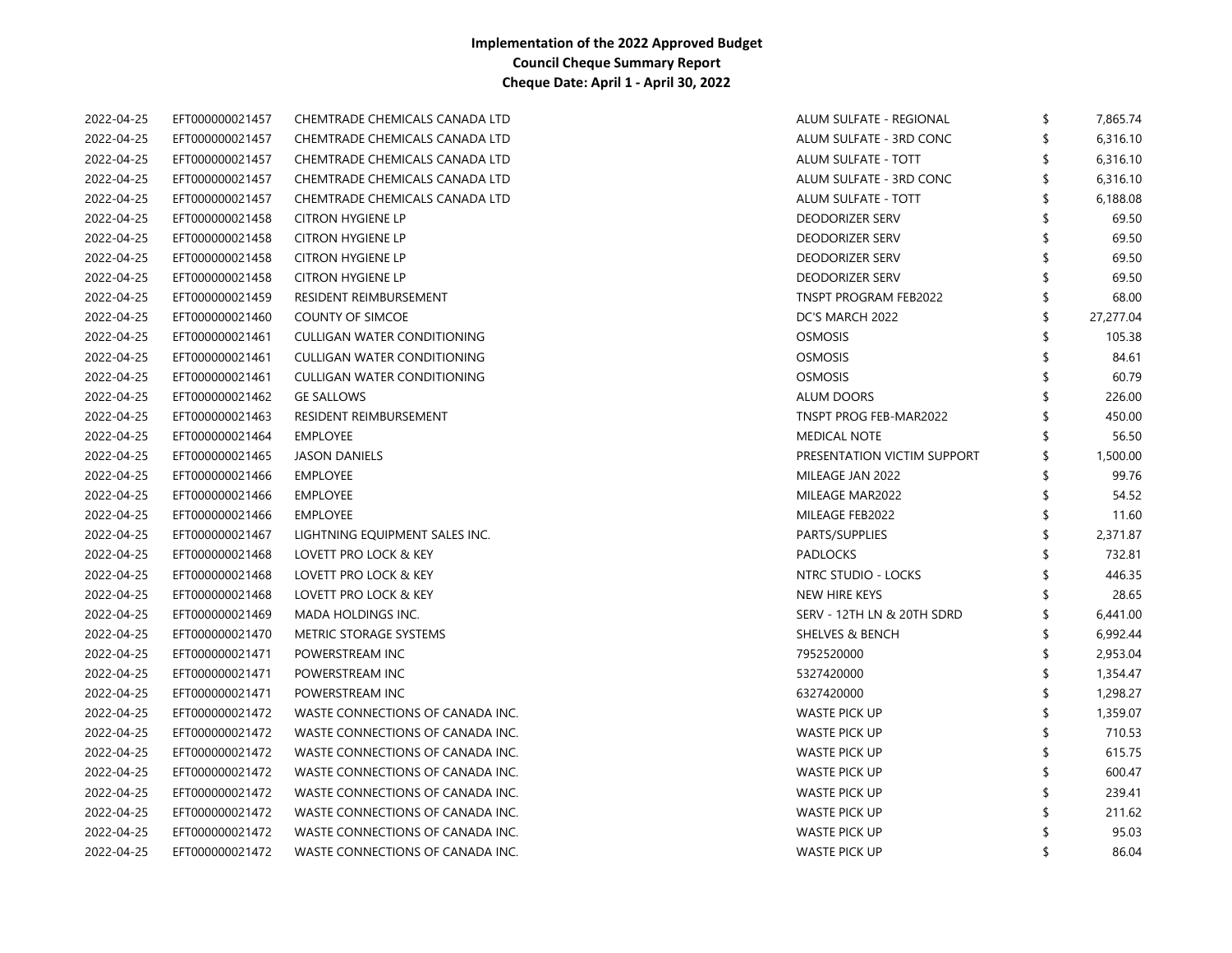| 2022-04-25 | EFT000000021472 | WASTE CONNECTIONS OF CANADA INC.              | <b>WASTE PICK UP</b>          | 86.04          |
|------------|-----------------|-----------------------------------------------|-------------------------------|----------------|
| 2022-04-25 | EFT000000021472 | WASTE CONNECTIONS OF CANADA INC.              | <b>WASTE PICK UP</b>          | 82.99          |
| 2022-04-25 | EFT000000021473 | RESIDENT REIMBURSEMENT                        | TNSPT PROG DEC-MAR2022        | 42.40          |
| 2022-04-25 | EFT000000021474 | RESURFICE CORP.                               | <b>BLADE SHARPENING</b>       | 355.95         |
| 2022-04-25 | EFT000000021475 | RICOH CANADA INC.                             | LASERFICHE RENEWALS           | 1,814.78       |
| 2022-04-25 | EFT000000021476 | RESIDENT REIMBURSEMENT                        | TNSPT PROG MAR2022            | 25.20          |
| 2022-04-25 | EFT000000021477 | SIMCOE COUNTY DISTRICTSCHOOL BOARD            | DC'S MARCH 2022               | 3,161.83       |
| 2022-04-25 | EFT000000021478 | SIMCOE MUSKOKA CATHOLIC DISTRICT SCHOOL BOARD | DC'S MARCH 2022               | 1,099.47       |
| 2022-04-25 | EFT000000021479 | SIMCOE-YORK PRINTING                          | <b>DISPLAY AD</b>             | 424.29         |
| 2022-04-25 | EFT000000021480 | <b>EMPLOYEE</b>                               | COUNCIL WORKING SESSION FOOD  | 70.82          |
| 2022-04-25 | EFT000000021481 | STRAIGHTLINE GROUP INC                        | AERATION BLOWER REPLACEMENT   | \$<br>9,763.20 |
| 2022-04-25 | EFT000000021482 | TELIZON INC/SIMCOE COUNTY LONG                | <b>BUSINESS LINES MAR2022</b> | \$<br>636.10   |
| 2022-04-25 | EFT000000021483 | <b>TOROMONT CAT</b>                           | <b>PARTS</b>                  | 1,396.01       |
| 2022-04-25 | EFT000000021484 | TRILLIUM FORD LINCOLN LTD.                    | <b>PARTS</b>                  | 263.84         |
| 2022-04-25 | EFT000000021485 | URBAN FOREST INNOVATIONS INC                  | 79 TUPPER ST                  | 1,917.05       |
| 2022-04-25 | EFT000000021486 | <b>VALLEY WATER SUPPLY</b>                    | SERV MCKELVEY STN - 6.75HRS   | 686.48         |
| 2022-04-25 | EFT000000021487 | <b>EMPLOYEE</b>                               | MILEAGE MAR 2022              | 46.40          |
| 2022-04-25 | EFT000000021488 | 1204459 ONTARIO o/a MAGNETSIGNS               | AD SPACE MONTHLY RENTAL       | \$<br>111.87   |
| 2022-04-29 | EFT000000021489 | A&G ROAD CLEANERS LIMITED                     | SNOW PLOW-OPS JAN22           | 4,892.62       |
| 2022-04-29 | EFT000000021490 | AIR LIQUIDE CANADA INC.                       | GASES                         | 290.40         |
| 2022-04-29 | EFT000000021490 | AIR LIQUIDE CANADA INC.                       | GASES                         | 103.71         |
| 2022-04-29 | EFT000000021491 | ALLIED MEDICAL INSTRUMENTS INC                | <b>ORAL AIRWAY STERILE</b>    | 39.48          |
| 2022-04-29 | EFT000000021492 | ALLISTON LUMBER CO. LIMITED                   | <b>SUPPLIES</b>               | 183.51         |
| 2022-04-29 | EFT000000021492 | ALLISTON LUMBER CO. LIMITED                   | <b>SUPPLIES</b>               | 106.10         |
| 2022-04-29 | EFT000000021492 | ALLISTON LUMBER CO. LIMITED                   | <b>SUPPLIES</b>               | 97.02          |
| 2022-04-29 | EFT000000021492 | ALLISTON LUMBER CO. LIMITED                   | <b>SUPPLIES</b>               | 49.66          |
| 2022-04-29 | EFT000000021493 | AQUATOX TESTING & CONSULTING                  | <b>TESTING</b>                | 1,671.27       |
| 2022-04-29 | EFT000000021494 | ATTITUDE COMMUNICATIONS                       | LABELS                        | 219.22         |
| 2022-04-29 | EFT000000021495 | BATTLEFIELD EQUIPMENT-ONTARIO                 | <b>EXCAVATOR RENTAL</b>       | 1,681.44       |
| 2022-04-29 | EFT000000021496 | <b>EMPLOYEE</b>                               | <b>MEDICAL NOTE</b>           | 60.00          |
| 2022-04-29 | EFT000000021497 | <b>BOLTON AUTO PARTS INC</b>                  | <b>PARTS</b>                  | 340.79         |
| 2022-04-29 | EFT000000021498 | BRYAN'S ELECTRIC MOTORS & PUMP                | <b>FANS</b>                   | 616.75         |
| 2022-04-29 | EFT000000021499 | CANADIAN TIRE ASSOCIATE STORE                 | <b>SUPPLIES</b>               | 181.17         |
| 2022-04-29 | EFT000000021499 | CANADIAN TIRE ASSOCIATE STORE                 | <b>BROOM</b>                  | 54.19          |
| 2022-04-29 | EFT000000021499 | CANADIAN TIRE ASSOCIATE STORE                 | <b>SUPPLIES</b>               | \$<br>52.22    |
| 2022-04-29 | EFT000000021499 | CANADIAN TIRE ASSOCIATE STORE                 | <b>SUPPLIES</b>               | 50.67          |
| 2022-04-29 | EFT000000021499 | CANADIAN TIRE ASSOCIATE STORE                 | <b>SUPPLIES</b>               | 28.89          |
| 2022-04-29 | EFT000000021499 | CANADIAN TIRE ASSOCIATE STORE                 | <b>SUPPLIES</b>               | \$<br>19.20    |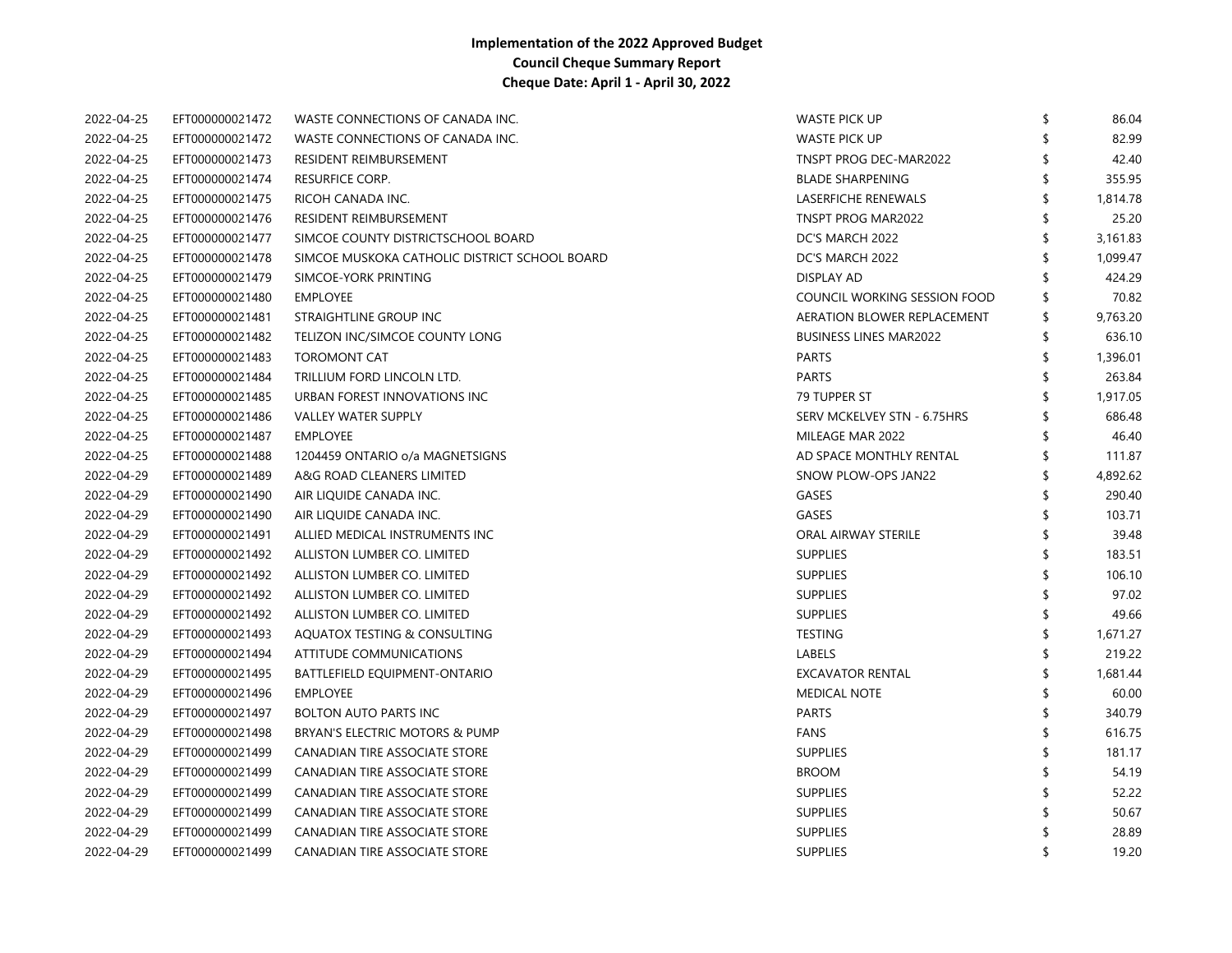| 2022-04-29 | EFT000000021500 | CA SELLERS CLEANING SERVICES LTD                                 | <b>CLEANING FEB22</b>         | \$  | 11,470.46  |
|------------|-----------------|------------------------------------------------------------------|-------------------------------|-----|------------|
| 2022-04-29 | EFT000000021500 | CA SELLERS CLEANING SERVICES LTD                                 | CLEANING RDS DPT - MAR1-16'22 |     | 1,017.00   |
| 2022-04-29 | EFT000000021501 | CENTRALSQUARE CANADA SOFTWARE INC., FORMERLY DIAMOND SOFTWARE IN | <b>SERV FEB01-12'22</b>       | \$  | 4,131.56   |
| 2022-04-29 | EFT000000021501 | CENTRALSQUARE CANADA SOFTWARE INC., FORMERLY DIAMOND SOFTWARE IN | <b>SERV MAR3-19'22</b>        |     | 1,716.19   |
| 2022-04-29 | EFT000000021502 | CHEMTRADE CHEMICALS CANADA LTD                                   | ALUM SULFATE - REGIONAL       |     | 6,622.48   |
| 2022-04-29 | EFT000000021503 | CINTAS CANADA LIMITED                                            | <b>MAT SERVICE</b>            |     | 189.06     |
| 2022-04-29 | EFT000000021503 | CINTAS CANADA LIMITED                                            | MAT                           |     | 171.08     |
| 2022-04-29 | EFT000000021503 | CINTAS CANADA LIMITED                                            | <b>MAT SERVICE</b>            |     | 171.08     |
| 2022-04-29 | EFT000000021503 | CINTAS CANADA LIMITED                                            | UNIFORM CLEANING              |     | 124.55     |
| 2022-04-29 | EFT000000021503 | CINTAS CANADA LIMITED                                            | <b>MAT SERVICE</b>            |     | 83.55      |
| 2022-04-29 | EFT000000021503 | CINTAS CANADA LIMITED                                            | <b>MAT SERVICE</b>            |     | 82.66      |
| 2022-04-29 | EFT000000021503 | CINTAS CANADA LIMITED                                            | <b>MAT SERVICE</b>            |     | 82.66      |
| 2022-04-29 | EFT000000021503 | CINTAS CANADA LIMITED                                            | <b>MAT SERVICE</b>            |     | 80.78      |
| 2022-04-29 | EFT000000021503 | CINTAS CANADA LIMITED                                            | UNIFORM CLEANING              | \$  | 75.95      |
| 2022-04-29 | EFT000000021503 | CINTAS CANADA LIMITED                                            | <b>MAT SERVICE</b>            | \$  | 72.00      |
| 2022-04-29 | EFT000000021503 | <b>CINTAS CANADA LIMITED</b>                                     | <b>MAT SERVICE</b>            | \$  | 72.00      |
| 2022-04-29 | EFT000000021503 | CINTAS CANADA LIMITED                                            | MAT                           |     | 42.21      |
| 2022-04-29 | EFT000000021503 | CINTAS CANADA LIMITED                                            | <b>MAT SERVICE</b>            |     | 16.60      |
| 2022-04-29 | EFT000000021503 | CINTAS CANADA LIMITED                                            | <b>MAT SERVICE</b>            | \$. | 16.60      |
| 2022-04-29 | EFT000000021503 | CINTAS CANADA LIMITED                                            | <b>MAT SERVICE</b>            |     | 11.90      |
| 2022-04-29 | EFT000000021503 | CINTAS CANADA LIMITED                                            | <b>MAT SERVICE</b>            |     | 10.45      |
| 2022-04-29 | EFT000000021504 | <b>CMAX FIRE SOLUTIONS</b>                                       | <b>SERV CALL</b>              | \$  | 2,221.93   |
| 2022-04-29 | EFT000000021505 | TOWN OF COLLINGWOOD                                              | WATER USAGE - MAR22           | \$  | 119,088.20 |
| 2022-04-29 | EFT000000021506 | <b>COMMISSIONAIRES GREAT LAKES</b>                               | TEMP HELP MAR 20-31           | \$. | 1,818.19   |
| 2022-04-29 | EFT000000021506 | <b>COMMISSIONAIRES GREAT LAKES</b>                               | 7HRS APR01-02'22              |     | 202.02     |
| 2022-04-29 | EFT000000021507 | <b>EMPLOYEE</b>                                                  | KITCHEN/CAN DAY SUPPLIES      | \$  | 140.93     |
| 2022-04-29 | EFT000000021508 | CORPORATE EXPRESS CANADA INC.                                    | <b>OFFICE SUPPLIES</b>        | \$  | 229.47     |
| 2022-04-29 | EFT000000021508 | CORPORATE EXPRESS CANADA INC.                                    | <b>OFFICE SUPPLIES</b>        | \$  | 213.51     |
| 2022-04-29 | EFT000000021508 | CORPORATE EXPRESS CANADA INC.                                    | <b>OFFICE SUPPLIES</b>        | \$  | 80.67      |
| 2022-04-29 | EFT000000021508 | CORPORATE EXPRESS CANADA INC.                                    | <b>SUPPLIES</b>               | \$  | 53.73      |
| 2022-04-29 | EFT000000021508 | CORPORATE EXPRESS CANADA INC.                                    | <b>SUPPLIES</b>               | \$. | 53.10      |
| 2022-04-29 | EFT000000021508 | CORPORATE EXPRESS CANADA INC.                                    | PAPER                         |     | 15.95      |
| 2022-04-29 | EFT000000021508 | CORPORATE EXPRESS CANADA INC.                                    | LABELS                        |     | 4.38       |
| 2022-04-29 | EFT000000021508 | CORPORATE EXPRESS CANADA INC.                                    | <b>ENVELOPES</b>              |     | 4.29       |
| 2022-04-29 | EFT000000021509 | <b>COUNTY OF SIMCOE</b>                                          | <b>WASTE DISPOSAL</b>         |     | 1,614.00   |
| 2022-04-29 | EFT000000021509 | <b>COUNTY OF SIMCOE</b>                                          | FIRST AID - MAR29-30'22       |     | 984.00     |
| 2022-04-29 | EFT000000021509 | <b>COUNTY OF SIMCOE</b>                                          | <b>SCAN-OPERATION APR22</b>   |     | 763.20     |
| 2022-04-29 | EFT000000021510 | <b>EMPLOYEE</b>                                                  | <b>ADAPTER CABLE</b>          | \$  | 37.28      |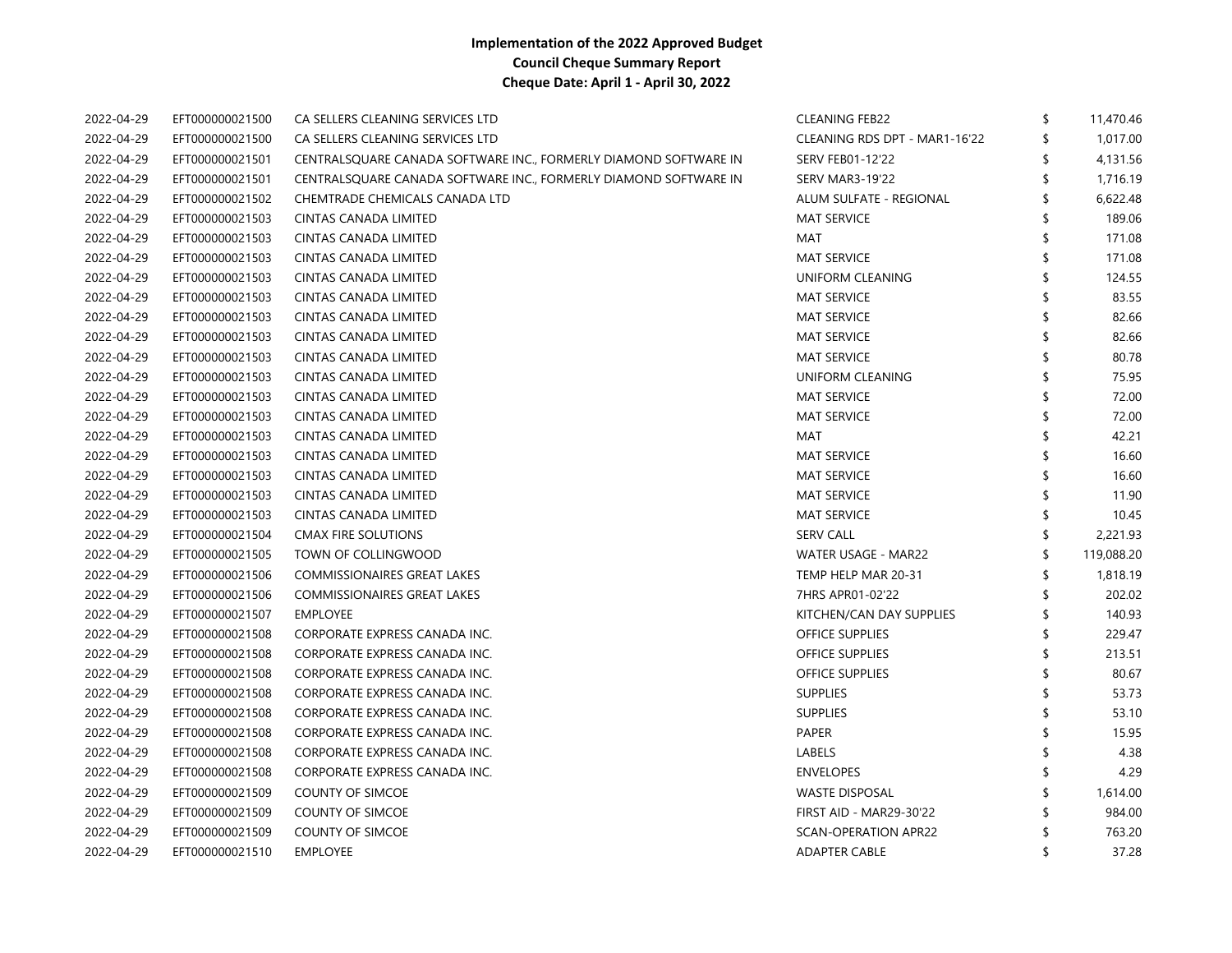| 2022-04-29 | EFT000000021511 | <b>CUBEX LIMITED</b>                 | <b>HYDRAULIC MOTOR</b>        | \$<br>365.39   |
|------------|-----------------|--------------------------------------|-------------------------------|----------------|
| 2022-04-29 | EFT000000021511 | <b>CUBEX LIMITED</b>                 | <b>PARTS</b>                  | 57.97          |
| 2022-04-29 | EFT000000021512 | <b>CURRIE TRUCK CENTRE</b>           | PARTS                         | \$<br>297.52   |
| 2022-04-29 | EFT000000021512 | <b>CURRIE TRUCK CENTRE</b>           | <b>PARTS</b>                  | \$<br>81.79    |
| 2022-04-29 | EFT000000021513 | <b>DIXIE CLEANERS</b>                | <b>DRYCLEANING SERVICES</b>   | 509.52         |
| 2022-04-29 | EFT000000021514 | <b>ENBRIDGE GAS DISTRIBUTION INC</b> | 49 NELSON ST W APR 2022       | \$<br>5,790.49 |
| 2022-04-29 | EFT000000021514 | <b>ENBRIDGE GAS DISTRIBUTION INC</b> | 6830 4TH LINE APR2022         | \$<br>5,554.28 |
| 2022-04-29 | EFT000000021514 | ENBRIDGE GAS DISTRIBUTION INC        | 24 LILLY ST E APR2022         | \$<br>2,204.25 |
| 2022-04-29 | EFT000000021514 | <b>ENBRIDGE GAS DISTRIBUTION INC</b> | 3377 10TH SR APR2022          | \$<br>1,245.17 |
| 2022-04-29 | EFT000000021514 | <b>ENBRIDGE GAS DISTRIBUTION INC</b> | 5917 7TH LINE #7 APR2022      | \$<br>1,069.41 |
| 2022-04-29 | EFT000000021514 | ENBRIDGE GAS DISTRIBUTION INC        | 42 MAIN ST W APR2022          | \$<br>1,025.35 |
| 2022-04-29 | EFT000000021514 | <b>ENBRIDGE GAS DISTRIBUTION INC</b> | 6375 14TH LINE APR2022        | \$<br>988.64   |
| 2022-04-29 | EFT000000021514 | <b>ENBRIDGE GAS DISTRIBUTION INC</b> | 157 JW TAYLOR MAR-APR2022     | \$<br>864.56   |
| 2022-04-29 | EFT000000021514 | <b>ENBRIDGE GAS DISTRIBUTION INC</b> | 4982 SIR FRED BANT RD APR2022 | \$<br>803.24   |
| 2022-04-29 | EFT000000021514 | ENBRIDGE GAS DISTRIBUTION INC        | 6479 4TH LINE APR2022         | \$<br>727.88   |
| 2022-04-29 | EFT000000021514 | <b>ENBRIDGE GAS DISTRIBUTION INC</b> | 5917 7TH LINE DEP2B APR2022   | \$<br>707.51   |
| 2022-04-29 | EFT000000021514 | <b>ENBRIDGE GAS DISTRIBUTION INC</b> | 42 MILL ST W APR2022          | \$<br>638.95   |
| 2022-04-29 | EFT000000021514 | ENBRIDGE GAS DISTRIBUTION INC        | 17 VICTORIA ST E APR2022      | \$<br>335.34   |
| 2022-04-29 | EFT000000021514 | <b>ENBRIDGE GAS DISTRIBUTION INC</b> | 10 WELLINGTON E APR2022       | \$<br>237.44   |
| 2022-04-29 | EFT000000021514 | <b>ENBRIDGE GAS DISTRIBUTION INC</b> | 91 PIERCE PL APR2022          | \$<br>157.26   |
| 2022-04-29 | EFT000000021514 | <b>ENBRIDGE GAS DISTRIBUTION INC</b> | 250 FLETCHER CRES APR2022     | \$<br>142.08   |
| 2022-04-29 | EFT000000021514 | <b>ENBRIDGE GAS DISTRIBUTION INC</b> | 39 LORNE THOMAS PL APR2022    | \$<br>90.94    |
| 2022-04-29 | EFT000000021515 | FEEHELY, GASTALDI                    | <b>CENTENNIAL GROUP</b>       | \$<br>8,079.50 |
| 2022-04-29 | EFT000000021515 | FEEHELY, GASTALDI                    | <b>LEGAL MATTERS APR 2022</b> | \$<br>310.75   |
| 2022-04-29 | EFT000000021516 | FIRESERVICE MANAGEMENT LTD           | UNIFORM CLEANING              | \$<br>1,084.24 |
| 2022-04-29 | EFT000000021517 | 4 OFFICE AUTOMATION LTD.             | PRINTER - WW & FIRE APR22     | \$<br>367.10   |
| 2022-04-29 | EFT000000021517 | 4 OFFICE AUTOMATION LTD.             | <b>CONTRACT BASE APR2022</b>  | \$<br>47.34    |
| 2022-04-29 | EFT000000021518 | <b>GERRIE ELECTRIC WHOLESALE LTD</b> | NEW ACS580                    | \$<br>9,944.00 |
| 2022-04-29 | EFT000000021518 | <b>GERRIE ELECTRIC WHOLESALE LTD</b> | DOOR MOUNTING KIT             | \$<br>60.04    |
| 2022-04-29 | EFT000000021519 | <b>GLEN MARTIN</b>                   | JANITORIAL SUPPLIES           | \$<br>2,556.06 |
| 2022-04-29 | EFT000000021519 | <b>GLEN MARTIN</b>                   | <b>JANITORIAL SUPPLIES</b>    | \$<br>2,113.67 |
| 2022-04-29 | EFT000000021519 | <b>GLEN MARTIN</b>                   | <b>REPAIRS</b>                | \$<br>1,919.37 |
| 2022-04-29 | EFT000000021519 | <b>GLEN MARTIN</b>                   | JANITORIAL SUPPLIES           | \$<br>878.01   |
| 2022-04-29 | EFT000000021519 | <b>GLEN MARTIN</b>                   | <b>REPAIRS</b>                | \$<br>862.04   |
| 2022-04-29 | EFT000000021519 | <b>GLEN MARTIN</b>                   | <b>JANITORIAL SUPPLIES</b>    | 629.53         |
| 2022-04-29 | EFT000000021519 | <b>GLEN MARTIN</b>                   | <b>SUPPLIES</b>               | 592.82         |
| 2022-04-29 | EFT000000021519 | <b>GLEN MARTIN</b>                   | DISPENSER STAND               | 361.60         |
| 2022-04-29 | EFT000000021519 | <b>GLEN MARTIN</b>                   | <b>JANITORIAL SUPPLIES</b>    | \$<br>184.29   |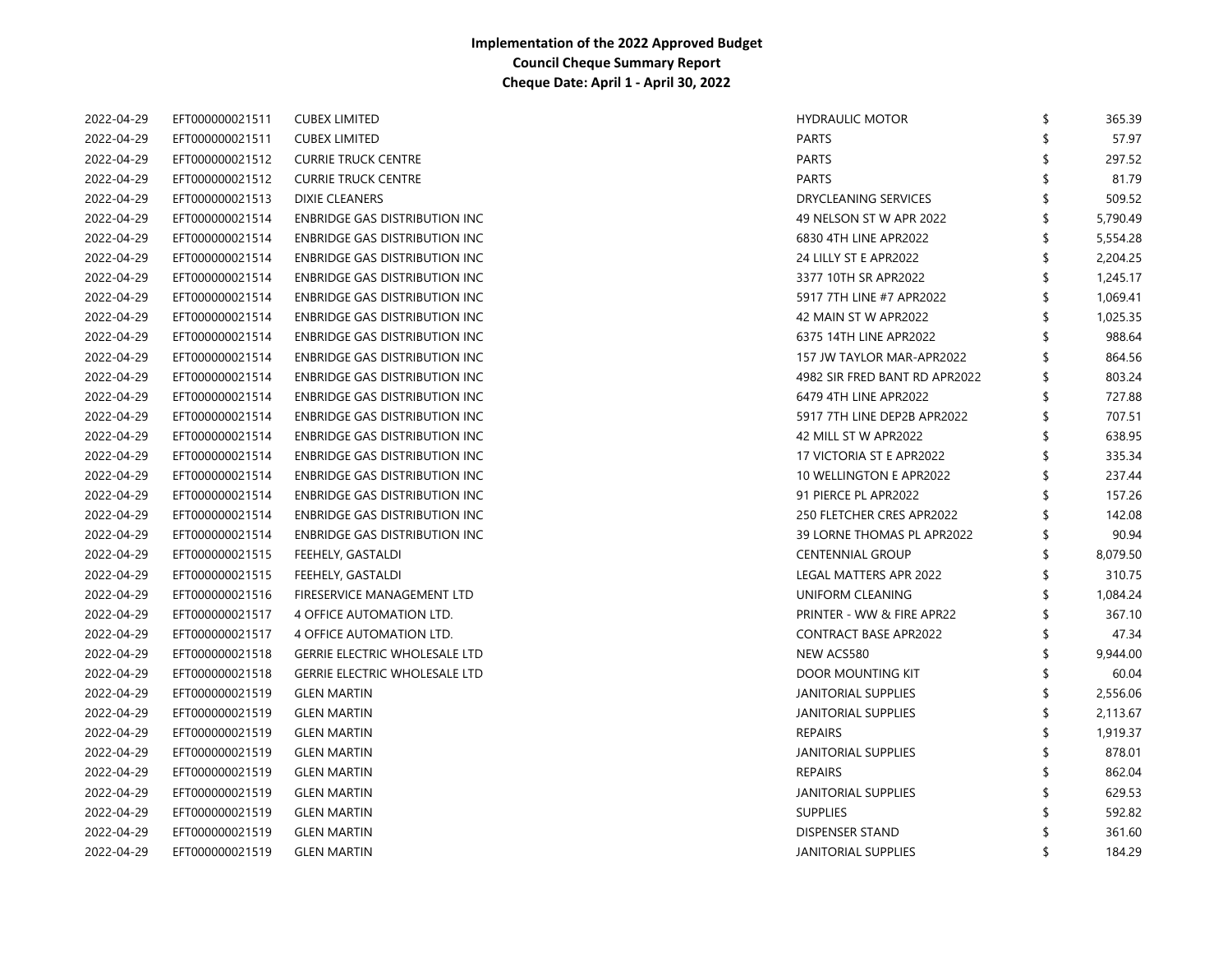| 2022-04-29 | EFT000000021519 | <b>GLEN MARTIN</b>                                       | JANITORAL SUPPLIES<br>\$             | 70.06      |
|------------|-----------------|----------------------------------------------------------|--------------------------------------|------------|
| 2022-04-29 | EFT000000021519 | <b>GLEN MARTIN</b>                                       | <b>JANITORIAL SUPPLIES</b>           | 35.71      |
| 2022-04-29 | EFT000000021519 | <b>GLEN MARTIN</b>                                       | JANITORIAL SUPPLIES                  | 31.71      |
| 2022-04-29 | EFT000000021520 | <b>TIRES</b><br><b>GOODYEAR CANADA INC</b>               |                                      | 978.67     |
| 2022-04-29 | EFT000000021520 | <b>TIRES</b><br><b>GOODYEAR CANADA INC</b>               |                                      | 720.85     |
| 2022-04-29 | EFT000000021521 | <b>GREATARIO INDUSTRIAL STORAGE SYSTEMS INC.</b>         | TANK INSPECTION/ROOF VENTS           | 5,180.26   |
| 2022-04-29 | EFT000000021522 | <b>EMPLOYEE</b>                                          | TRAVEL PAY APR 13/22<br>S            | 21.66      |
| 2022-04-29 | EFT000000021523 | <b>HYDRO ONE</b>                                         | 3377 SR 10 WATER DEPOT APR2022<br>\$ | 5,205.85   |
| 2022-04-29 | EFT000000021523 | <b>HYDRO ONE</b>                                         | VC5 CONC3 LOT25 APR2022<br>\$        | 127.14     |
| 2022-04-29 | EFT000000021523 | <b>HYDRO ONE</b>                                         | 7475 POPLAR SR METER APR2022<br>\$   | 115.22     |
| 2022-04-29 | EFT000000021523 | <b>HYDRO ONE</b>                                         | VC3 CONC7 LOT6 APR2022<br>\$         | 115.08     |
| 2022-04-29 | EFT000000021523 | <b>HYDRO ONE</b>                                         | VC2 CONC5 LOT33 APR2022<br>\$        | 109.09     |
| 2022-04-29 | EFT000000021524 | <b>PARTS</b><br><b>IDEAL SUPPLY</b>                      | \$                                   | 223.67     |
| 2022-04-29 | EFT000000021524 | <b>SUPPLIES</b><br><b>IDEAL SUPPLY</b>                   | \$                                   | 185.87     |
| 2022-04-29 | EFT000000021524 | <b>SUPPLIES</b><br><b>IDEAL SUPPLY</b>                   | \$                                   | 173.23     |
| 2022-04-29 | EFT000000021524 | <b>SUPPLIES</b><br><b>IDEAL SUPPLY</b>                   |                                      | 68.35      |
| 2022-04-29 | EFT000000021524 | <b>SUPPLIES</b><br><b>IDEAL SUPPLY</b>                   |                                      | 44.06      |
| 2022-04-29 | EFT000000021524 | <b>IDEAL SUPPLY</b><br><b>SUPPLIES</b>                   |                                      | 17.00      |
| 2022-04-29 | EFT000000021524 | <b>IDEAL SUPPLY</b><br><b>SUPPLIES</b>                   |                                      | 15.39      |
| 2022-04-29 | EFT000000021524 | <b>IDEAL SUPPLY</b><br><b>SUPPLIES</b>                   |                                      | 4.58       |
| 2022-04-29 | EFT000000021525 | INFINITE IT SOLUTIONS INC<br><b>IT SUPPLIES</b>          | \$                                   | 3,210.75   |
| 2022-04-29 | EFT000000021526 | <b>EMPLOYEE</b>                                          | TRAVEL PAY MAR 2022                  | 19.38      |
| 2022-04-29 | EFT000000021526 | <b>EMPLOYEE</b>                                          | TRAVEL PAY FEB 23/22                 | 19.38      |
| 2022-04-29 | EFT000000021526 | <b>EMPLOYEE</b>                                          | TRAVEL PAY APR 22/22                 | 19.38      |
| 2022-04-29 | EFT000000021526 | <b>EMPLOYEE</b>                                          | TRAVEL PAY FEB 18/21                 | 9.69       |
| 2022-04-29 | EFT000000021527 | UNIT RENTALS<br>JENCO EQUIPMENT INC                      |                                      | 1,695.00   |
| 2022-04-29 | EFT000000021527 | JENCO EQUIPMENT INC                                      | PORTABLE TOILET RENTAL               | 107.35     |
| 2022-04-29 | EFT000000021527 | PORTABLE RENTAL<br>JENCO EQUIPMENT INC                   |                                      | 96.05      |
| 2022-04-29 | EFT000000021528 | DIG TUBE<br>JOE JOHNSON EQUIPMENT INC.                   |                                      | 461.01     |
| 2022-04-29 | EFT000000021529 | JUTZI WATER TECHNOLOGIES<br><b>CHLORINE</b>              |                                      | 2,214.80   |
| 2022-04-29 | EFT000000021530 | KEYTECH WATER MANAGEMENT                                 | AQUAPLAN PROGRAM MAR-MAY2022<br>\$   | 1,101.75   |
| 2022-04-29 | EFT000000021531 | LANDSCAPE PLANNING LIMITED                               | DRAW#1 - TOTT CONSERV AREA<br>\$     | 7,684.00   |
| 2022-04-29 | EFT000000021532 | <b>PARTS</b><br>LAWSON PRODUCTS, INC.(ONTARIO)           |                                      | 508.92     |
| 2022-04-29 | EFT000000021533 | LIGHTNING EQUIPMENT SALES INC.<br><b>TRAFFIC ADVISOR</b> |                                      | 3,554.98   |
| 2022-04-29 | EFT000000021533 | LIGHTNING EQUIPMENT SALES INC.                           | <b>DOCKING STATION &amp; TABLET</b>  | 1,145.82   |
| 2022-04-29 | EFT000000021534 | <b>KEYS</b><br>LOVETT PRO LOCK & KEY                     |                                      | 19.83      |
| 2022-04-29 | EFT000000021535 | <b>MATRIX SOLUTIONS INC</b><br>SERV TO JAN31'22          |                                      | 77,406.41  |
| 2022-04-29 | EFT000000021536 | MATHESON CONSTRUCTORS LIMITED                            | NEW TEC ADMIN CENTRE PRG# 9<br>S     | 889,339.84 |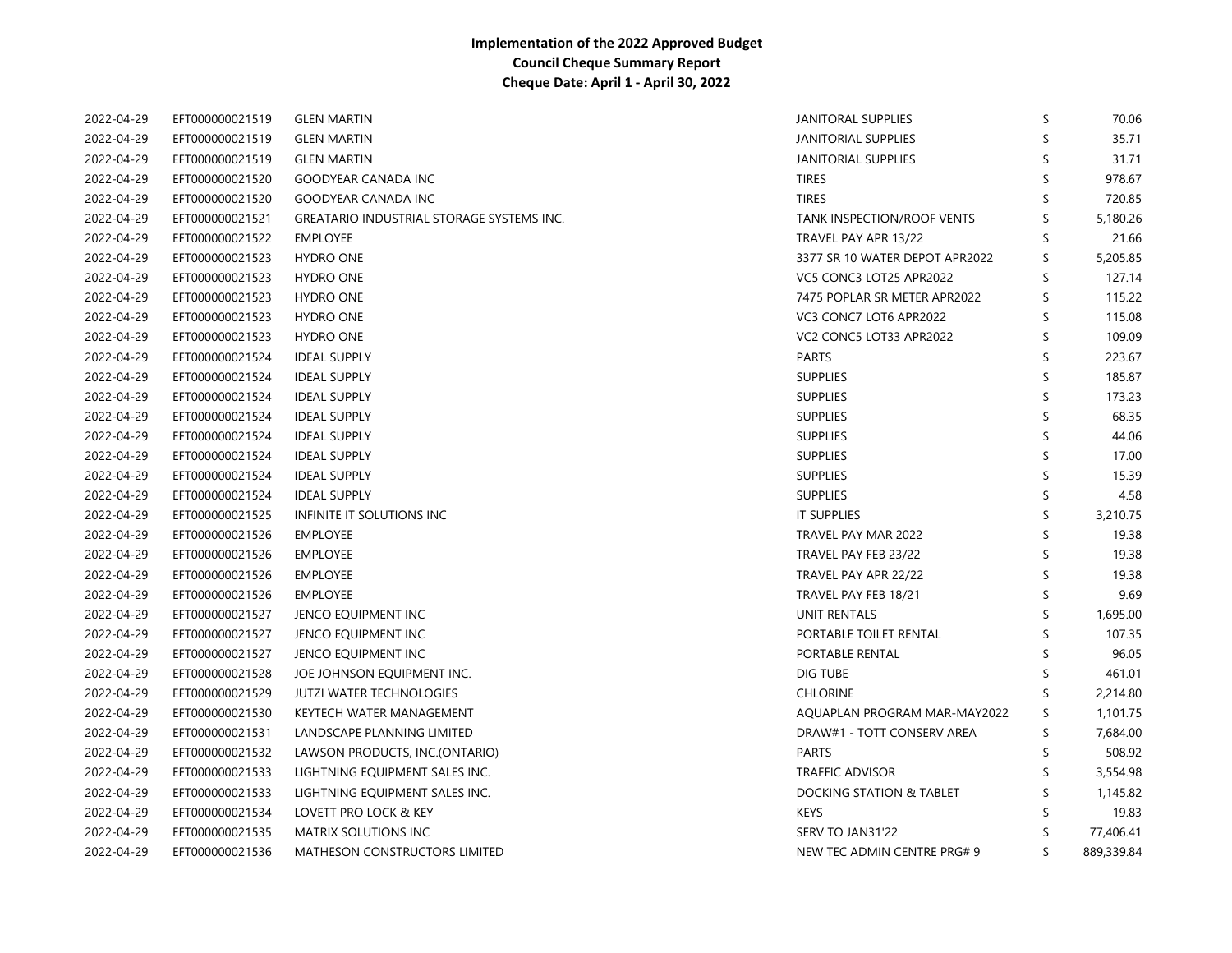| 2022-04-29 | EFT000000021537 | <b>MAXIMUM SIGNS</b>               | <b>SIGNS</b>                  | \$<br>450.59    |
|------------|-----------------|------------------------------------|-------------------------------|-----------------|
| 2022-04-29 | EFT000000021538 | MILLIGAN ENERGY INC.               | 2000.0L GASOLINE              | \$<br>3,390.45  |
| 2022-04-29 | EFT000000021538 | MILLIGAN ENERGY INC.               | GAS 2059L                     | 2,011.40        |
| 2022-04-29 | EFT000000021538 | MILLIGAN ENERGY INC.               | 2032.4L LIQUID PROPANE        | 1,906.19        |
| 2022-04-29 | EFT000000021538 | MILLIGAN ENERGY INC.               | 965.2L DIESEL                 | \$<br>1,879.12  |
| 2022-04-29 | EFT000000021538 | MILLIGAN ENERGY INC.               | GAS 841.50L                   | \$<br>1,469.03  |
| 2022-04-29 | EFT000000021538 | MILLIGAN ENERGY INC.               | <b>DIESEL 446.80L</b>         | \$<br>803.42    |
| 2022-04-29 | EFT000000021538 | MILLIGAN ENERGY INC.               | 397.9L DIESEL                 | \$<br>705.96    |
| 2022-04-29 | EFT000000021538 | MILLIGAN ENERGY INC.               | <b>SYN OIL</b>                | \$<br>618.52    |
| 2022-04-29 | EFT000000021539 | <b>OFS GROUP</b>                   | <b>BRACKETS</b>               | 25.88           |
| 2022-04-29 | EFT000000021540 | OLIVER FUELS LIMITED               | 2575.3L GASOLINE              | \$<br>4,787.10  |
| 2022-04-29 | EFT000000021540 | <b>OLIVER FUELS LIMITED</b>        | 2612.7L GASOLINE              | \$<br>4,531.87  |
| 2022-04-29 | EFT000000021540 | OLIVER FUELS LIMITED               | 2320.9L DIESEL                | 4,274.87        |
| 2022-04-29 | EFT000000021540 | OLIVER FUELS LIMITED               | 1310.6L DIESEL                | \$<br>2,803.50  |
| 2022-04-29 | EFT000000021541 | ONTARIO ASSOCIATION OF FIRE CHIEFS | <b>TRAINING</b>               | 1,751.50        |
| 2022-04-29 | EFT000000021542 | ORGANIZATIONAL SOLUTIONS           | <b>CONSULTATION APRIL2022</b> | \$<br>1,718.17  |
| 2022-04-29 | EFT000000021543 | ORKIN CANADA CORPORATION           | PEST CONTROL                  | 213.01          |
| 2022-04-29 | EFT000000021543 | ORKIN CANADA CORPORATION           | PEST CONTROL                  | \$<br>181.14    |
| 2022-04-29 | EFT000000021543 | ORKIN CANADA CORPORATION           | PEST CONTROL                  | \$<br>85.88     |
| 2022-04-29 | EFT000000021543 | ORKIN CANADA CORPORATION           | PEST CONTROL                  | \$<br>79.10     |
| 2022-04-29 | EFT000000021543 | ORKIN CANADA CORPORATION           | PEST CONTROL                  | \$<br>57.63     |
| 2022-04-29 | EFT000000021544 | PLAYPOWER LT CANADA INC.           | PITEL PARK PLAYGROUND         | \$<br>67,781.20 |
| 2022-04-29 | EFT000000021545 | POINT TO POINT COMMUNICATIONS      | MONITOR/MNTH MAINTENCE APR22  | \$<br>1,197.80  |
| 2022-04-29 | EFT000000021546 | POWERSTREAM INC                    | 4492420000                    | \$<br>34,687.93 |
| 2022-04-29 | EFT000000021546 | POWERSTREAM INC                    | 2492420000                    | \$<br>22,726.77 |
| 2022-04-29 | EFT000000021546 | POWERSTREAM INC                    | 6392420000                    | \$<br>17,436.64 |
| 2022-04-29 | EFT000000021546 | POWERSTREAM INC                    | 2975420000                    | \$<br>15,461.48 |
| 2022-04-29 | EFT000000021546 | POWERSTREAM INC                    | 0542520000                    | \$<br>12,631.58 |
| 2022-04-29 | EFT000000021546 | POWERSTREAM INC                    | 7132420000                    | \$<br>11,693.92 |
| 2022-04-29 | EFT000000021546 | POWERSTREAM INC                    | 0611520000                    | \$<br>7,521.55  |
| 2022-04-29 | EFT000000021546 | POWERSTREAM INC                    | 7788830000                    | \$<br>3,152.67  |
| 2022-04-29 | EFT000000021546 | POWERSTREAM INC                    | 6683420000                    | \$<br>1,835.75  |
| 2022-04-29 | EFT000000021546 | POWERSTREAM INC                    | 3193420000                    | \$<br>910.92    |
| 2022-04-29 | EFT000000021546 | POWERSTREAM INC                    | 5495420000                    | \$<br>686.98    |
| 2022-04-29 | EFT000000021546 | POWERSTREAM INC                    | 4023420000                    | \$<br>464.91    |
| 2022-04-29 | EFT000000021546 | POWERSTREAM INC                    | 5793420000                    | 454.49          |
| 2022-04-29 | EFT000000021546 | POWERSTREAM INC                    | 3783420000                    | 235.88          |
| 2022-04-29 | EFT000000021546 | POWERSTREAM INC                    | 8430520000                    | \$<br>150.95    |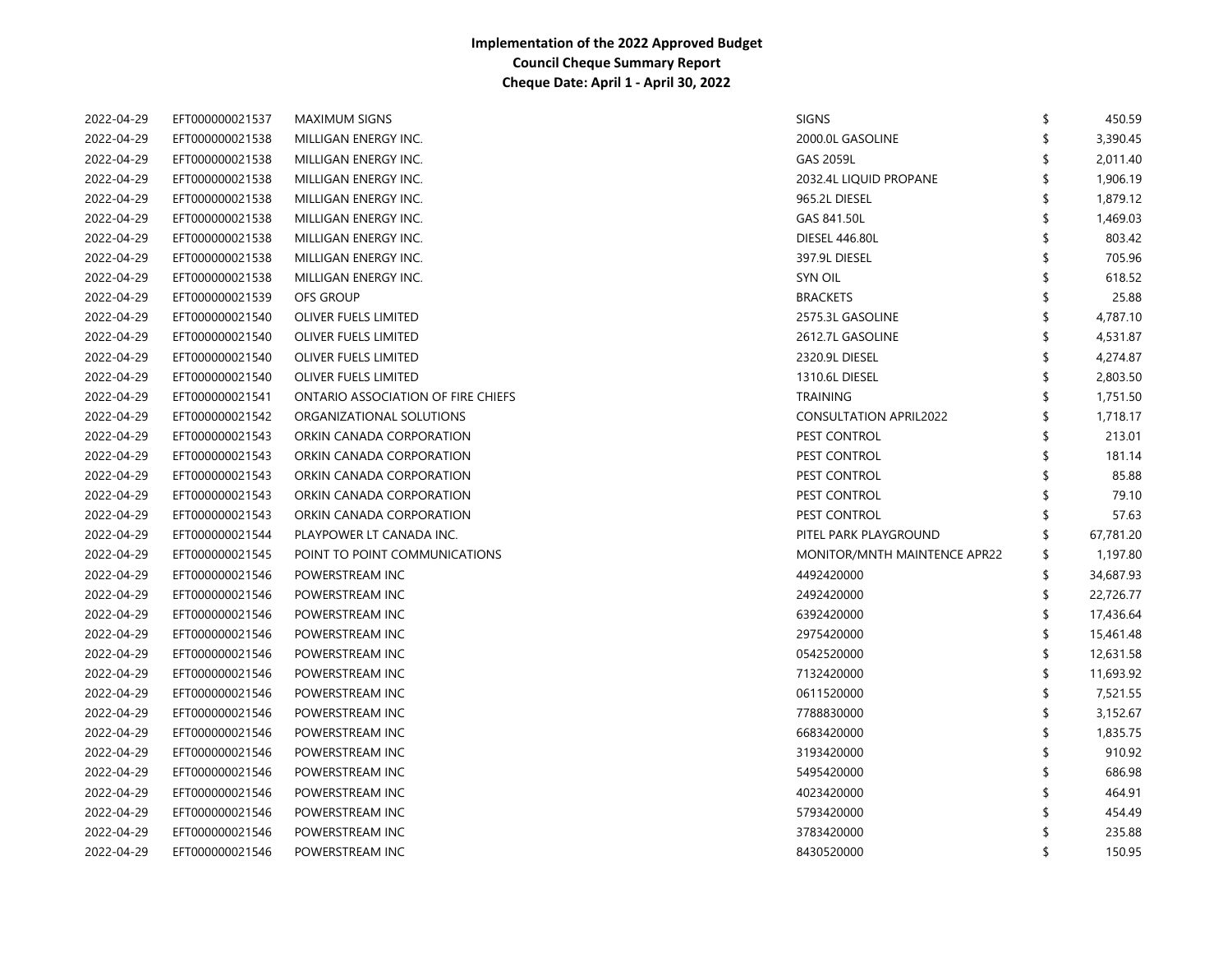| 2022-04-29 | EFT000000021546 | POWERSTREAM INC                  | 6048420000                   | ß.  | 114.60   |
|------------|-----------------|----------------------------------|------------------------------|-----|----------|
| 2022-04-29 | EFT000000021546 | POWERSTREAM INC                  | 7757420000                   |     | 82.73    |
| 2022-04-29 | EFT000000021546 | POWERSTREAM INC                  | 8156420000                   |     | 60.89    |
| 2022-04-29 | EFT000000021546 | POWERSTREAM INC                  | 1657420000                   |     | 60.43    |
| 2022-04-29 | EFT000000021546 | POWERSTREAM INC                  | 0683420000                   |     | 31.19    |
| 2022-04-29 | EFT000000021546 | POWERSTREAM INC                  | 1683420000                   |     | 31.19    |
| 2022-04-29 | EFT000000021546 | POWERSTREAM INC                  | 8657420000                   |     | 31.19    |
| 2022-04-29 | EFT000000021547 | PREMIER EQUIPMENT                | <b>PARTS</b>                 |     | 671.07   |
| 2022-04-29 | EFT000000021548 | PROTRADE CONTRACTING INC         | INSTALL EAVESTROUGHS         |     | 7,853.50 |
| 2022-04-29 | EFT000000021548 | PROTRADE CONTRACTING INC         | INSTALL 2 EXTR DOOR - DEPOT1 | \$  | 5,480.50 |
| 2022-04-29 | EFT000000021548 | PROTRADE CONTRACTING INC         | <b>CONCRETE REPAIR</b>       | \$  | 342.96   |
| 2022-04-29 | EFT000000021549 | WASTE CONNECTIONS OF CANADA INC. | <b>WASTE PICK UP</b>         | \$  | 620.90   |
| 2022-04-29 | EFT000000021549 | WASTE CONNECTIONS OF CANADA INC. | <b>WASTE PICK UP</b>         | \$  | 548.58   |
| 2022-04-29 | EFT000000021549 | WASTE CONNECTIONS OF CANADA INC. | <b>WASTE PICK UP</b>         | ≮   | 380.13   |
| 2022-04-29 | EFT000000021549 | WASTE CONNECTIONS OF CANADA INC. | WASTE PICK UP                |     | 353.46   |
| 2022-04-29 | EFT000000021549 | WASTE CONNECTIONS OF CANADA INC. | WASTE PICK UP                |     | 353.44   |
| 2022-04-29 | EFT000000021549 | WASTE CONNECTIONS OF CANADA INC. | <b>WASTE PICK UP</b>         |     | 331.99   |
| 2022-04-29 | EFT000000021549 | WASTE CONNECTIONS OF CANADA INC. | <b>WASTE PICK UP</b>         |     | 270.60   |
| 2022-04-29 | EFT000000021549 | WASTE CONNECTIONS OF CANADA INC. | <b>WASTE PICK UP</b>         |     | 249.73   |
| 2022-04-29 | EFT000000021549 | WASTE CONNECTIONS OF CANADA INC. | WASTE PICK UP                | S   | 238.51   |
| 2022-04-29 | EFT000000021549 | WASTE CONNECTIONS OF CANADA INC. | WASTE PICK UP                | \$  | 224.53   |
| 2022-04-29 | EFT000000021549 | WASTE CONNECTIONS OF CANADA INC. | WASTE PICK UP                | \$. | 222.88   |
| 2022-04-29 | EFT000000021549 | WASTE CONNECTIONS OF CANADA INC. | <b>WASTE PICK UP</b>         |     | 195.86   |
| 2022-04-29 | EFT000000021549 | WASTE CONNECTIONS OF CANADA INC. | <b>WASTE PICK UP</b>         |     | 193.82   |
| 2022-04-29 | EFT000000021549 | WASTE CONNECTIONS OF CANADA INC. | WASTE PICK UP                | \$  | 150.96   |
| 2022-04-29 | EFT000000021549 | WASTE CONNECTIONS OF CANADA INC. | WASTE PICK UP                | \$. | 112.86   |
| 2022-04-29 | EFT000000021549 | WASTE CONNECTIONS OF CANADA INC. | WASTE PICK UP                | \$. | 111.67   |
| 2022-04-29 | EFT000000021549 | WASTE CONNECTIONS OF CANADA INC. | <b>WASTE PICK UP</b>         | \$. | 47.52    |
| 2022-04-29 | EFT000000021549 | WASTE CONNECTIONS OF CANADA INC. | <b>WASTE PICK UP</b>         |     | 41.49    |
| 2022-04-29 | EFT000000021549 | WASTE CONNECTIONS OF CANADA INC. | WASTE PICK UP                |     | 21.90    |
| 2022-04-29 | EFT000000021550 | PUROLATOR COURIER LTD.           | <b>COURIER SERVICES</b>      |     | 25.44    |
| 2022-04-29 | EFT000000021551 | QUINN DIGITAL ASSET PROTECTION   | <b>PARTS</b>                 | \$. | 3,315.47 |
| 2022-04-29 | EFT000000021552 | RENTSHOP INC.                    | <b>SUPPLIES</b>              |     | 506.65   |
| 2022-04-29 | EFT000000021552 | RENTSHOP INC.                    | <b>PARTS</b>                 |     | 61.35    |
| 2022-04-29 | EFT000000021552 | RENTSHOP INC.                    | <b>PARTS</b>                 | ¢   | 14.75    |
| 2022-04-29 | EFT000000021553 | SAFEDESIGN APPAREL LTD.          | <b>GLOVES</b>                |     | 915.30   |
| 2022-04-29 | EFT000000021553 | SAFEDESIGN APPAREL LTD.          | <b>GLOVES</b>                |     | 610.20   |
| 2022-04-29 | EFT000000021554 | SAFETY-KLEEN                     | <b>SUPPLIES</b>              | ≮   | 539.44   |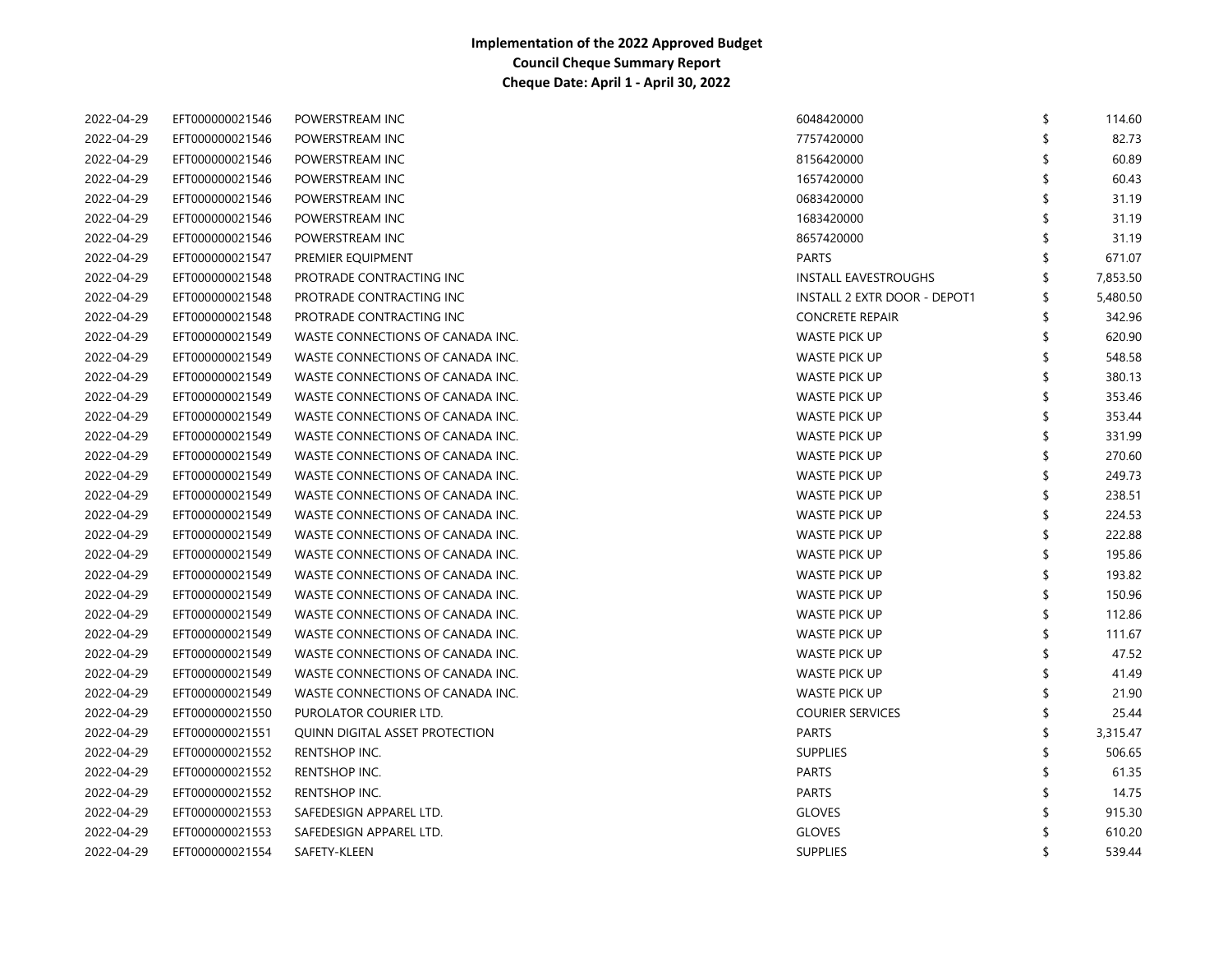| 2022-04-29 | EFT000000021554 | SAFETY-KLEEN                   | <b>SUPPLIES</b>              | \$  | 442.64   |
|------------|-----------------|--------------------------------|------------------------------|-----|----------|
| 2022-04-29 | EFT000000021555 | SGS LAKEFIELD RESEARCH LIMITED | SAMPLING - ALLISTON WTP      | \$  | 2,318.76 |
| 2022-04-29 | EFT000000021555 | SGS LAKEFIELD RESEARCH LIMITED | SAMPLING - TOTT WTP          |     | 1,597.82 |
| 2022-04-29 | EFT000000021555 | SGS LAKEFIELD RESEARCH LIMITED | SAMPLING - WWTP              |     | 720.94   |
| 2022-04-29 | EFT000000021555 | SGS LAKEFIELD RESEARCH LIMITED | SAMPLING - WWTP              | S   | 648.62   |
| 2022-04-29 | EFT000000021555 | SGS LAKEFIELD RESEARCH LIMITED | SAMPLING - WWTP              | \$  | 603.42   |
| 2022-04-29 | EFT000000021555 | SGS LAKEFIELD RESEARCH LIMITED | SAMPLING - WWTP SLUDGE       | \$  | 298.32   |
| 2022-04-29 | EFT000000021555 | SGS LAKEFIELD RESEARCH LIMITED | SAMPLING - JOC               | \$  | 10.17    |
| 2022-04-29 | EFT000000021556 | <b>SHAW DIRECT</b>             | TV SERV MAR19-APR18'22       | \$. | 92.63    |
| 2022-04-29 | EFT000000021557 | SIMCOE-YORK PRINTING           | <b>PARKS &amp; REC GUIDE</b> | \$  | 3,390.00 |
| 2022-04-29 | EFT000000021558 | <b>SUPERIOR PROPANE</b>        | <b>TOTT ARENA</b>            | \$  | 128.42   |
| 2022-04-29 | EFT000000021558 | <b>SUPERIOR PROPANE</b>        | <b>TOTT ARENA</b>            |     | 66.50    |
| 2022-04-29 | EFT000000021558 | <b>SUPERIOR PROPANE</b>        | 22SECOND ST                  |     | 66.50    |
| 2022-04-29 | EFT000000021558 | <b>SUPERIOR PROPANE</b>        | 22SECOND ST                  |     | 64.22    |
| 2022-04-29 | EFT000000021558 | <b>SUPERIOR PROPANE</b>        | TOTT ARENA - RNETAL          |     | 6.78     |
| 2022-04-29 | EFT000000021559 | SWEEPER PARTS SALES            | <b>PARTS</b>                 |     | 167.58   |
| 2022-04-29 | EFT000000021560 | <b>TEMP AIR CONTROL</b>        | NEW ZELIO CLOCK              |     | 6,621.97 |
| 2022-04-29 | EFT000000021560 | <b>TEMP AIR CONTROL</b>        | REPLACE 2 GARAGE HEATERS     | \$  | 5,921.20 |
| 2022-04-29 | EFT000000021560 | TEMP AIR CONTROL               | SERV BEETON LIBRARY          | \$  | 788.74   |
| 2022-04-29 | EFT000000021560 | TEMP AIR CONTROL               | SERV 49NELSON ST             | S   | 788.34   |
| 2022-04-29 | EFT000000021560 | <b>TEMP AIR CONTROL</b>        | SERV 7300 INDUSTRIAL         | \$  | 510.76   |
| 2022-04-29 | EFT000000021560 | <b>TEMP AIR CONTROL</b>        | SERV 7300 INDUSTRIAL         | \$  | 411.32   |
| 2022-04-29 | EFT000000021560 | <b>TEMP AIR CONTROL</b>        | <b>SERV MUSEUM</b>           | \$  | 236.74   |
| 2022-04-29 | EFT000000021561 | <b>THINKTEL</b>                | SERV APR22                   | \$  | 1,903.95 |
| 2022-04-29 | EFT000000021562 | <b>TOROMONT CAT</b>            | <b>PARTS</b>                 |     | 133.84   |
| 2022-04-29 | EFT000000021563 | UNI FIRST CANADA LIMITED       | <b>UNIFORMS</b>              | \$  | 2,515.31 |
| 2022-04-29 | EFT000000021563 | UNI FIRST CANADA LIMITED       | <b>UNIFORMS</b>              |     | 514.55   |
| 2022-04-29 | EFT000000021563 | UNI FIRST CANADA LIMITED       | <b>UNIFORM</b>               |     | 474.88   |
| 2022-04-29 | EFT000000021563 | UNI FIRST CANADA LIMITED       | <b>UNIFORMS</b>              |     | 458.44   |
| 2022-04-29 | EFT000000021563 | UNI FIRST CANADA LIMITED       | <b>UNIFORM</b>               |     | 419.83   |
| 2022-04-29 | EFT000000021563 | UNI FIRST CANADA LIMITED       | <b>UNIFORM</b>               |     | 401.72   |
| 2022-04-29 | EFT000000021563 | UNI FIRST CANADA LIMITED       | <b>UNIFORMS</b>              |     | 389.74   |
| 2022-04-29 | EFT000000021563 | UNI FIRST CANADA LIMITED       | <b>UNIFORM</b>               | \$. | 362.45   |
| 2022-04-29 | EFT000000021563 | UNI FIRST CANADA LIMITED       | <b>UNIFORM</b>               | \$. | 307.70   |
| 2022-04-29 | EFT000000021563 | UNI FIRST CANADA LIMITED       | <b>UNIFORM</b>               | S   | 225.38   |
| 2022-04-29 | EFT000000021563 | UNI FIRST CANADA LIMITED       | <b>UNIFORM</b>               |     | 220.25   |
| 2022-04-29 | EFT000000021563 | UNI FIRST CANADA LIMITED       | <b>UNIFORM</b>               |     | 106.06   |
| 2022-04-29 | EFT000000021564 | VAN LEEUWEN PLUMBING & HEATING | SERVICE CALL/REPAIRS         | ≮   | 878.82   |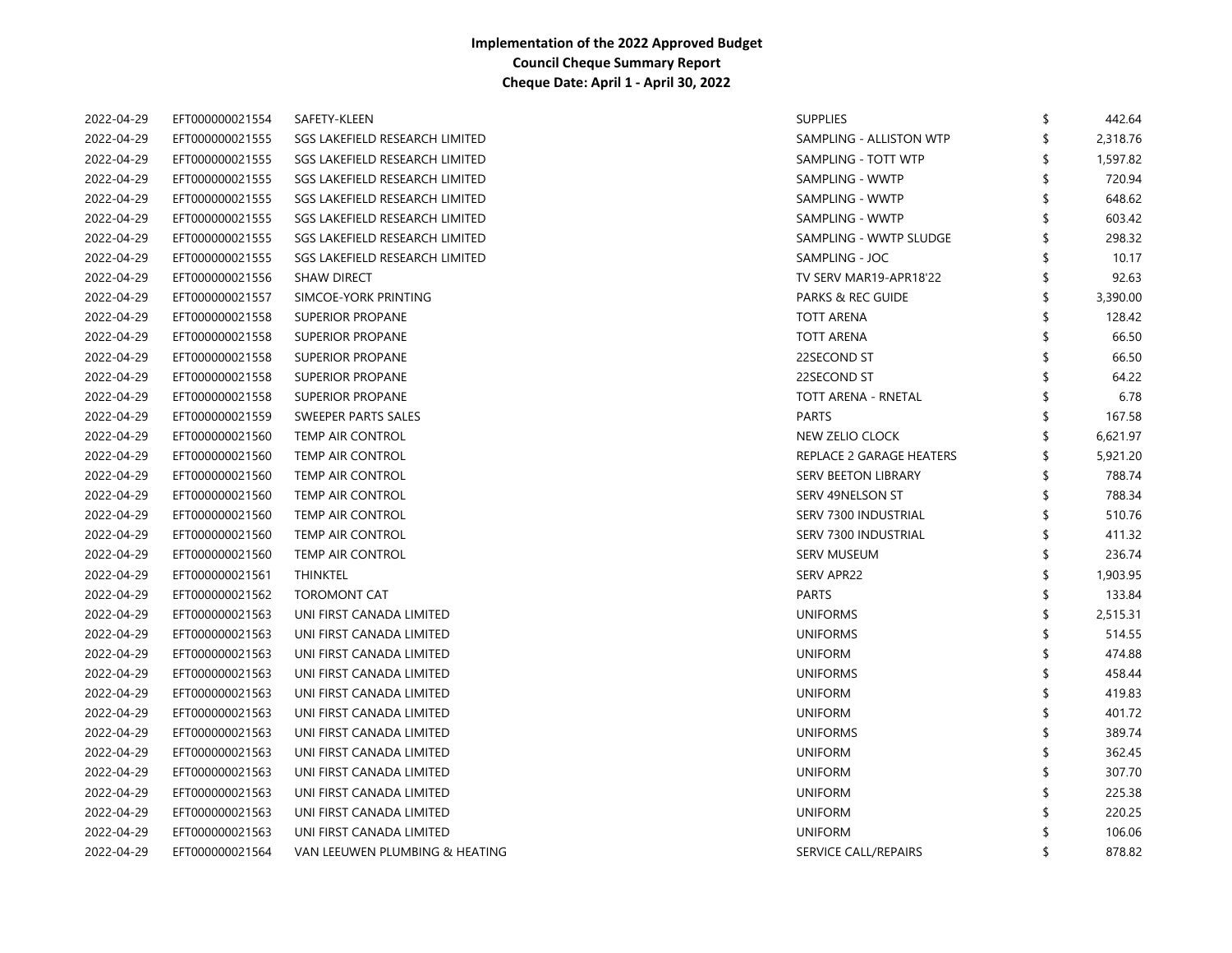| 2022-04-29 | EFT000000021565                               | VISCO INDUSTRIAL SALES CO           | <b>PARTS</b>               | \$ | 48.12    |
|------------|-----------------------------------------------|-------------------------------------|----------------------------|----|----------|
| 2022-04-29 | EFT000000021566                               | <b>VISSERS SALES CORP</b>           | <b>PARTS</b>               | \$ | 2,882.86 |
| 2022-04-29 | EFT000000021566                               | <b>VISSERS SALES CORP</b>           | <b>PARTS</b>               | \$ | 2,255.03 |
| 2022-04-29 | EFT000000021567                               | <b>WALKERTON CLEAN WATER CENTRE</b> | <b>TRAINING</b>            | \$ | 740.15   |
| 2022-04-29 | EFT000000021568                               | <b>WAMCO</b>                        | <b>PARTS</b>               | \$ | 2,621.60 |
| 2022-04-29 | EFT000000021568                               | <b>WAMCO</b>                        | <b>PARTS</b>               | \$ | 2,128.92 |
| 2022-04-29 | EFT000000021568                               | <b>WAMCO</b>                        | <b>PARTS</b>               | \$ | 1,082.22 |
| 2022-04-29 | EFT000000021569                               | <b>WELMAR RECREATION PRODUCTS</b>   | <b>ACCESSORIES</b>         | \$ | 153.68   |
| 2022-04-29 | EFT000000021570                               | <b>WOLSELEY MECHANICAL GROUP</b>    | <b>PARTS</b>               | \$ | 757.86   |
| 2022-04-29 | EFT000000021570                               | <b>WOLSELEY MECHANICAL GROUP</b>    | <b>PARTS</b>               | \$ | 424.88   |
| 2022-04-29 | EFT000000021570                               | <b>WOLSELEY MECHANICAL GROUP</b>    | <b>PARTS</b>               | \$ | 171.99   |
| 2022-04-29 | EFT000000021570                               | <b>WOLSELEY MECHANICAL GROUP</b>    | <b>PARTS</b>               | \$ | 105.09   |
| 2022-04-29 | EFT000000021570                               | <b>WOLSELEY MECHANICAL GROUP</b>    | <b>PARTS</b>               | \$ | 88.14    |
| 2022-04-29 | EFT000000021570                               | <b>WOLSELEY MECHANICAL GROUP</b>    | <b>PARTS</b>               | \$ | 56.27    |
| 2022-04-29 | EFT000000021570                               | <b>WOLSELEY MECHANICAL GROUP</b>    | <b>PARTS</b>               | \$ | 43.64    |
| 2022-04-29 | EFT000000021570                               | WOLSELEY MECHANICAL GROUP           | <b>PARTS</b>               | \$ | 20.94    |
| 2022-04-29 | EFT000000021571                               | <b>XEROX CANADA</b>                 | <b>COPIES MADE MAR2022</b> | \$ | 89.06    |
| 2022-04-29 | EFT000000021572                               | 1204459 ONTARIO o/a MAGNETSIGNS     | RENTAL AD SPACE MAR2022    | \$ | 706.25   |
|            | 2022-04-01 TD-BMO-APR-01-2022 Purchasing Card |                                     | BMOPCARD 0114793           | \$ | 3,404.07 |
|            | 2022-04-01 TD-BMO-APR-01-2022 Purchasing Card |                                     | BMOPCARD 0115029           | \$ | 3,139.78 |
|            | 2022-04-01 TD-BMO-APR-01-2022 Purchasing Card |                                     | BMOPCARD 0114943           | \$ | 2,185.30 |
|            | 2022-04-01 TD-BMO-APR-01-2022 Purchasing Card |                                     | BMOPCARD 0114945           | \$ | 2,062.25 |
|            | 2022-04-01 TD-BMO-APR-01-2022 Purchasing Card |                                     | <b>BMOPCARD 0114935</b>    | \$ | 2,030.61 |
|            | 2022-04-01 TD-BMO-APR-01-2022 Purchasing Card |                                     | BMOPCARD 0114587           | \$ | 1,332.27 |
|            | 2022-04-01 TD-BMO-APR-01-2022 Purchasing Card |                                     | BMOPCARD 0114963           | \$ | 1,271.25 |
|            | 2022-04-01 TD-BMO-APR-01-2022 Purchasing Card |                                     | BMOPCARD 0114973           | \$ | 1,271.25 |
|            | 2022-04-01 TD-BMO-APR-01-2022 Purchasing Card |                                     | BMOPCARD 0114845           | \$ | 1,271.25 |
|            | 2022-04-01 TD-BMO-APR-01-2022 Purchasing Card |                                     | BMOPCARD 0114833           | \$ | 1,271.25 |
|            | 2022-04-01 TD-BMO-APR-01-2022 Purchasing Card |                                     | BMOPCARD 0114989           | \$ | 1,115.31 |
|            | 2022-04-01 TD-BMO-APR-01-2022 Purchasing Card |                                     | BMOPCARD 0114821           | \$ | 1,106.00 |
|            | 2022-04-01 TD-BMO-APR-01-2022 Purchasing Card |                                     | BMOPCARD 0114857           | \$ | 993.27   |
|            | 2022-04-01 TD-BMO-APR-01-2022 Purchasing Card |                                     | BMOPCARD 0115031           | \$ | 963.89   |
|            | 2022-04-01 TD-BMO-APR-01-2022 Purchasing Card |                                     | BMOPCARD 0114593           | \$ | 948.39   |
|            | 2022-04-01 TD-BMO-APR-01-2022 Purchasing Card |                                     | BMOPCARD 0114567           | \$ | 948.39   |
|            | 2022-04-01 TD-BMO-APR-01-2022 Purchasing Card |                                     | BMOPCARD 0114847           | \$ | 738.64   |
|            | 2022-04-01 TD-BMO-APR-01-2022 Purchasing Card |                                     | BMOPCARD 0114543           | \$ | 620.37   |
|            | 2022-04-01 TD-BMO-APR-01-2022 Purchasing Card |                                     | <b>BMOPCARD 0114605</b>    | S  | 620.37   |
|            | 2022-04-01 TD-BMO-APR-01-2022 Purchasing Card |                                     | BMOPCARD 0114961           | ≮  | 565.00   |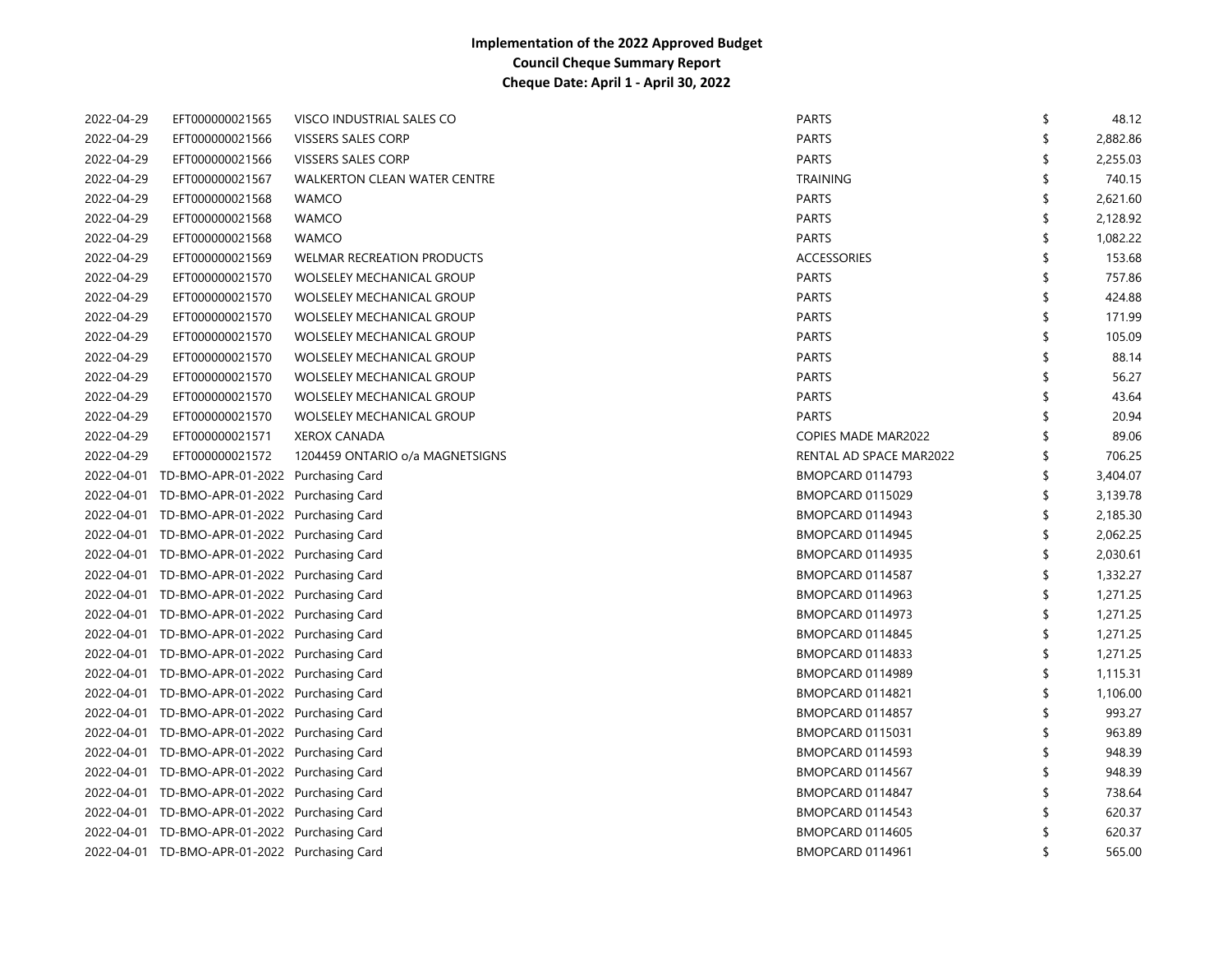|  | 2022-04-01 TD-BMO-APR-01-2022 Purchasing Card |  | <b>BMOPCARD 0114933</b> | \$ | 565.00 |
|--|-----------------------------------------------|--|-------------------------|----|--------|
|  | 2022-04-01 TD-BMO-APR-01-2022 Purchasing Card |  | <b>BMOPCARD 0114875</b> |    | 548.08 |
|  | 2022-04-01 TD-BMO-APR-01-2022 Purchasing Card |  | BMOPCARD 0114797        | \$ | 543.19 |
|  | 2022-04-01 TD-BMO-APR-01-2022 Purchasing Card |  | BMOPCARD 0115003        | S  | 537.00 |
|  | 2022-04-01 TD-BMO-APR-01-2022 Purchasing Card |  | <b>BMOPCARD 0114891</b> | S  | 519.80 |
|  | 2022-04-01 TD-BMO-APR-01-2022 Purchasing Card |  | BMOPCARD 0114633        | \$ | 517.92 |
|  | 2022-04-01 TD-BMO-APR-01-2022 Purchasing Card |  | <b>BMOPCARD 0115005</b> | \$ | 501.39 |
|  | 2022-04-01 TD-BMO-APR-01-2022 Purchasing Card |  | BMOPCARD 0114641        | \$ | 500.00 |
|  | 2022-04-01 TD-BMO-APR-01-2022 Purchasing Card |  | BMOPCARD 0114997        | \$ | 492.42 |
|  | 2022-04-01 TD-BMO-APR-01-2022 Purchasing Card |  | BMOPCARD 0114983        | \$ | 492.42 |
|  | 2022-04-01 TD-BMO-APR-01-2022 Purchasing Card |  | BMOPCARD 0114703        |    | 468.08 |
|  | 2022-04-01 TD-BMO-APR-01-2022 Purchasing Card |  | <b>BMOPCARD 0114791</b> |    | 452.00 |
|  | 2022-04-01 TD-BMO-APR-01-2022 Purchasing Card |  | BMOPCARD 0114897        | \$ | 364.78 |
|  | 2022-04-01 TD-BMO-APR-01-2022 Purchasing Card |  | BMOPCARD 0114665        | \$ | 345.85 |
|  | 2022-04-01 TD-BMO-APR-01-2022 Purchasing Card |  | BMOPCARD 0114707        | S  | 345.06 |
|  | 2022-04-01 TD-BMO-APR-01-2022 Purchasing Card |  | BMOPCARD 0114979        | \$ | 339.00 |
|  | 2022-04-01 TD-BMO-APR-01-2022 Purchasing Card |  | BMOPCARD 0114557        | \$ | 331.66 |
|  | 2022-04-01 TD-BMO-APR-01-2022 Purchasing Card |  | BMOPCARD 0114559        | \$ | 331.65 |
|  | 2022-04-01 TD-BMO-APR-01-2022 Purchasing Card |  | BMOPCARD 0114647        | \$ | 321.93 |
|  | 2022-04-01 TD-BMO-APR-01-2022 Purchasing Card |  | <b>BMOPCARD 0115025</b> | \$ | 321.17 |
|  | 2022-04-01 TD-BMO-APR-01-2022 Purchasing Card |  | BMOPCARD 0114877        | \$ | 305.09 |
|  | 2022-04-01 TD-BMO-APR-01-2022 Purchasing Card |  | <b>BMOPCARD 0114555</b> | \$ | 302.72 |
|  | 2022-04-01 TD-BMO-APR-01-2022 Purchasing Card |  | BMOPCARD 0114937        | \$ | 300.00 |
|  | 2022-04-01 TD-BMO-APR-01-2022 Purchasing Card |  | <b>BMOPCARD 0114939</b> | \$ | 300.00 |
|  | 2022-04-01 TD-BMO-APR-01-2022 Purchasing Card |  | BMOPCARD 0114709        | \$ | 299.45 |
|  | 2022-04-01 TD-BMO-APR-01-2022 Purchasing Card |  | BMOPCARD 0114573        | \$ | 293.15 |
|  | 2022-04-01 TD-BMO-APR-01-2022 Purchasing Card |  | BMOPCARD 0114863        | \$ | 289.28 |
|  | 2022-04-01 TD-BMO-APR-01-2022 Purchasing Card |  | BMOPCARD 0114689        | \$ | 288.29 |
|  | 2022-04-01 TD-BMO-APR-01-2022 Purchasing Card |  | BMOPCARD 0114607        | \$ | 281.37 |
|  | 2022-04-01 TD-BMO-APR-01-2022 Purchasing Card |  | BMOPCARD 0114823        | \$ | 269.70 |
|  | 2022-04-01 TD-BMO-APR-01-2022 Purchasing Card |  | BMOPCARD 0114825        | \$ | 266.57 |
|  | 2022-04-01 TD-BMO-APR-01-2022 Purchasing Card |  | <b>BMOPCARD 0114691</b> | \$ | 259.90 |
|  | 2022-04-01 TD-BMO-APR-01-2022 Purchasing Card |  | BMOPCARD 0114621        | \$ | 240.25 |
|  | 2022-04-01 TD-BMO-APR-01-2022 Purchasing Card |  | <b>BMOPCARD 0114715</b> | \$ | 226.00 |
|  | 2022-04-01 TD-BMO-APR-01-2022 Purchasing Card |  | BMOPCARD 0114951        | \$ | 226.00 |
|  | 2022-04-01 TD-BMO-APR-01-2022 Purchasing Card |  | BMOPCARD 0114589        |    | 226.00 |
|  | 2022-04-01 TD-BMO-APR-01-2022 Purchasing Card |  | BMOPCARD 0114693        |    | 216.96 |
|  | 2022-04-01 TD-BMO-APR-01-2022 Purchasing Card |  | <b>BMOPCARD 0115041</b> | \$ | 216.94 |
|  |                                               |  |                         |    |        |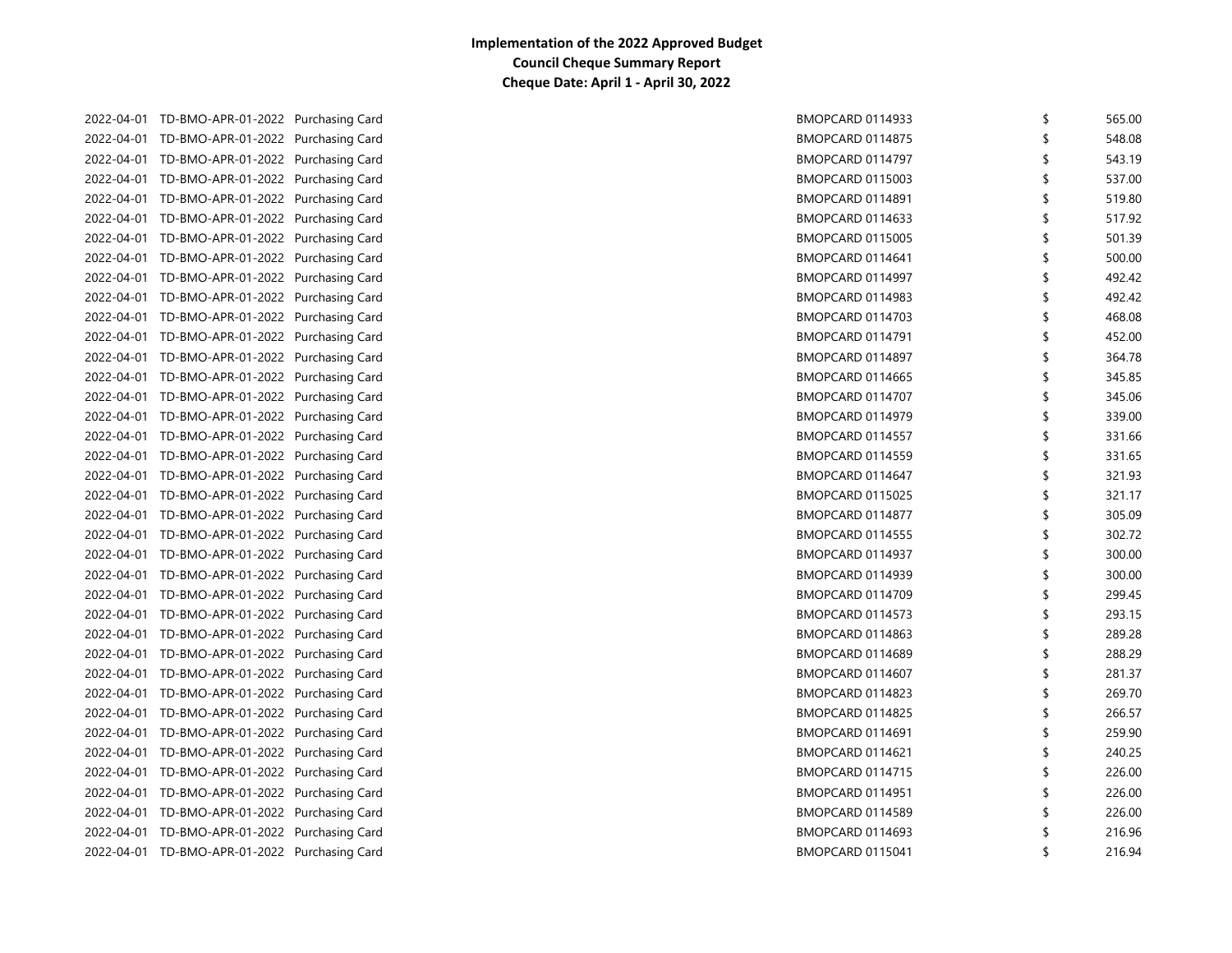|  | 2022-04-01 TD-BMO-APR-01-2022 Purchasing Card | <b>BMOPCARD 0114931</b> | \$<br>216.94 |
|--|-----------------------------------------------|-------------------------|--------------|
|  | 2022-04-01 TD-BMO-APR-01-2022 Purchasing Card | BMOPCARD 0114887        | 214.68       |
|  | 2022-04-01 TD-BMO-APR-01-2022 Purchasing Card | BMOPCARD 0114731        | \$<br>213.46 |
|  | 2022-04-01 TD-BMO-APR-01-2022 Purchasing Card | BMOPCARD 0114819        | \$<br>213.29 |
|  | 2022-04-01 TD-BMO-APR-01-2022 Purchasing Card | BMOPCARD 0115108        | \$<br>200.00 |
|  | 2022-04-01 TD-BMO-APR-01-2022 Purchasing Card | BMOPCARD 0114807        | \$<br>200.00 |
|  | 2022-04-01 TD-BMO-APR-01-2022 Purchasing Card | BMOPCARD 0114809        | \$<br>200.00 |
|  | 2022-04-01 TD-BMO-APR-01-2022 Purchasing Card | BMOPCARD 0114613        | \$<br>200.00 |
|  | 2022-04-01 TD-BMO-APR-01-2022 Purchasing Card | BMOPCARD 0114625        | \$<br>197.74 |
|  | 2022-04-01 TD-BMO-APR-01-2022 Purchasing Card | BMOPCARD 0114657        | 197.33       |
|  | 2022-04-01 TD-BMO-APR-01-2022 Purchasing Card | BMOPCARD 0114675        | 191.89       |
|  | 2022-04-01 TD-BMO-APR-01-2022 Purchasing Card | BMOPCARD 0114679        | 191.89       |
|  | 2022-04-01 TD-BMO-APR-01-2022 Purchasing Card | BMOPCARD 0115013        | 183.75       |
|  | 2022-04-01 TD-BMO-APR-01-2022 Purchasing Card | BMOPCARD 0114653        | \$<br>175.92 |
|  | 2022-04-01 TD-BMO-APR-01-2022 Purchasing Card | BMOPCARD 0114671        | \$<br>175.64 |
|  | 2022-04-01 TD-BMO-APR-01-2022 Purchasing Card | BMOPCARD 0115039        | \$<br>169.91 |
|  | 2022-04-01 TD-BMO-APR-01-2022 Purchasing Card | BMOPCARD 0114977        | \$<br>166.73 |
|  | 2022-04-01 TD-BMO-APR-01-2022 Purchasing Card | BMOPCARD 0114577        | \$<br>164.50 |
|  | 2022-04-01 TD-BMO-APR-01-2022 Purchasing Card | BMOPCARD 0115009        | \$<br>163.85 |
|  | 2022-04-01 TD-BMO-APR-01-2022 Purchasing Card | BMOPCARD 0114661        | \$<br>162.66 |
|  | 2022-04-01 TD-BMO-APR-01-2022 Purchasing Card | BMOPCARD 0114579        | \$<br>155.38 |
|  | 2022-04-01 TD-BMO-APR-01-2022 Purchasing Card | BMOPCARD 0114581        | \$<br>155.37 |
|  | 2022-04-01 TD-BMO-APR-01-2022 Purchasing Card | BMOPCARD 0114663        | \$<br>152.55 |
|  | 2022-04-01 TD-BMO-APR-01-2022 Purchasing Card | BMOPCARD 0114995        | \$<br>151.93 |
|  | 2022-04-01 TD-BMO-APR-01-2022 Purchasing Card | BMOPCARD 0114993        | \$<br>149.00 |
|  | 2022-04-01 TD-BMO-APR-01-2022 Purchasing Card | BMOPCARD 0114987        | \$<br>149.00 |
|  | 2022-04-01 TD-BMO-APR-01-2022 Purchasing Card | BMOPCARD 0114967        | \$<br>149.00 |
|  | 2022-04-01 TD-BMO-APR-01-2022 Purchasing Card | BMOPCARD 0114619        | \$<br>147.48 |
|  | 2022-04-01 TD-BMO-APR-01-2022 Purchasing Card | BMOPCARD 0114591        | \$<br>146.06 |
|  | 2022-04-01 TD-BMO-APR-01-2022 Purchasing Card | BMOPCARD 0114755        | 144.97       |
|  | 2022-04-01 TD-BMO-APR-01-2022 Purchasing Card | BMOPCARD 0114575        | 144.28       |
|  | 2022-04-01 TD-BMO-APR-01-2022 Purchasing Card | BMOPCARD 0114717        | 140.09       |
|  | 2022-04-01 TD-BMO-APR-01-2022 Purchasing Card | BMOPCARD 0115011        | 139.16       |
|  | 2022-04-01 TD-BMO-APR-01-2022 Purchasing Card | BMOPCARD 0114595        | \$<br>135.59 |
|  | 2022-04-01 TD-BMO-APR-01-2022 Purchasing Card | BMOPCARD 0114629        | \$<br>135.57 |
|  | 2022-04-01 TD-BMO-APR-01-2022 Purchasing Card | BMOPCARD 0114883        | 135.04       |
|  | 2022-04-01 TD-BMO-APR-01-2022 Purchasing Card | BMOPCARD 0114775        | 131.07       |
|  | 2022-04-01 TD-BMO-APR-01-2022 Purchasing Card | BMOPCARD 0114695        | \$<br>129.94 |
|  |                                               |                         |              |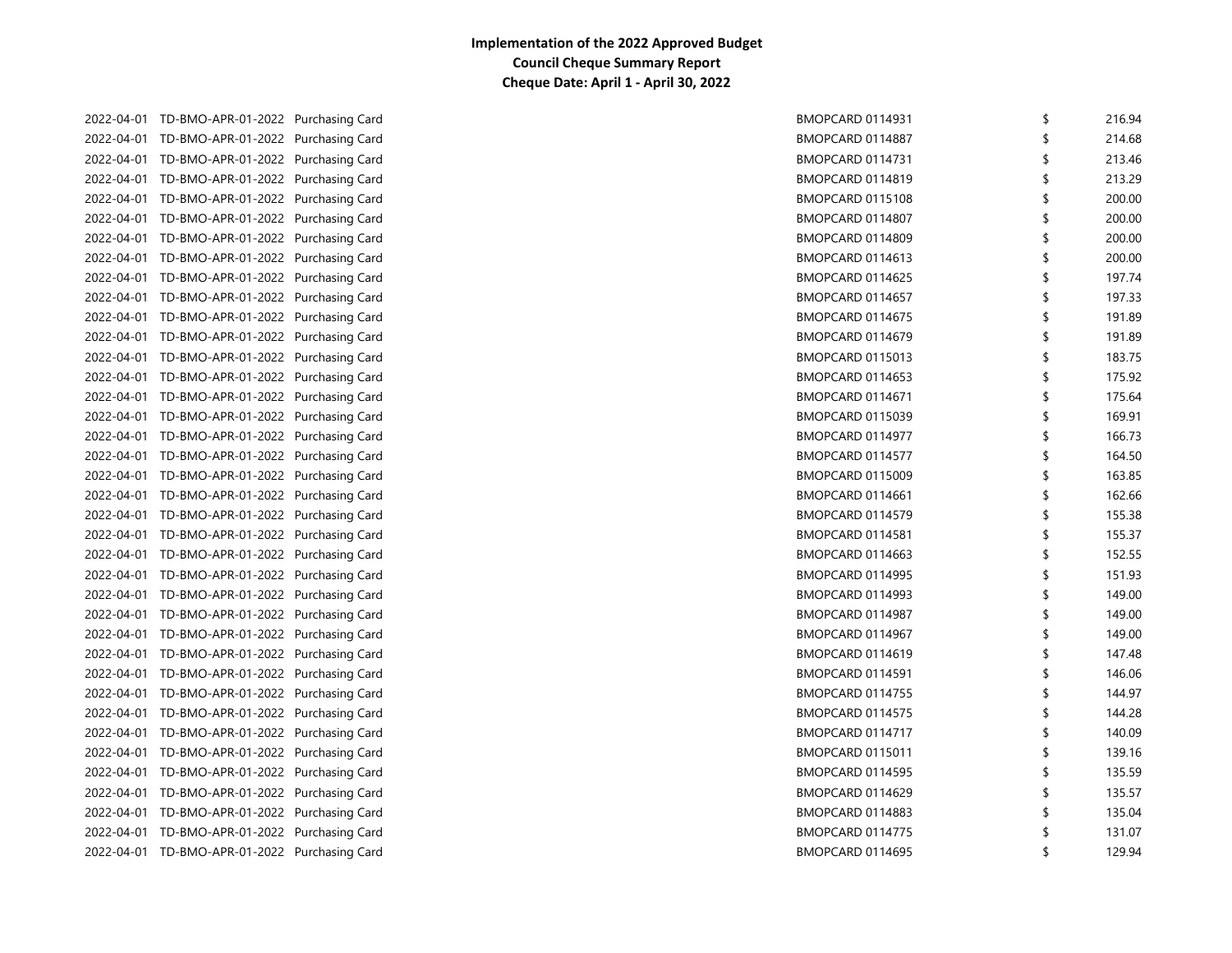| 2022-04-01 TD-BMO-APR-01-2022 Purchasing Card | BMOPCARD 0114645        | \$ | 124.30 |
|-----------------------------------------------|-------------------------|----|--------|
| 2022-04-01 TD-BMO-APR-01-2022 Purchasing Card | BMOPCARD 0114681        |    | 123.96 |
| 2022-04-01 TD-BMO-APR-01-2022 Purchasing Card | BMOPCARD 0114597        | S  | 120.99 |
| 2022-04-01 TD-BMO-APR-01-2022 Purchasing Card | BMOPCARD 0114893        | \$ | 119.77 |
| 2022-04-01 TD-BMO-APR-01-2022 Purchasing Card | BMOPCARD 0114777        | \$ | 118.64 |
| 2022-04-01 TD-BMO-APR-01-2022 Purchasing Card | BMOPCARD 0114787        | \$ | 118.46 |
| 2022-04-01 TD-BMO-APR-01-2022 Purchasing Card | BMOPCARD 0115015        | \$ | 113.68 |
| 2022-04-01 TD-BMO-APR-01-2022 Purchasing Card | <b>BMOPCARD 0114795</b> | \$ | 113.00 |
| 2022-04-01 TD-BMO-APR-01-2022 Purchasing Card | BMOPCARD 0114949        | \$ | 111.87 |
| 2022-04-01 TD-BMO-APR-01-2022 Purchasing Card | BMOPCARD 0114697        | \$ | 104.61 |
| 2022-04-01 TD-BMO-APR-01-2022 Purchasing Card | BMOPCARD 0114719        |    | 101.69 |
| 2022-04-01 TD-BMO-APR-01-2022 Purchasing Card | BMOPCARD 0114789        |    | 100.00 |
| 2022-04-01 TD-BMO-APR-01-2022 Purchasing Card | BMOPCARD 0114701        |    | 100.00 |
| 2022-04-01 TD-BMO-APR-01-2022 Purchasing Card | BMOPCARD 0114669        |    | 100.00 |
| 2022-04-01 TD-BMO-APR-01-2022 Purchasing Card | BMOPCARD 0114617        |    | 100.00 |
| 2022-04-01 TD-BMO-APR-01-2022 Purchasing Card | BMOPCARD 0114603        |    | 100.00 |
| 2022-04-01 TD-BMO-APR-01-2022 Purchasing Card | BMOPCARD 0115021        |    | 98.28  |
| 2022-04-01 TD-BMO-APR-01-2022 Purchasing Card | BMOPCARD 0114957        |    | 97.12  |
| 2022-04-01 TD-BMO-APR-01-2022 Purchasing Card | BMOPCARD 0114843        | \$ | 95.24  |
| 2022-04-01 TD-BMO-APR-01-2022 Purchasing Card | BMOPCARD 0114901        | \$ | 91.25  |
| 2022-04-01 TD-BMO-APR-01-2022 Purchasing Card | BMOPCARD 0114829        | \$ | 86.73  |
| 2022-04-01 TD-BMO-APR-01-2022 Purchasing Card | <b>BMOPCARD 0114955</b> | \$ | 84.75  |
| 2022-04-01 TD-BMO-APR-01-2022 Purchasing Card | BMOPCARD 0114799        | \$ | 81.00  |
| 2022-04-01 TD-BMO-APR-01-2022 Purchasing Card | BMOPCARD 0114947        | \$ | 80.50  |
| 2022-04-01 TD-BMO-APR-01-2022 Purchasing Card | BMOPCARD 0114929        | \$ | 79.09  |
| 2022-04-01 TD-BMO-APR-01-2022 Purchasing Card | BMOPCARD 0114911        | \$ | 79.09  |
| 2022-04-01 TD-BMO-APR-01-2022 Purchasing Card | BMOPCARD 0114615        | \$ | 72.49  |
| 2022-04-01 TD-BMO-APR-01-2022 Purchasing Card | BMOPCARD 0114921        | \$ | 70.00  |
| 2022-04-01 TD-BMO-APR-01-2022 Purchasing Card | BMOPCARD 0114685        | \$ | 70.00  |
| 2022-04-01 TD-BMO-APR-01-2022 Purchasing Card | BMOPCARD 0114849        | \$ | 69.80  |
| 2022-04-01 TD-BMO-APR-01-2022 Purchasing Card | BMOPCARD 0114919        | \$ | 67.72  |
| 2022-04-01 TD-BMO-APR-01-2022 Purchasing Card | BMOPCARD 0114549        | \$ | 65.13  |
| 2022-04-01 TD-BMO-APR-01-2022 Purchasing Card | BMOPCARD 0114999        | \$ | 63.27  |
| 2022-04-01 TD-BMO-APR-01-2022 Purchasing Card | <b>BMOPCARD 0115035</b> | \$ | 56.95  |
| 2022-04-01 TD-BMO-APR-01-2022 Purchasing Card | BMOPCARD 0114561        | \$ | 56.94  |
| 2022-04-01 TD-BMO-APR-01-2022 Purchasing Card | BMOPCARD 0114553        |    | 55.32  |
| 2022-04-01 TD-BMO-APR-01-2022 Purchasing Card | BMOPCARD 0114969        |    | 55.17  |
| 2022-04-01 TD-BMO-APR-01-2022 Purchasing Card | BMOPCARD 0115019        |    | 51.96  |
|                                               |                         |    |        |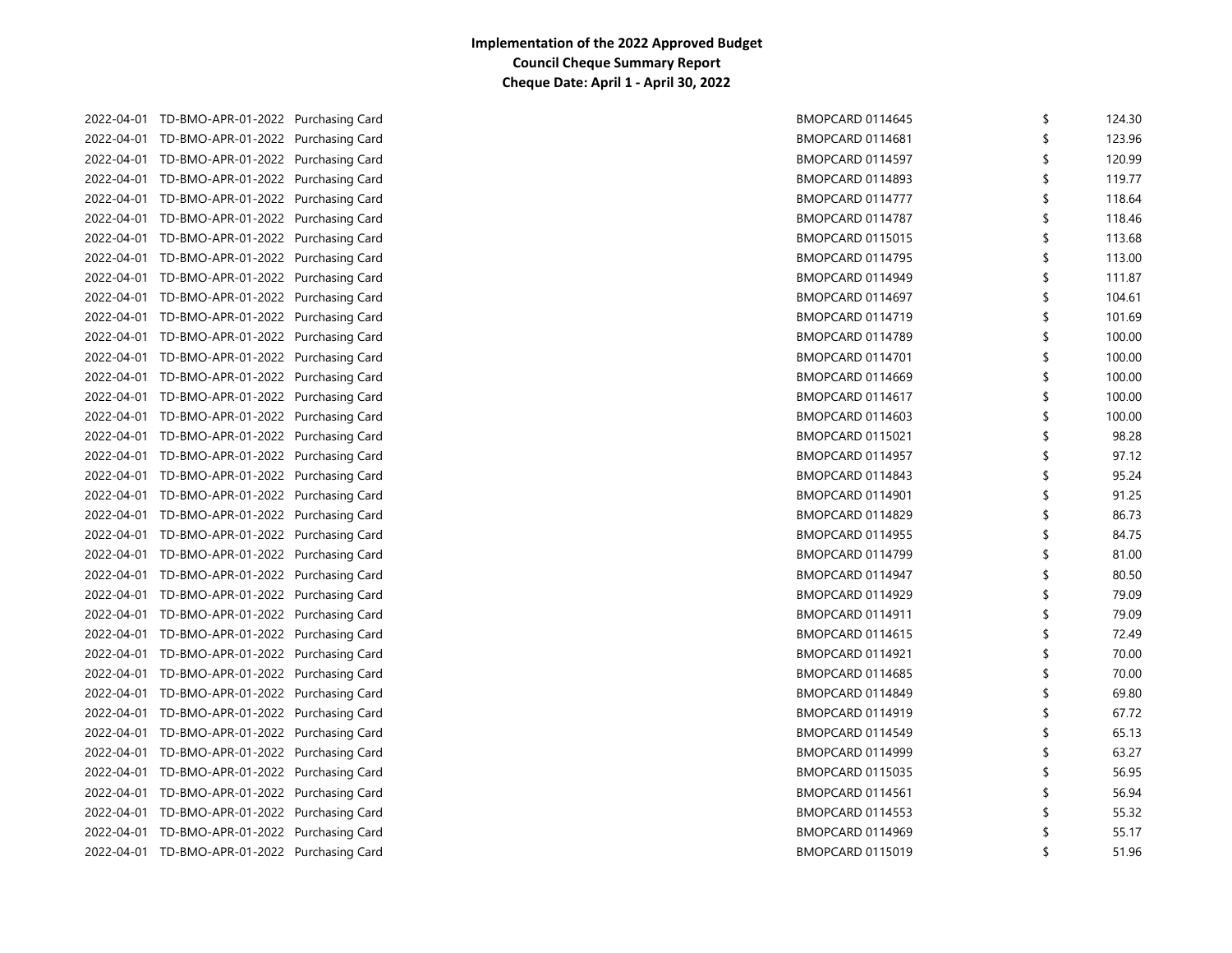| 2022-04-01 TD-BMO-APR-01-2022 Purchasing Card | <b>BMOPCARD 0115033</b> | \$<br>50.84 |
|-----------------------------------------------|-------------------------|-------------|
| 2022-04-01 TD-BMO-APR-01-2022 Purchasing Card | <b>BMOPCARD 0114871</b> | 50.25       |
| 2022-04-01 TD-BMO-APR-01-2022 Purchasing Card | BMOPCARD 0114545        | 47.70       |
| 2022-04-01 TD-BMO-APR-01-2022 Purchasing Card | BMOPCARD 0114905        | \$<br>47.45 |
| 2022-04-01 TD-BMO-APR-01-2022 Purchasing Card | BMOPCARD 0114985        | 45.45       |
| 2022-04-01 TD-BMO-APR-01-2022 Purchasing Card | BMOPCARD 0114953        | 45.19       |
| 2022-04-01 TD-BMO-APR-01-2022 Purchasing Card | BMOPCARD 0114869        | 44.30       |
| 2022-04-01 TD-BMO-APR-01-2022 Purchasing Card | BMOPCARD 0114965        | 44.06       |
| 2022-04-01 TD-BMO-APR-01-2022 Purchasing Card | BMOPCARD 0115110        | 42.98       |
| 2022-04-01 TD-BMO-APR-01-2022 Purchasing Card | BMOPCARD 0114627        | 41.76       |
| 2022-04-01 TD-BMO-APR-01-2022 Purchasing Card | BMOPCARD 0114639        | 40.68       |
| 2022-04-01 TD-BMO-APR-01-2022 Purchasing Card | BMOPCARD 0114565        | 40.66       |
| 2022-04-01 TD-BMO-APR-01-2022 Purchasing Card | BMOPCARD 0114861        | 39.28       |
| 2022-04-01 TD-BMO-APR-01-2022 Purchasing Card | BMOPCARD 0114971        | 38.41       |
| 2022-04-01 TD-BMO-APR-01-2022 Purchasing Card | BMOPCARD 0114753        | 37.09       |
| 2022-04-01 TD-BMO-APR-01-2022 Purchasing Card | BMOPCARD 0114609        | 36.86       |
| 2022-04-01 TD-BMO-APR-01-2022 Purchasing Card | BMOPCARD 0114839        | 35.10       |
| 2022-04-01 TD-BMO-APR-01-2022 Purchasing Card | BMOPCARD 0114975        | 33.90       |
| 2022-04-01 TD-BMO-APR-01-2022 Purchasing Card | BMOPCARD 0114569        | \$<br>33.90 |
| 2022-04-01 TD-BMO-APR-01-2022 Purchasing Card | BMOPCARD 0114623        | \$<br>33.89 |
| 2022-04-01 TD-BMO-APR-01-2022 Purchasing Card | BMOPCARD 0114749        | \$<br>32.86 |
| 2022-04-01 TD-BMO-APR-01-2022 Purchasing Card | BMOPCARD 0114547        | \$<br>32.50 |
| 2022-04-01 TD-BMO-APR-01-2022 Purchasing Card | BMOPCARD 0114873        | \$<br>29.37 |
| 2022-04-01 TD-BMO-APR-01-2022 Purchasing Card | BMOPCARD 0114853        | \$<br>29.37 |
| 2022-04-01 TD-BMO-APR-01-2022 Purchasing Card | BMOPCARD 0114585        | \$<br>29.33 |
| 2022-04-01 TD-BMO-APR-01-2022 Purchasing Card | BMOPCARD 0114601        | \$<br>28.34 |
| 2022-04-01 TD-BMO-APR-01-2022 Purchasing Card | BMOPCARD 0114991        | \$<br>28.24 |
| 2022-04-01 TD-BMO-APR-01-2022 Purchasing Card | BMOPCARD 0114759        | \$<br>26.67 |
| 2022-04-01 TD-BMO-APR-01-2022 Purchasing Card | BMOPCARD 0115017        | \$<br>25.98 |
| 2022-04-01 TD-BMO-APR-01-2022 Purchasing Card | BMOPCARD 0114635        | \$<br>25.00 |
| 2022-04-01 TD-BMO-APR-01-2022 Purchasing Card | BMOPCARD 0114637        | \$<br>25.00 |
| 2022-04-01 TD-BMO-APR-01-2022 Purchasing Card | BMOPCARD 0114959        | \$<br>24.82 |
| 2022-04-01 TD-BMO-APR-01-2022 Purchasing Card | BMOPCARD 0114673        | \$<br>22.60 |
| 2022-04-01 TD-BMO-APR-01-2022 Purchasing Card | <b>BMOPCARD 0114655</b> | \$<br>22.60 |
| 2022-04-01 TD-BMO-APR-01-2022 Purchasing Card | BMOPCARD 0114649        | \$<br>22.59 |
| 2022-04-01 TD-BMO-APR-01-2022 Purchasing Card | BMOPCARD 0114837        | 22.58       |
| 2022-04-01 TD-BMO-APR-01-2022 Purchasing Card | BMOPCARD 0115037        | 22.49       |
| 2022-04-01 TD-BMO-APR-01-2022 Purchasing Card | <b>BMOPCARD 0114941</b> | 22.48       |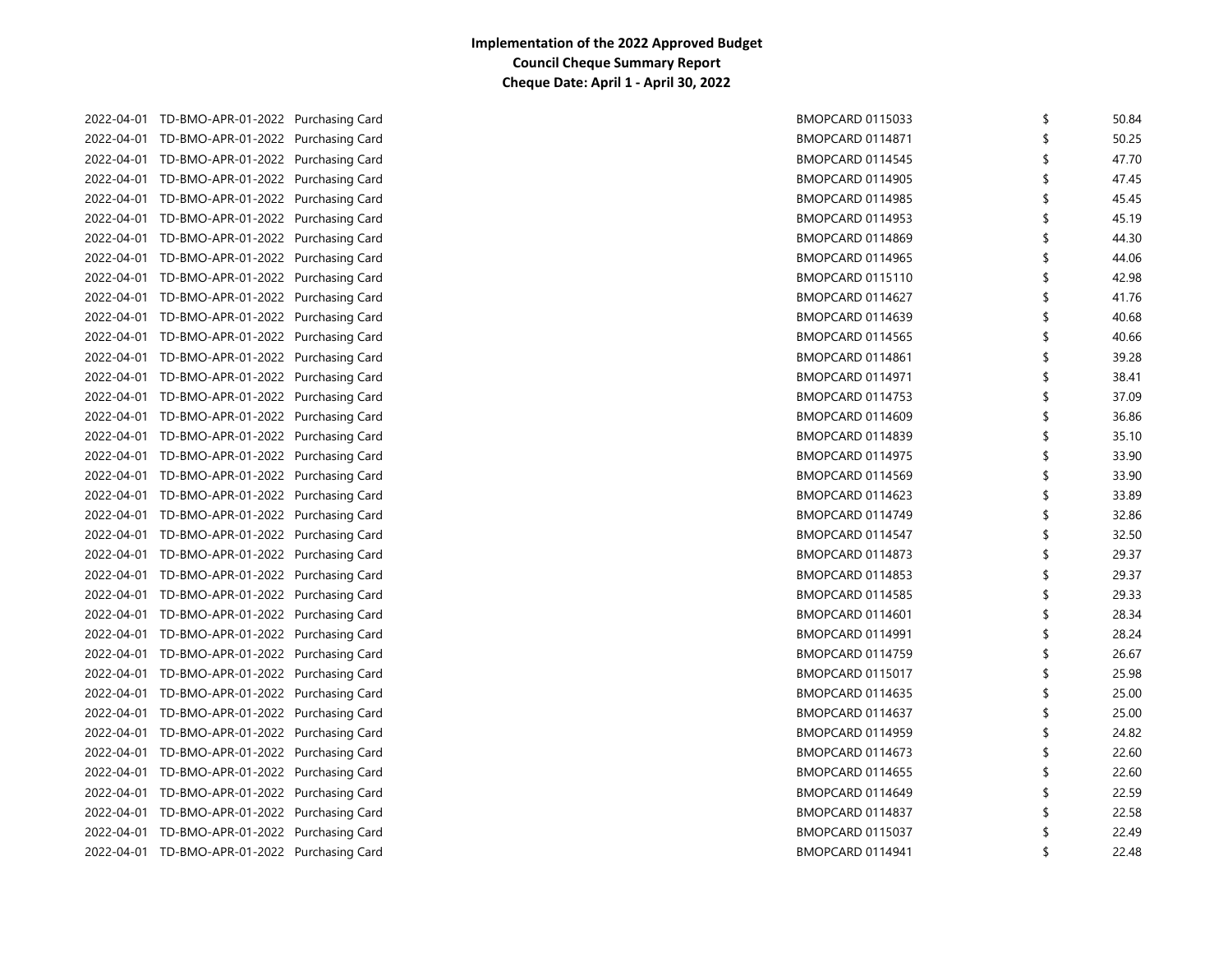| 2022-04-01 TD-BMO-APR-01-2022 Purchasing Card | BMOPCARD 0115027        | S  | 22.25 |
|-----------------------------------------------|-------------------------|----|-------|
| 2022-04-01 TD-BMO-APR-01-2022 Purchasing Card | <b>BMOPCARD 0114599</b> |    | 21.46 |
| 2022-04-01 TD-BMO-APR-01-2022 Purchasing Card | <b>BMOPCARD 0114651</b> | -S | 20.34 |
| 2022-04-01 TD-BMO-APR-01-2022 Purchasing Card | <b>BMOPCARD 0114611</b> | S  | 19.20 |
| 2022-04-01 TD-BMO-APR-01-2022 Purchasing Card | BMOPCARD 0114773        |    | 19.19 |
| 2022-04-01 TD-BMO-APR-01-2022 Purchasing Card | <b>BMOPCARD 0115007</b> |    | 19.19 |
| 2022-04-01 TD-BMO-APR-01-2022 Purchasing Card | <b>BMOPCARD 0114551</b> |    | 19.06 |
| 2022-04-01 TD-BMO-APR-01-2022 Purchasing Card | <b>BMOPCARD 0114859</b> |    | 18.97 |
| 2022-04-01 TD-BMO-APR-01-2022 Purchasing Card | <b>BMOPCARD 0114721</b> |    | 18.06 |
| 2022-04-01 TD-BMO-APR-01-2022 Purchasing Card | BMOPCARD 0114927        |    | 18.01 |
| 2022-04-01 TD-BMO-APR-01-2022 Purchasing Card | BMOPCARD 0114643        |    | 17.71 |
| 2022-04-01 TD-BMO-APR-01-2022 Purchasing Card | <b>BMOPCARD 0114771</b> |    | 16.94 |
| 2022-04-01 TD-BMO-APR-01-2022 Purchasing Card | <b>BMOPCARD 0114855</b> |    | 16.37 |
| 2022-04-01 TD-BMO-APR-01-2022 Purchasing Card | BMOPCARD 0114867        | \$ | 15.64 |
| 2022-04-01 TD-BMO-APR-01-2022 Purchasing Card | <b>BMOPCARD 0114909</b> |    | 14.31 |
| 2022-04-01 TD-BMO-APR-01-2022 Purchasing Card | <b>BMOPCARD 0114765</b> |    | 13.74 |
| 2022-04-01 TD-BMO-APR-01-2022 Purchasing Card | <b>BMOPCARD 0114865</b> |    | 13.55 |
| 2022-04-01 TD-BMO-APR-01-2022 Purchasing Card | <b>BMOPCARD 0114571</b> |    | 13.55 |
| 2022-04-01 TD-BMO-APR-01-2022 Purchasing Card | BMOPCARD 0114881        |    | 13.52 |
| 2022-04-01 TD-BMO-APR-01-2022 Purchasing Card | <b>BMOPCARD 0114879</b> |    | 12.42 |
| 2022-04-01 TD-BMO-APR-01-2022 Purchasing Card | BMOPCARD 0114903        | \$ | 10.16 |
| 2022-04-01 TD-BMO-APR-01-2022 Purchasing Card | <b>BMOPCARD 0114851</b> | \$ | 7.90  |
| 2022-04-01 TD-BMO-APR-01-2022 Purchasing Card | <b>BMOPCARD 0114583</b> | \$ | 7.06  |
| 2022-04-01 TD-BMO-APR-01-2022 Purchasing Card | <b>BMOPCARD 0114659</b> | \$ | 6.78  |
| 2022-04-01 TD-BMO-APR-01-2022 Purchasing Card | BMOPCARD 0114631        | \$ | 6.31  |
| 2022-04-01 TD-BMO-APR-01-2022 Purchasing Card | BMOPCARD 0114563        | \$ | 5.64  |
| 2022-04-01 TD-BMO-APR-01-2022 Purchasing Card | <b>BMOPCARD 0114811</b> | \$ | 3.62  |
| 2022-04-01 TD-BMO-APR-01-2022 Purchasing Card | <b>BMOPCARD 0114785</b> | \$ | 3.02  |
| 2022-04-01 TD-BMO-APR-01-2022 Purchasing Card | BMOPCARD 0114763        | \$ | 2.96  |
| 2022-04-01 TD-BMO-APR-01-2022 Purchasing Card | <b>BMOPCARD 0114705</b> | \$ | 2.96  |
| 2022-04-01 TD-BMO-APR-01-2022 Purchasing Card | <b>BMOPCARD 0114801</b> | \$ | 2.96  |
| 2022-04-01 TD-BMO-APR-01-2022 Purchasing Card | BMOPCARD 0114687        | \$ | 2.96  |
| 2022-04-01 TD-BMO-APR-01-2022 Purchasing Card | BMOPCARD 0114783        | \$ | 2.60  |
| 2022-04-01 TD-BMO-APR-01-2022 Purchasing Card | BMOPCARD 0114769        | \$ | 2.60  |
| 2022-04-01 TD-BMO-APR-01-2022 Purchasing Card | BMOPCARD 0114745        | \$ | 2.60  |
| 2022-04-01 TD-BMO-APR-01-2022 Purchasing Card | BMOPCARD 0114727        |    | 2.60  |
| 2022-04-01 TD-BMO-APR-01-2022 Purchasing Card | BMOPCARD 0114733        |    | 2.60  |
| 2022-04-01 TD-BMO-APR-01-2022 Purchasing Card | <b>BMOPCARD 0114925</b> |    | 2.60  |
|                                               |                         |    |       |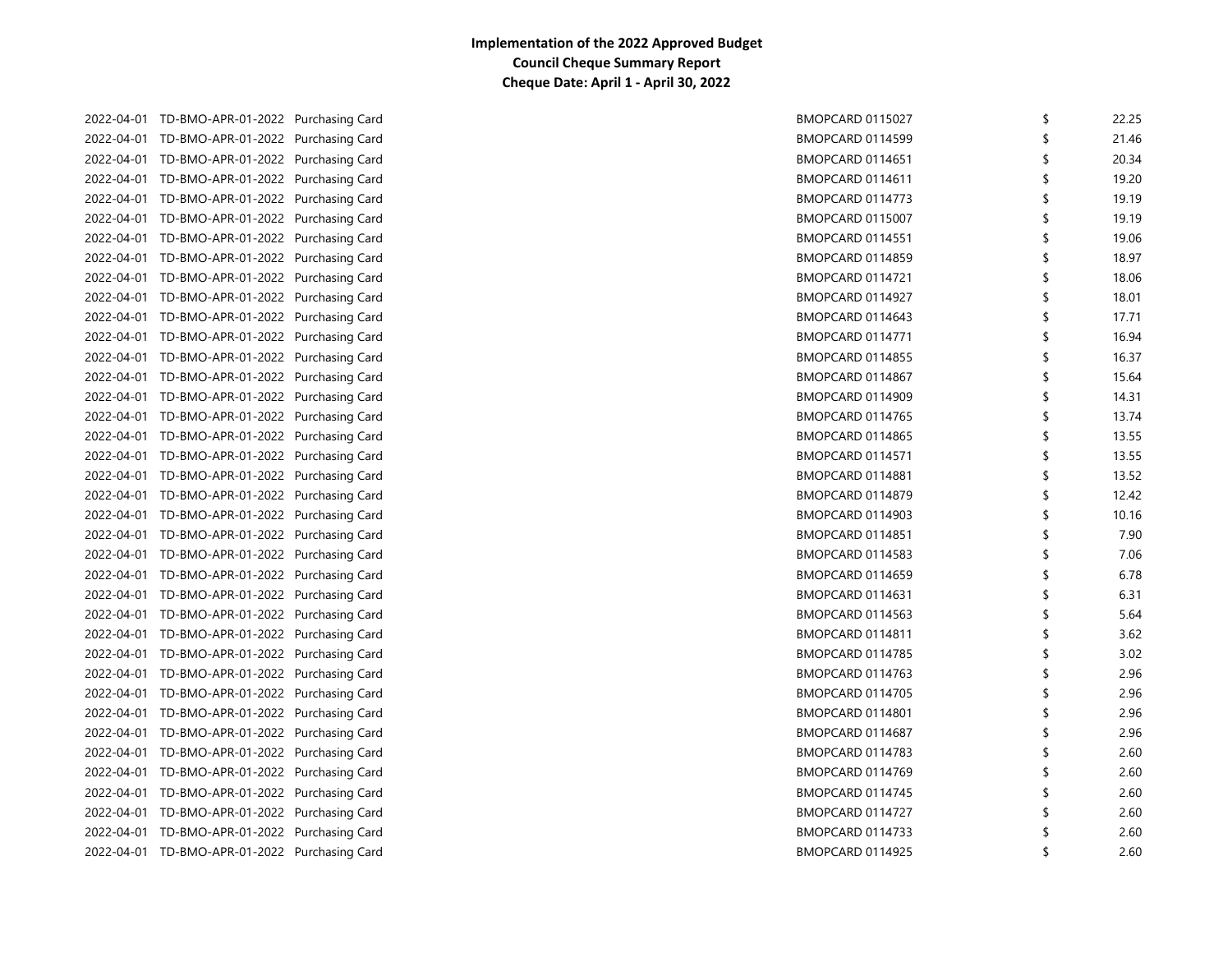| 2022-04-01 TD-BMO-APR-01-2022 Purchasing Card | BMOPCARD 0114899        | \$<br>2.60 |
|-----------------------------------------------|-------------------------|------------|
| 2022-04-01 TD-BMO-APR-01-2022 Purchasing Card | <b>BMOPCARD 0114831</b> | 2.60       |
| 2022-04-01 TD-BMO-APR-01-2022 Purchasing Card | BMOPCARD 0114817        | 2.60       |
| 2022-04-01 TD-BMO-APR-01-2022 Purchasing Card | BMOPCARD 0114813        | \$<br>2.60 |
| 2022-04-01 TD-BMO-APR-01-2022 Purchasing Card | <b>BMOPCARD 0114815</b> | \$<br>2.60 |
| 2022-04-01 TD-BMO-APR-01-2022 Purchasing Card | <b>BMOPCARD 0114803</b> | 2.60       |
| 2022-04-01 TD-BMO-APR-01-2022 Purchasing Card | BMOPCARD 0114677        | \$<br>2.60 |
| 2022-04-01 TD-BMO-APR-01-2022 Purchasing Card | BMOPCARD 0114667        | \$<br>2.60 |
| 2022-04-01 TD-BMO-APR-01-2022 Purchasing Card | <b>BMOPCARD 0114889</b> | \$<br>2.31 |
| 2022-04-01 TD-BMO-APR-01-2022 Purchasing Card | BMOPCARD 0114907        | \$<br>1.81 |
| 2022-04-01 TD-BMO-APR-01-2022 Purchasing Card | <b>BMOPCARD 0114805</b> | 1.81       |
| 2022-04-01 TD-BMO-APR-01-2022 Purchasing Card | <b>BMOPCARD 0114915</b> | 1.81       |
| 2022-04-01 TD-BMO-APR-01-2022 Purchasing Card | BMOPCARD 0114779        | 1.56       |
| 2022-04-01 TD-BMO-APR-01-2022 Purchasing Card | BMOPCARD 0114781        | 1.56       |
| 2022-04-01 TD-BMO-APR-01-2022 Purchasing Card | <b>BMOPCARD 0114751</b> | 1.56       |
| 2022-04-01 TD-BMO-APR-01-2022 Purchasing Card | BMOPCARD 0114757        | 1.56       |
| 2022-04-01 TD-BMO-APR-01-2022 Purchasing Card | BMOPCARD 0114761        | 1.56       |
| 2022-04-01 TD-BMO-APR-01-2022 Purchasing Card | BMOPCARD 0114747        | \$<br>1.56 |
| 2022-04-01 TD-BMO-APR-01-2022 Purchasing Card | BMOPCARD 0114743        | \$<br>1.56 |
| 2022-04-01 TD-BMO-APR-01-2022 Purchasing Card | BMOPCARD 0114767        | \$<br>1.56 |
| 2022-04-01 TD-BMO-APR-01-2022 Purchasing Card | BMOPCARD 0114735        | \$<br>1.56 |
| 2022-04-01 TD-BMO-APR-01-2022 Purchasing Card | BMOPCARD 0114737        | \$<br>1.56 |
| 2022-04-01 TD-BMO-APR-01-2022 Purchasing Card | <b>BMOPCARD 0114739</b> | \$<br>1.56 |
| 2022-04-01 TD-BMO-APR-01-2022 Purchasing Card | <b>BMOPCARD 0114741</b> | \$<br>1.56 |
| 2022-04-01 TD-BMO-APR-01-2022 Purchasing Card | BMOPCARD 0114723        | \$<br>1.56 |
| 2022-04-01 TD-BMO-APR-01-2022 Purchasing Card | BMOPCARD 0114725        | \$<br>1.56 |
| 2022-04-01 TD-BMO-APR-01-2022 Purchasing Card | BMOPCARD 0114729        | \$<br>1.56 |
| 2022-04-01 TD-BMO-APR-01-2022 Purchasing Card | BMOPCARD 0114913        | \$<br>1.56 |
| 2022-04-01 TD-BMO-APR-01-2022 Purchasing Card | BMOPCARD 0114923        | \$<br>1.56 |
| 2022-04-01 TD-BMO-APR-01-2022 Purchasing Card | BMOPCARD 0114895        | \$<br>1.56 |
| 2022-04-01 TD-BMO-APR-01-2022 Purchasing Card | BMOPCARD 0114885        | \$<br>1.56 |
| 2022-04-01 TD-BMO-APR-01-2022 Purchasing Card | <b>BMOPCARD 0114841</b> | \$<br>1.56 |
| 2022-04-01 TD-BMO-APR-01-2022 Purchasing Card | BMOPCARD 0114835        | \$<br>1.56 |
| 2022-04-01 TD-BMO-APR-01-2022 Purchasing Card | BMOPCARD 0114827        | \$<br>1.56 |
| 2022-04-01 TD-BMO-APR-01-2022 Purchasing Card | BMOPCARD 0114699        | \$<br>1.56 |
| 2022-04-01 TD-BMO-APR-01-2022 Purchasing Card | BMOPCARD 0114711        | 1.56       |
| 2022-04-01 TD-BMO-APR-01-2022 Purchasing Card | BMOPCARD 0114713        | 1.56       |
| 2022-04-01 TD-BMO-APR-01-2022 Purchasing Card | BMOPCARD 0114683        | 1.56       |
|                                               |                         |            |